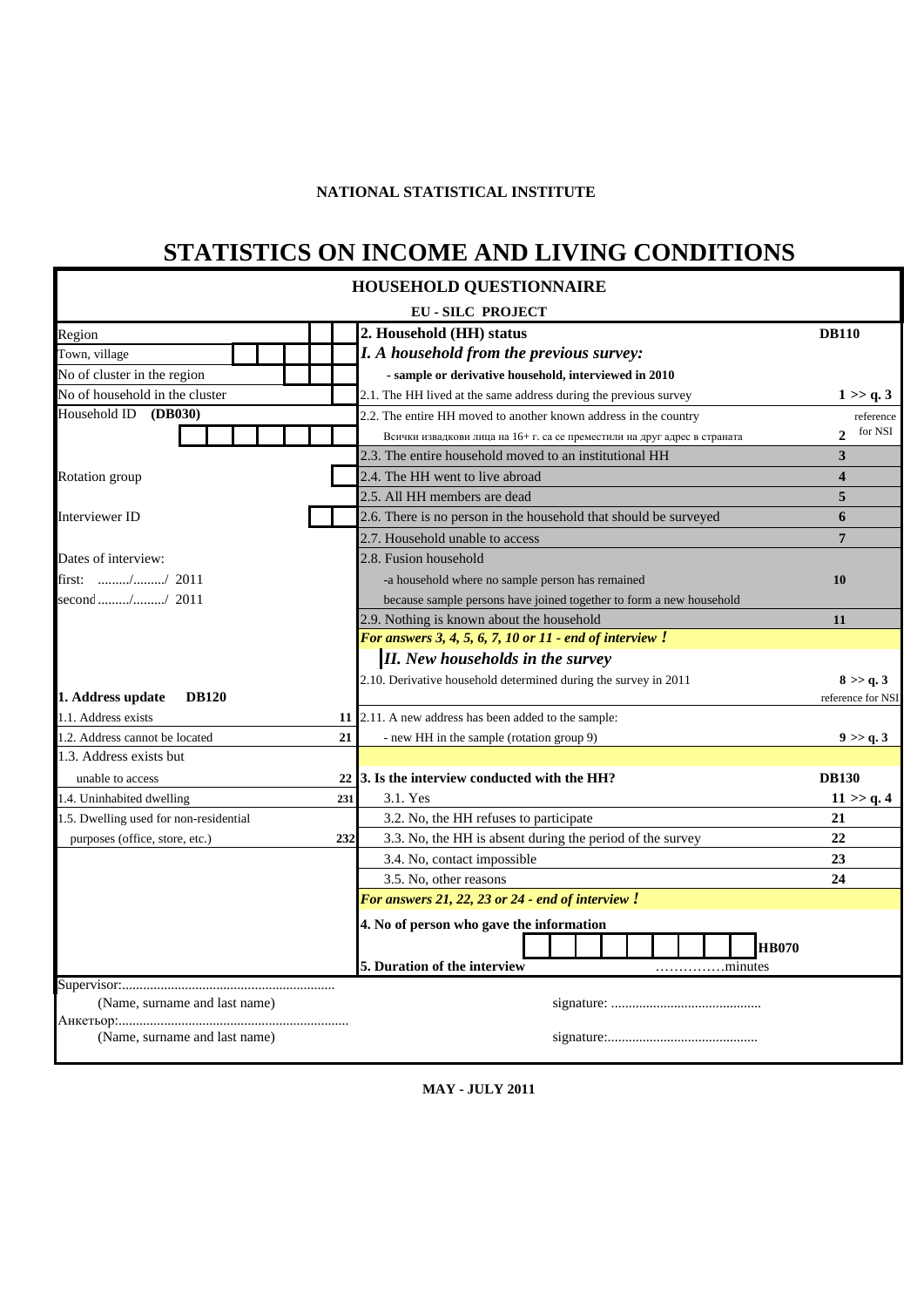#### **REGISTER 1. COMPOSITION OF THE HOUSEHOLD AND TRACKING OF FORMER MEMBERS OF SURVEYED IN 2009 HOUSEHOLD (LEFT OR DIED DURING THE PERIOD BETWEEN SURVEY 2009 AND TIME OF THE INTERVIEW IN 2010)**

| $N_2$          | Name          | <b>RB030</b>                                                                                                                  | <b>RB090</b> |               | Day RB070 RB080 |      |                       |                                          |                                                          | <b>FOLLOW-UP OF FORMER MEMBERS OF HOUSEHOLD SURVEYED IN 2009 (LEFT</b>                                     |              |              |                                           |                        |              |                    |
|----------------|---------------|-------------------------------------------------------------------------------------------------------------------------------|--------------|---------------|-----------------|------|-----------------------|------------------------------------------|----------------------------------------------------------|------------------------------------------------------------------------------------------------------------|--------------|--------------|-------------------------------------------|------------------------|--------------|--------------------|
|                |               |                                                                                                                               |              |               |                 |      | Age                   | Present and former                       |                                                          |                                                                                                            |              |              | OR DIED MEMBERS AFTER THE SURVEY IN 2010) |                        |              | <b>NEW MEMBERS</b> |
|                |               |                                                                                                                               |              |               |                 |      | at                    | HH members                               |                                                          | If                                                                                                         |              | If           |                                           | If                     |              | If                 |
| N <sub>2</sub> | Name          | Personal                                                                                                                      | <b>Sex</b>   | Date of birth |                 |      | 31.12.2009            |                                          |                                                          | $RB110=5$ or                                                                                               | $RB110=5$ or |              | $RB110=5$ or                              | $RB110=6$              | $RB110=2$    |                    |
| Row            |               | number                                                                                                                        |              |               |                 |      |                       |                                          |                                                          | $RB110=6$                                                                                                  | RB110=6      |              |                                           | or $RB110=7$           | or $RB110=3$ |                    |
|                |               |                                                                                                                               |              |               |                 |      |                       | <b>RB100</b>                             | <b>RB110</b>                                             | <b>RB120</b>                                                                                               | <b>RB140</b> | <b>RB150</b> | <b>RB160</b>                              | <b>RB170</b>           |              | <b>RB180 RB190</b> |
|                |               |                                                                                                                               | 1. Male      |               |                 |      |                       | The person is Status of                  |                                                          | Where did the                                                                                              | When did the |              | How many months What category             |                        |              | Since when is the  |
|                |               |                                                                                                                               | 2. Female    |               |                 |      |                       |                                          | person move?<br>the person<br>person move out<br>or die? |                                                                                                            |              |              | did the person<br>live in the HH          | is the person?         |              | person member      |
|                |               |                                                                                                                               |              |               |                 |      | 1. A person 1. Sample |                                          |                                                          |                                                                                                            |              |              | of the HH?                                |                        |              |                    |
|                |               |                                                                                                                               |              |               |                 |      | of 16 and             | person                                   | (See code                                                | 1. In another HH in                                                                                        |              |              | in 2010?                                  |                        |              |                    |
|                |               |                                                                                                                               |              |               |                 |      |                       | more years 2.Co-resident Table 1)        |                                                          | the country                                                                                                |              |              |                                           | 1. Employed            |              |                    |
|                |               |                                                                                                                               |              |               |                 |      | of age                |                                          |                                                          | 2.To a collective                                                                                          |              |              |                                           | 2. Unemployed          |              |                    |
|                |               |                                                                                                                               |              |               |                 |      | 2. A person           |                                          |                                                          | household                                                                                                  |              |              |                                           | 3. In retirement or    |              |                    |
|                |               |                                                                                                                               |              |               |                 |      | under 16              |                                          |                                                          | 3. Abroad                                                                                                  |              |              |                                           | or early retirement or |              |                    |
|                |               |                                                                                                                               |              |               |                 |      |                       |                                          |                                                          | 4. There is no information                                                                                 |              |              |                                           | lost his/her business  |              |                    |
|                |               |                                                                                                                               |              |               | Month           | Year |                       |                                          |                                                          | for the person<br>5. Died                                                                                  | Month        | Year         | <b>Months</b>                             | 4. Other inactive      | Month        | Year               |
|                |               | IIIIIII                                                                                                                       |              | Date          |                 |      |                       |                                          |                                                          |                                                                                                            |              |              |                                           |                        |              |                    |
| -1<br>2        |               | $\begin{array}{c} \textbf{I}\ \textbf{I}\ \textbf{I}\ \textbf{I}\ \textbf{I}\ \textbf{I}\ \textbf{I}\ \textbf{I} \end{array}$ |              |               |                 |      |                       |                                          |                                                          |                                                                                                            |              |              |                                           |                        |              |                    |
| 3              |               | <b>IIIIIIII</b>                                                                                                               |              |               |                 |      |                       |                                          |                                                          |                                                                                                            |              |              |                                           |                        |              |                    |
| $\overline{4}$ |               | $\overline{I\,I\,I\,I\,I\,I\,I}$                                                                                              |              |               |                 |      |                       |                                          |                                                          |                                                                                                            |              |              |                                           |                        |              |                    |
| $\overline{5}$ |               | IIIIIII                                                                                                                       |              |               |                 |      |                       |                                          |                                                          |                                                                                                            |              |              |                                           |                        |              |                    |
| 6              |               | IIIIIII                                                                                                                       |              |               |                 |      |                       |                                          |                                                          |                                                                                                            |              |              |                                           |                        |              |                    |
| $\overline{7}$ |               | IIIIIII                                                                                                                       |              |               |                 |      |                       |                                          |                                                          |                                                                                                            |              |              |                                           |                        |              |                    |
| 8              |               | $I$ $I$ $I$ $I$ $I$ $I$ $I$ $I$                                                                                               |              |               |                 |      |                       |                                          |                                                          |                                                                                                            |              |              |                                           |                        |              |                    |
| 9              |               | $I$ $I$ $I$ $I$ $I$ $I$ $I$ $I$                                                                                               |              |               |                 |      |                       |                                          |                                                          |                                                                                                            |              |              |                                           |                        |              |                    |
| 10             |               | I I I I I I I I                                                                                                               |              |               |                 |      |                       |                                          |                                                          |                                                                                                            |              |              |                                           |                        |              |                    |
|                |               |                                                                                                                               |              |               |                 |      |                       | Code table for filling in question RB110 |                                                          |                                                                                                            |              |              |                                           |                        |              |                    |
|                |               | 1. The person has been in the HH in the previous wave                                                                         |              |               |                 |      |                       |                                          |                                                          | 6. The person has died after the previous wave                                                             |              |              |                                           |                        |              |                    |
|                |               | 2. The person has been in the previous wave but in another HH                                                                 |              |               |                 |      |                       |                                          |                                                          | 7. The person is not entered in the HH register for 2010 but has lived for at least three months in the HH |              |              |                                           |                        |              |                    |
|                |               | 3. The person has come from another HH not been interviewed in the previous wave in 2010                                      |              |               |                 |      |                       |                                          |                                                          | during the period between the two waves and at the time of the interview is not a member of the HH         |              |              |                                           |                        |              |                    |
|                | 4. Newly born |                                                                                                                               |              |               |                 |      |                       |                                          |                                                          | 8. The person is from the new sub-sample (rotation group 9)                                                |              |              |                                           |                        |              |                    |
|                |               | 5. The person has left the HH but has been interviewed in the previous wave                                                   |              |               |                 |      |                       |                                          |                                                          | 9. The person is coming from abroad                                                                        |              |              |                                           |                        |              |                    |
|                |               |                                                                                                                               |              |               |                 |      |                       |                                          |                                                          |                                                                                                            |              |              |                                           |                        |              |                    |
|                |               | Interviewer! 1. For persons whom RB110=5 and RB120=1                                                                          |              |               |                 |      |                       |                                          |                                                          | 2. For persons, members of the household, who were not interviewed in 2009 fill in                         |              |              |                                           |                        |              |                    |
|                |               | submit the new addresses to the supervisor of the survey                                                                      |              |               |                 |      |                       |                                          | $RB110=3$                                                |                                                                                                            |              |              |                                           |                        |              |                    |
|                |               | so that they are interviewed on their new addresses!                                                                          |              |               |                 |      |                       |                                          |                                                          |                                                                                                            |              |              |                                           |                        |              |                    |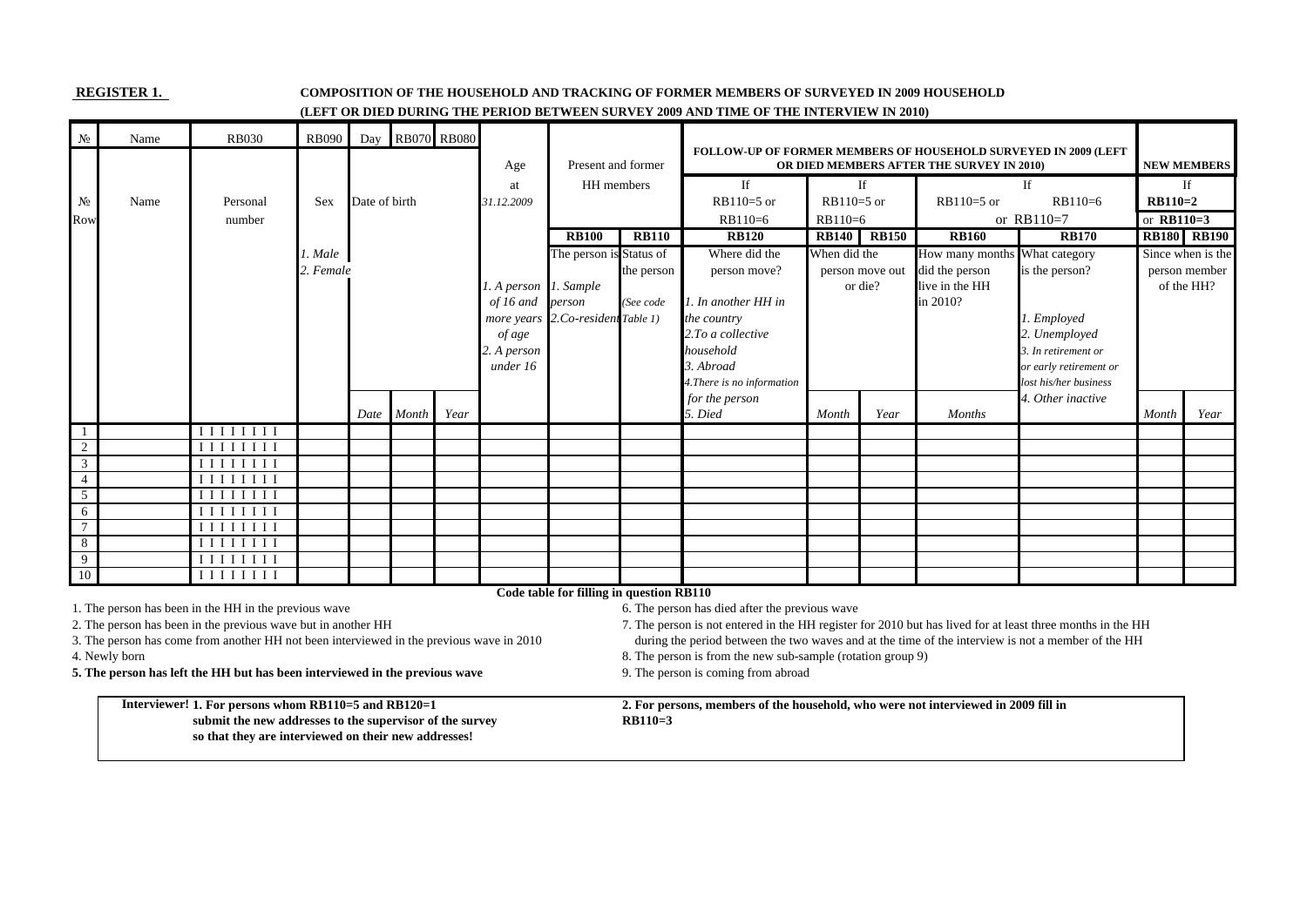|                | <b>REGISTER 2.</b> |                                                                                                                                                                                                                                                                                                                                                                                                                           | <b>CURRENT HOUSEHOLD MEMBERS</b> |          |                    |                      |                |             |                    |                                                                                                                                                                                                                                                                                                         |                                                                                                                            |                                                                                                                               |
|----------------|--------------------|---------------------------------------------------------------------------------------------------------------------------------------------------------------------------------------------------------------------------------------------------------------------------------------------------------------------------------------------------------------------------------------------------------------------------|----------------------------------|----------|--------------------|----------------------|----------------|-------------|--------------------|---------------------------------------------------------------------------------------------------------------------------------------------------------------------------------------------------------------------------------------------------------------------------------------------------------|----------------------------------------------------------------------------------------------------------------------------|-------------------------------------------------------------------------------------------------------------------------------|
| N <sub>2</sub> | Name               | <b>RB030</b>                                                                                                                                                                                                                                                                                                                                                                                                              | Relation                         | PB210    |                    | <b>PB220A PB220B</b> | <b>RB031</b>   | PB190       | <b>PB200</b>       | <b>RB240</b>                                                                                                                                                                                                                                                                                            | <b>RB220</b>                                                                                                               | <b>RB230</b>                                                                                                                  |
|                |                    | Personal                                                                                                                                                                                                                                                                                                                                                                                                                  | Relation to HH                   | Country  |                    | Citizenship          | From what      | De jure     | De facto           | No of spouse                                                                                                                                                                                                                                                                                            | No of person's                                                                                                             | No of person's                                                                                                                |
| $N_2$          | Name               | Number                                                                                                                                                                                                                                                                                                                                                                                                                    | head                             | of birth |                    |                      | year does he/  | marital     | marital            | (partner)                                                                                                                                                                                                                                                                                               | father                                                                                                                     | mother                                                                                                                        |
| Row            |                    |                                                                                                                                                                                                                                                                                                                                                                                                                           | 1. Household head                |          |                    |                      | she live in    | status      | status             | of the person                                                                                                                                                                                                                                                                                           |                                                                                                                            |                                                                                                                               |
|                |                    |                                                                                                                                                                                                                                                                                                                                                                                                                           | 2. Spouse                        |          | First              | Second               | Bulgaria?      |             |                    |                                                                                                                                                                                                                                                                                                         |                                                                                                                            |                                                                                                                               |
|                |                    |                                                                                                                                                                                                                                                                                                                                                                                                                           | 3. Son, daughter                 |          |                    |                      |                | 1. Single   | 1. Not in marriage |                                                                                                                                                                                                                                                                                                         |                                                                                                                            |                                                                                                                               |
|                |                    |                                                                                                                                                                                                                                                                                                                                                                                                                           | 4. Son/daughter in law           |          |                    |                      |                |             |                    |                                                                                                                                                                                                                                                                                                         |                                                                                                                            |                                                                                                                               |
|                |                    |                                                                                                                                                                                                                                                                                                                                                                                                                           |                                  |          | (See code table 2) |                      | (filled in for | 2. Married  | 2. In marriage     |                                                                                                                                                                                                                                                                                                         |                                                                                                                            |                                                                                                                               |
|                |                    |                                                                                                                                                                                                                                                                                                                                                                                                                           | 5. Grandson/daughter             |          |                    |                      | persons not    | 3. Widowed  | 3. Co-habitation   |                                                                                                                                                                                                                                                                                                         |                                                                                                                            |                                                                                                                               |
|                |                    |                                                                                                                                                                                                                                                                                                                                                                                                                           | 6. Parent of HH head             |          |                    |                      | born in        | 4. Divorced | without marriage   |                                                                                                                                                                                                                                                                                                         |                                                                                                                            |                                                                                                                               |
|                |                    |                                                                                                                                                                                                                                                                                                                                                                                                                           | 7. Parent of the spouse          |          |                    |                      | Bulgaria)      |             |                    |                                                                                                                                                                                                                                                                                                         | The corresponding personal numbers from column (RB030)<br>are filled in. If the spouse (partner), the father or the mother |                                                                                                                               |
|                |                    |                                                                                                                                                                                                                                                                                                                                                                                                                           | 8. Other relative person         |          |                    |                      |                |             |                    |                                                                                                                                                                                                                                                                                                         | are not members of the household then in the last 2 cells of                                                               |                                                                                                                               |
|                |                    |                                                                                                                                                                                                                                                                                                                                                                                                                           | (brother, sister, etc.)          |          |                    |                      |                |             |                    |                                                                                                                                                                                                                                                                                                         | each column after the HH code, 99 should be filled in.                                                                     |                                                                                                                               |
|                |                    |                                                                                                                                                                                                                                                                                                                                                                                                                           | 9. Other person, not related     |          |                    |                      |                |             |                    |                                                                                                                                                                                                                                                                                                         |                                                                                                                            |                                                                                                                               |
|                |                    | $\begin{array}{c c c c c} \textbf{I} & \textbf{I} & \textbf{I} & \textbf{I} & \textbf{I} & \textbf{I} & \textbf{I} & \textbf{I} & \textbf{I} & \textbf{I} & \textbf{I} & \textbf{I} & \textbf{I} & \textbf{I} & \textbf{I} & \textbf{I} & \textbf{I} & \textbf{I} & \textbf{I} & \textbf{I} & \textbf{I} & \textbf{I} & \textbf{I} & \textbf{I} & \textbf{I} & \textbf{I} & \textbf{I} & \textbf{I} & \textbf{I} & \text$ |                                  |          |                    |                      |                |             |                    | IIIIIIII                                                                                                                                                                                                                                                                                                | IIIIIIII                                                                                                                   | IIIIIIII                                                                                                                      |
| $\overline{2}$ |                    | IIIIIIII                                                                                                                                                                                                                                                                                                                                                                                                                  |                                  |          |                    |                      |                |             |                    | IIIIIIII                                                                                                                                                                                                                                                                                                | IIIIIIII                                                                                                                   | $\begin{array}{c} \textbf{I}\ \textbf{I}\ \textbf{I}\ \textbf{I}\ \textbf{I}\ \textbf{I}\ \textbf{I}\ \textbf{I} \end{array}$ |
| 3              |                    | IIIIIIII                                                                                                                                                                                                                                                                                                                                                                                                                  |                                  |          |                    |                      |                |             |                    | IIIIIIII                                                                                                                                                                                                                                                                                                | $I$ $I$ $I$ $I$ $I$ $I$ $I$ $I$                                                                                            | IIIIIIII                                                                                                                      |
| $\overline{4}$ |                    | IIIIIII                                                                                                                                                                                                                                                                                                                                                                                                                   |                                  |          |                    |                      |                |             |                    | IIIIIII                                                                                                                                                                                                                                                                                                 | <b>IIIIIIII</b>                                                                                                            | I I I I I I I I                                                                                                               |
| $\mathfrak{S}$ |                    | $\begin{array}{c c} \textbf{I} & \textbf{I} & \textbf{I} & \textbf{I} & \textbf{I} & \textbf{I} & \textbf{I} \end{array}$                                                                                                                                                                                                                                                                                                 |                                  |          |                    |                      |                |             |                    | $[$ [[ $[$ [ $[$ [ $[$ $]$ ]]]]                                                                                                                                                                                                                                                                         |                                                                                                                            | I I I I I I I I                                                                                                               |
| 6              |                    | $\begin{array}{c} \textbf{I}\ \textbf{I}\ \textbf{I}\ \textbf{I}\ \textbf{I}\ \textbf{I}\ \textbf{I}\ \textbf{I} \end{array}$                                                                                                                                                                                                                                                                                             |                                  |          |                    |                      |                |             |                    | $[$ [ $[$ [ $[$ $]$ $[$ $[$ $]$ $[$ $[$ $]$ $[$ $]$ $[$ $[$ $]$ $[$ $]$ $[$ $]$ $[$ $]$ $[$ $]$ $[$ $]$ $[$ $]$ $[$ $]$ $[$ $]$ $[$ $]$ $[$ $]$ $[$ $]$ $[$ $]$ $[$ $]$ $[$ $]$ $[$ $]$ $[$ $]$ $[$ $]$ $[$ $]$ $[$ $]$ $[$ $]$ $[$ $]$ $[$ $]$ $[$ $]$ $[$ $]$ $[$ $]$ $[$ $]$ $[$ $]$ $[$ $]$ $[$ $]$ |                                                                                                                            | $I$ $I$ $I$ $I$ $I$ $I$ $I$ $I$                                                                                               |
| $\overline{7}$ |                    | I I I I I I I I                                                                                                                                                                                                                                                                                                                                                                                                           |                                  |          |                    |                      |                |             |                    | $[$ [[ $[$ [ $[$ [ $[$ $]$ ]]]]                                                                                                                                                                                                                                                                         | $[$ [[ $[$ [ $[$ [ $]$ ]]]]]                                                                                               | I I I I I I I I                                                                                                               |
| 8              |                    | $\begin{array}{c c c c c} \textbf{I} & \textbf{I} & \textbf{I} & \textbf{I} & \textbf{I} & \textbf{I} & \textbf{I} & \textbf{I} & \textbf{I} & \textbf{I} & \textbf{I} & \textbf{I} & \textbf{I} & \textbf{I} & \textbf{I} & \textbf{I} & \textbf{I} & \textbf{I} & \textbf{I} & \textbf{I} & \textbf{I} & \textbf{I} & \textbf{I} & \textbf{I} & \textbf{I} & \textbf{I} & \textbf{I} & \textbf{I} & \textbf{I} & \text$ |                                  |          |                    |                      |                |             |                    | $\begin{array}{c} \textbf{I}\ \textbf{I}\ \textbf{I}\ \textbf{I}\ \textbf{I}\ \textbf{I}\ \textbf{I}\ \textbf{I} \end{array}$                                                                                                                                                                           | IIIIIIII                                                                                                                   | $\begin{array}{c} \textbf{I}\ \textbf{I}\ \textbf{I}\ \textbf{I}\ \textbf{I}\ \textbf{I}\ \textbf{I}\ \textbf{I} \end{array}$ |
| 9              |                    | $\begin{array}{c c} \textbf{I} & \textbf{I} & \textbf{I} & \textbf{I} & \textbf{I} & \textbf{I} & \textbf{I} \end{array}$                                                                                                                                                                                                                                                                                                 |                                  |          |                    |                      |                |             |                    | $I$ $I$ $I$ $I$ $I$ $I$ $I$                                                                                                                                                                                                                                                                             | I I I I I I I                                                                                                              | I I I I                                                                                                                       |
| 10             |                    | $\begin{array}{c c c c c} \textbf{I} & \textbf{I} & \textbf{I} & \textbf{I} & \textbf{I} & \textbf{I} & \textbf{I} & \textbf{I} & \textbf{I} & \textbf{I} & \textbf{I} & \textbf{I} & \textbf{I} & \textbf{I} & \textbf{I} & \textbf{I} & \textbf{I} & \textbf{I} & \textbf{I} & \textbf{I} & \textbf{I} & \textbf{I} & \textbf{I} & \textbf{I} & \textbf{I} & \textbf{I} & \textbf{I} & \textbf{I} & \textbf{I} & \text$ |                                  |          |                    |                      |                |             |                    | $\begin{array}{c c c c c} \hline \textbf{I} & \textbf{I} & \textbf{I} & \textbf{I} & \textbf{I} & \textbf{I} & \textbf{I} & \textbf{I} & \textbf{I} & \textbf{I} \end{array}$                                                                                                                           | IIIIIIII                                                                                                                   | $I$ $I$ $I$ $I$ $I$ $I$ $I$ $I$                                                                                               |

 *Code table 2 for filling in questions* **PB210, PB220A and PB220B** 

| 01. Bulgaria - BG                              | 13. Russia - OEU        | 25. The Netherlands - NL | 37. Serbia and Montenegro - OEU     |
|------------------------------------------------|-------------------------|--------------------------|-------------------------------------|
| 02. Greece - GR                                | 14. Ukraine - OEU       | 26. Finland - FI         | 38. Bosna and Herzegovina - OEU     |
| 03. Turkey -TR                                 | 15. Moldova - OEU       | 27. Belgium - BE         | 39. Other European country - OEU    |
| 04. Romania - RO                               | 16. Estonia - EE        | 28. Luxembourg - LU      | 40. North Africa - NAF              |
| 05. Poland - PL                                | 17. Lithuania - LT      | 29. Switzerland - CH     | 41. West Africa - WAF               |
| 06. Hungary - HU                               | 18. Latvia - LV         | $30.$ Ireland - IE       | 42. Other Africa - OAF              |
| 07. Czech Republic - CZ                        | 19. Cyprus - $CY$       | 31. Sweden - SE          | 43. USA - USA                       |
| 08. Slovakia - SK                              | 20. France - FR         | 32. Denmark - DK         | 44. Canada - CAN                    |
| 09. Germany - DE                               | $21.$ Spain - ES        | 33. Norway - NO          | 45. Central and South America - CSA |
| 10. Austria - AT                               | 22. Portugal -PT        | 34. Malta - MT           | 46. Near and Middle East - NME      |
| 11. Former Yugoslav Republic of Macedonia - MK | $23.$ Italy - IT        | 35. Slovenia - SI        | 47. Other Asia - OAS                |
| 12. Croatia - HR                               | 24. United Kingdom - UK | 36. Iceland - IS         | 48. Australia and Oceania - OCE     |
|                                                |                         |                          |                                     |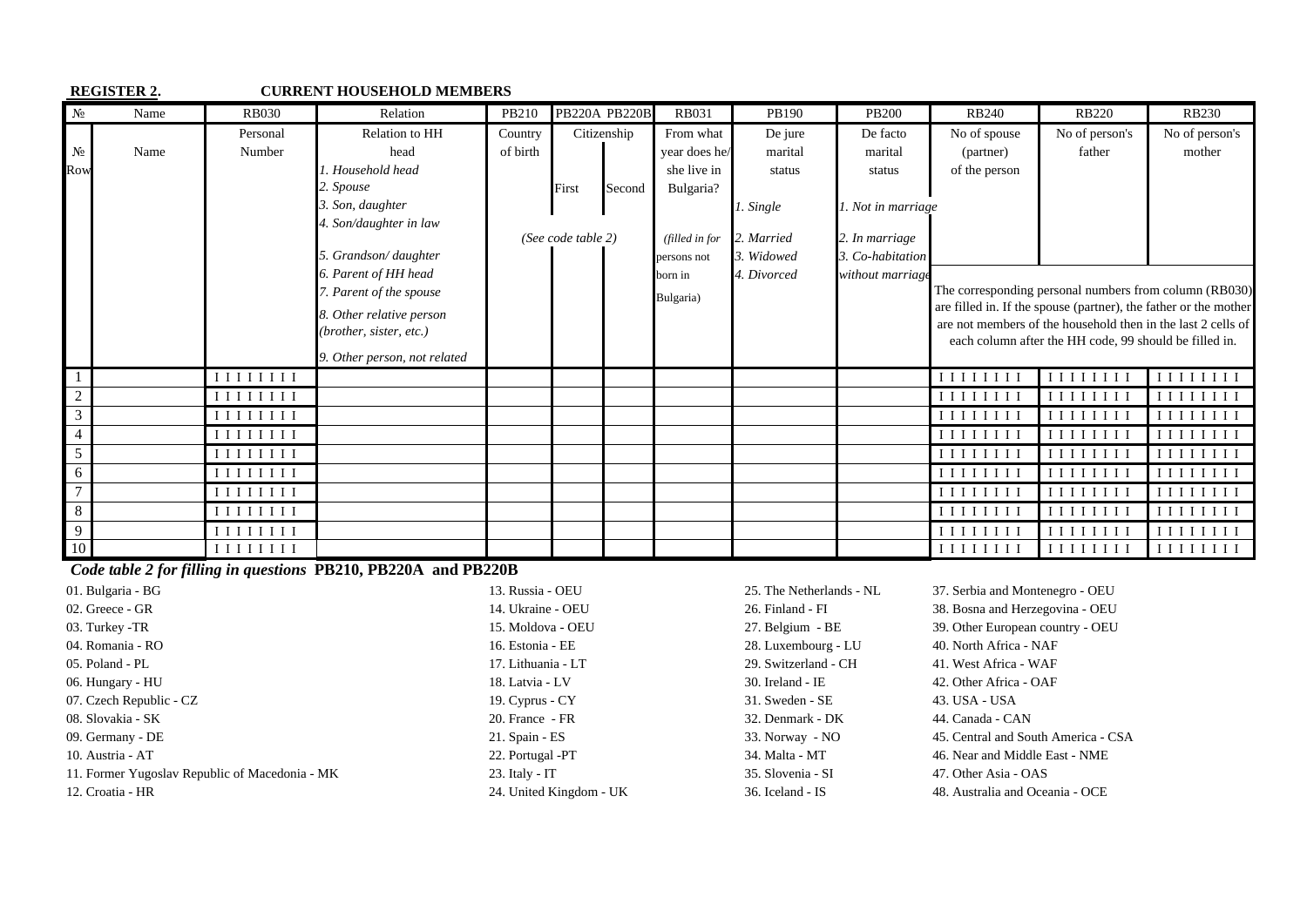#### **REGISTER 2. CURRENT HOUSEHOLD MEMBERS**

|                      |                 |               |                       |                        |              |                    |              |                                                | Fill in for all children between 0 and 12 years old |              |                                          |              |              |              |
|----------------------|-----------------|---------------|-----------------------|------------------------|--------------|--------------------|--------------|------------------------------------------------|-----------------------------------------------------|--------------|------------------------------------------|--------------|--------------|--------------|
|                      | <b>RB200</b>    | <b>RB160</b>  | <b>RB210</b>          | <b>PE010</b>           | <b>PE020</b> | <b>PE040</b>       | <b>PE030</b> | <b>RB245</b>                                   | <b>RL010</b>                                        | <b>RL020</b> | <b>RL030</b>                             | <b>RL040</b> | <b>RL050</b> | <b>RL060</b> |
|                      | Is the person   | How many      | What category is      | Is the person          | At what      | Highest            | Year of      | <b>Status</b>                                  |                                                     |              | How many hours does your child spend at: |              |              |              |
| $N_2$                | absent at       | months has    | the person in         | studying at            | level is     | educational        | graduation   | (age)                                          | Creche,                                             | School       | Study hall or                            | Other        | At home,     | At home,     |
|                      | row the moment? | the person    | at the moment?        | the moment? the person |              | degree             |              | of the highest of the respondent kindergarden, |                                                     |              | other center-                            | center       | cared for    | cared for    |
|                      |                 | lived in the  |                       |                        | studying?    | completed          | education    | 1.16 and more                                  | nursery                                             |              | based                                    | for          | by a nanny   | by grand-    |
|                      |                 | HH during     | 1. Employed           |                        |              |                    | degree       | at 31.12.2010                                  | school                                              |              | services                                 | children     | babysitter   | mother or    |
|                      | 1. No           | 2010?         | 2. Unemployed         |                        |              |                    |              | 2. Up to 12 years                              |                                                     |              | outside                                  |              |              | other HH     |
|                      | 2. Yes,         |               | 3. In retirement or   | l. Yes                 |              | (See Code table 3) |              | old at the time                                |                                                     |              | school                                   |              |              | member       |
|                      | temporarily     |               | early retirement or   | 2. No                  |              |                    |              | of interview                                   |                                                     |              |                                          |              |              |              |
|                      |                 |               | lost his/her business | $>>$ PE040             |              |                    |              | >>RL010                                        |                                                     |              |                                          |              |              |              |
|                      |                 |               | 4. Other inactive     |                        |              |                    |              | 3.13-15 years old                              |                                                     |              |                                          |              |              |              |
|                      |                 | <b>Months</b> | person                |                        |              |                    |              |                                                | Hours                                               | Hours        | Hours                                    | Hours        | Hours        | Hours        |
|                      |                 |               |                       |                        |              |                    |              |                                                |                                                     |              |                                          |              |              |              |
| 2                    |                 |               |                       |                        |              |                    |              |                                                |                                                     |              |                                          |              |              |              |
| $\mathfrak{Z}$       |                 |               |                       |                        |              |                    |              |                                                |                                                     |              |                                          |              |              |              |
| $\overline{4}$       |                 |               |                       |                        |              |                    |              |                                                |                                                     |              |                                          |              |              |              |
| $5\overline{)}$<br>6 |                 |               |                       |                        |              |                    |              |                                                |                                                     |              |                                          |              |              |              |
| $7\phantom{.0}$      |                 |               |                       |                        |              |                    |              |                                                |                                                     |              |                                          |              |              |              |
| $\,8\,$              |                 |               |                       |                        |              |                    |              |                                                |                                                     |              |                                          |              |              |              |
| 9                    |                 |               |                       |                        |              |                    |              |                                                |                                                     |              |                                          |              |              |              |
| 10                   |                 |               |                       |                        |              |                    |              |                                                |                                                     |              |                                          |              |              |              |

| Code table 3 for filling in questions PE020 and PE040                                                                                                           |                                                                                              |  |  |  |  |  |
|-----------------------------------------------------------------------------------------------------------------------------------------------------------------|----------------------------------------------------------------------------------------------|--|--|--|--|--|
| 1. Higher "Ph.D"                                                                                                                                                | 8. Secondary (secondary professional vocational SPVU) - II degree professional qualification |  |  |  |  |  |
| 2. Higher "Master"                                                                                                                                              | 9. I degree professional qualification (professional vocational PVU after completed basic)   |  |  |  |  |  |
| 3. Higher "Bachelor"                                                                                                                                            | 10. Basic (after completed 6 and 7 grade in PVU or PU)                                       |  |  |  |  |  |
| 4. Higher "Specialist" (college) "professional bachelor"                                                                                                        | I degree professional qualification                                                          |  |  |  |  |  |
| 5. Professional education after secondary school                                                                                                                | 11. Basic (lower secondary) (5 to 8 grade)                                                   |  |  |  |  |  |
| (2 years, IV degree professional qualification)                                                                                                                 | 12. Primary $(1 - 4$ grade)                                                                  |  |  |  |  |  |
| 6. Secondary (general and specialized schools, remedial schools,<br>13. Not completed primary                                                                   |                                                                                              |  |  |  |  |  |
| schools for children with impaired hearing or vision)                                                                                                           | 14. Preschool education (kindergarden or preparatory group)                                  |  |  |  |  |  |
| 7. Secondary (technical or professional school) - III degree professional qualification                                                                         | 15. The person has never attended school                                                     |  |  |  |  |  |
| <b>Interviewer!</b> - For question PE040 fill in the highest educational degree completed for which the person holds a document (diploma, certificate or other) |                                                                                              |  |  |  |  |  |
| - For children at age between 3 and 7 who attend kindergarden, fill in code "1" on question PE010 and code "14" on question PE020                               |                                                                                              |  |  |  |  |  |
| - Code 15, The person has never attended school" is filled in only for persons aged 8 and more who have never attended school                                   |                                                                                              |  |  |  |  |  |
| - Code 13, Not completed primary" is filled in only for persons who do not study at the moment but have attended some classes of primary school                 |                                                                                              |  |  |  |  |  |
| without completing it                                                                                                                                           |                                                                                              |  |  |  |  |  |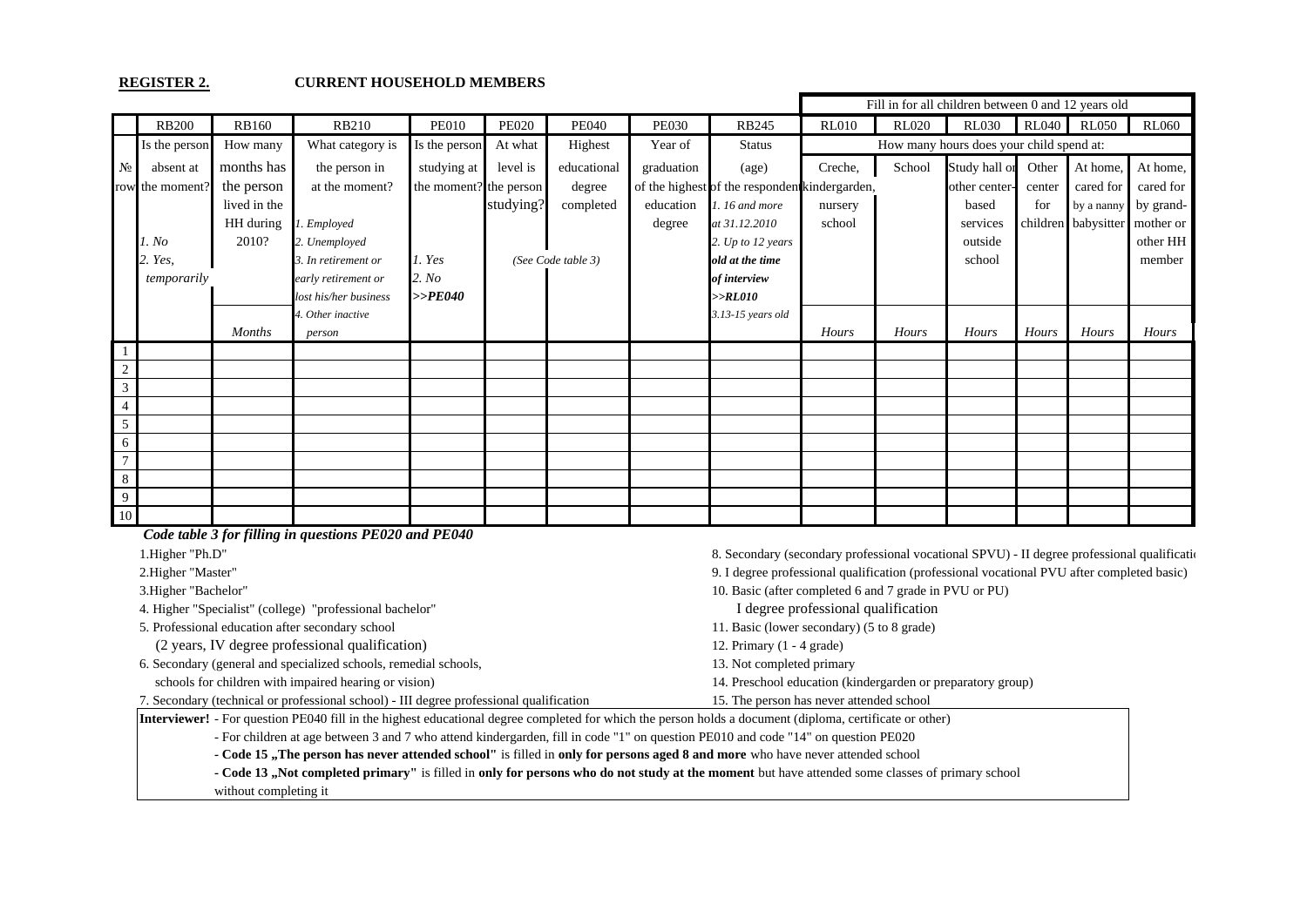| N <sub>2</sub> | <b>Question</b><br>Answer                                                               | Code           |                     |                         | Go to<br>question<br>N <sub>2</sub> | <b>Target</b><br>variable    |
|----------------|-----------------------------------------------------------------------------------------|----------------|---------------------|-------------------------|-------------------------------------|------------------------------|
|                | <b>DWELLING AND LIVING CONDITIONS</b>                                                   |                |                     |                         |                                     |                              |
|                |                                                                                         |                |                     |                         |                                     |                              |
| Q1             | Type of dwelling                                                                        |                |                     |                         |                                     |                              |
|                | Detached house                                                                          | 1              |                     |                         |                                     | <b>HH010</b>                 |
|                | Part of house                                                                           | $\overline{c}$ |                     |                         |                                     |                              |
|                | Apartment in a building with less than 10 dwellings                                     | 3              |                     |                         |                                     |                              |
|                | Apartment in a building with more than 10 dwellings                                     | 4              |                     |                         |                                     |                              |
|                | Workers dormitory                                                                       | 5              |                     |                         |                                     |                              |
|                | Primitive/mobile home                                                                   | 6              |                     |                         |                                     |                              |
|                | Other                                                                                   | $\tau$         |                     |                         |                                     |                              |
| Q <sub>2</sub> | Number of rooms (above 4 m2) used by the household:                                     |                |                     |                         |                                     | <b>HH030</b>                 |
|                | (not counting kitchen, WC, bathrooms and rooms used for offices)<br>Number of rooms     |                |                     |                         |                                     |                              |
|                | (If the number of rooms is $1$ - 9 fill in the exact number in col. "Code";             |                |                     |                         |                                     |                              |
|                | if the number is 10 or more - fill in 10!)                                              |                |                     |                         |                                     |                              |
| Q2a            | Size of the dwelling in square meters?<br>m <sup>2</sup>                                |                |                     |                         |                                     |                              |
|                |                                                                                         | Yes, for       | Yes, for            |                         |                                     |                              |
| Q <sub>3</sub> | Is the dwelling equiped with:                                                           | sole use       | common<br>use       | No                      |                                     |                              |
|                | Q3.1. Bath with shower or bathtub                                                       | $\overline{1}$ | $\overline{2}$      | 3                       |                                     | HH081                        |
|                | Q3.2. Indoor flushing toilet                                                            | 1              | 2                   | 3                       |                                     | HH091                        |
| Q3a            | Does your household have (or use some provided)                                         | Yes            | No.                 | No,                     |                                     |                              |
|                | any of the listed durables:                                                             |                | cannot              | other                   |                                     |                              |
|                |                                                                                         |                | afford              | reason                  |                                     |                              |
|                |                                                                                         |                |                     |                         |                                     |                              |
|                | Q3a.1. Telephone (incl. mobile)                                                         | $\mathbf{1}$   | $\overline{c}$      | 3                       |                                     | <b>HS070</b>                 |
|                | Q3a.2. Colour TV                                                                        | -1             | 2                   | 3                       |                                     | <b>HS080</b>                 |
|                | Q3a.3. Computer                                                                         | 1.             | $\overline{2}$      | $\overline{\mathbf{3}}$ |                                     | <b>HS090</b>                 |
|                | Q3a.4. Washing machine                                                                  | 1              | $\overline{c}$      | $\overline{\mathbf{3}}$ |                                     | <b>HS100</b>                 |
|                | Q3a.5. Car/van (incl. company car for private use)                                      | 1              | $\overline{c}$      | 3                       |                                     | <b>HS110</b>                 |
| Q4             | Do you have any of the following problems with your dwelling:                           | Yes            | N <sub>0</sub>      |                         |                                     |                              |
|                | Q4.1. Leaking roof, damp walls/floors/foundations,                                      |                |                     |                         |                                     | <b>HH040</b>                 |
|                | rot in window frames or floor                                                           | 1              | $\overline{c}$      |                         |                                     |                              |
|                | Q4.2. Dark, insufficient light                                                          | 1<br>1         | $\overline{2}$<br>2 |                         |                                     | <b>HS160</b><br><b>HS170</b> |
| O5             | Q4.3. Noisy (transport, noisy neighbours)<br>Can your household afford to keep its home |                |                     |                         |                                     |                              |
|                | adequately warm?<br>Yes                                                                 |                |                     |                         |                                     | <b>HH050</b>                 |
|                | No                                                                                      | $\overline{c}$ |                     |                         |                                     |                              |
| 06             | Do you have any of the following problems releted to the residential                    |                |                     |                         |                                     |                              |
|                | area (village) where you live:                                                          | Yes            | No                  |                         |                                     |                              |
|                | Q6.1. Pollution, grime or other environmental problems                                  | $\mathbf{1}$   | $\mathfrak{D}$      |                         |                                     | <b>HS180</b>                 |
|                | Q6.2. Risk of crime violence and vandalism                                              | $\mathbf{1}$   | $\overline{c}$      |                         |                                     | <b>HS190</b>                 |
| Q7             | Is your household an owner or renter of the dwelling?                                   |                |                     |                         |                                     | HH021                        |
|                |                                                                                         |                |                     |                         |                                     |                              |
|                | Owner                                                                                   | 1              |                     |                         | >> <sub>q</sub> . Q8                |                              |
|                | Tenant paying rent at market rate                                                       | $\overline{c}$ |                     |                         | $>>q$ . Q12                         |                              |
|                | Tenant paying rent at lower price than the market price                                 | 3              |                     |                         | >> <sub>q</sub> . Q11a              |                              |
|                | Accommodation provided rent-free                                                        | $\overline{4}$ |                     |                         | >>q. Q16                            |                              |

|    | <b>OWNERS</b>                                                                                                             |  |       |  |  |  |  |  |  |
|----|---------------------------------------------------------------------------------------------------------------------------|--|-------|--|--|--|--|--|--|
|    |                                                                                                                           |  |       |  |  |  |  |  |  |
| Q8 | In which year did you buy or get (by endowment, inheritance or<br>another means) the dwelling where you live?<br>Year<br> |  | HH031 |  |  |  |  |  |  |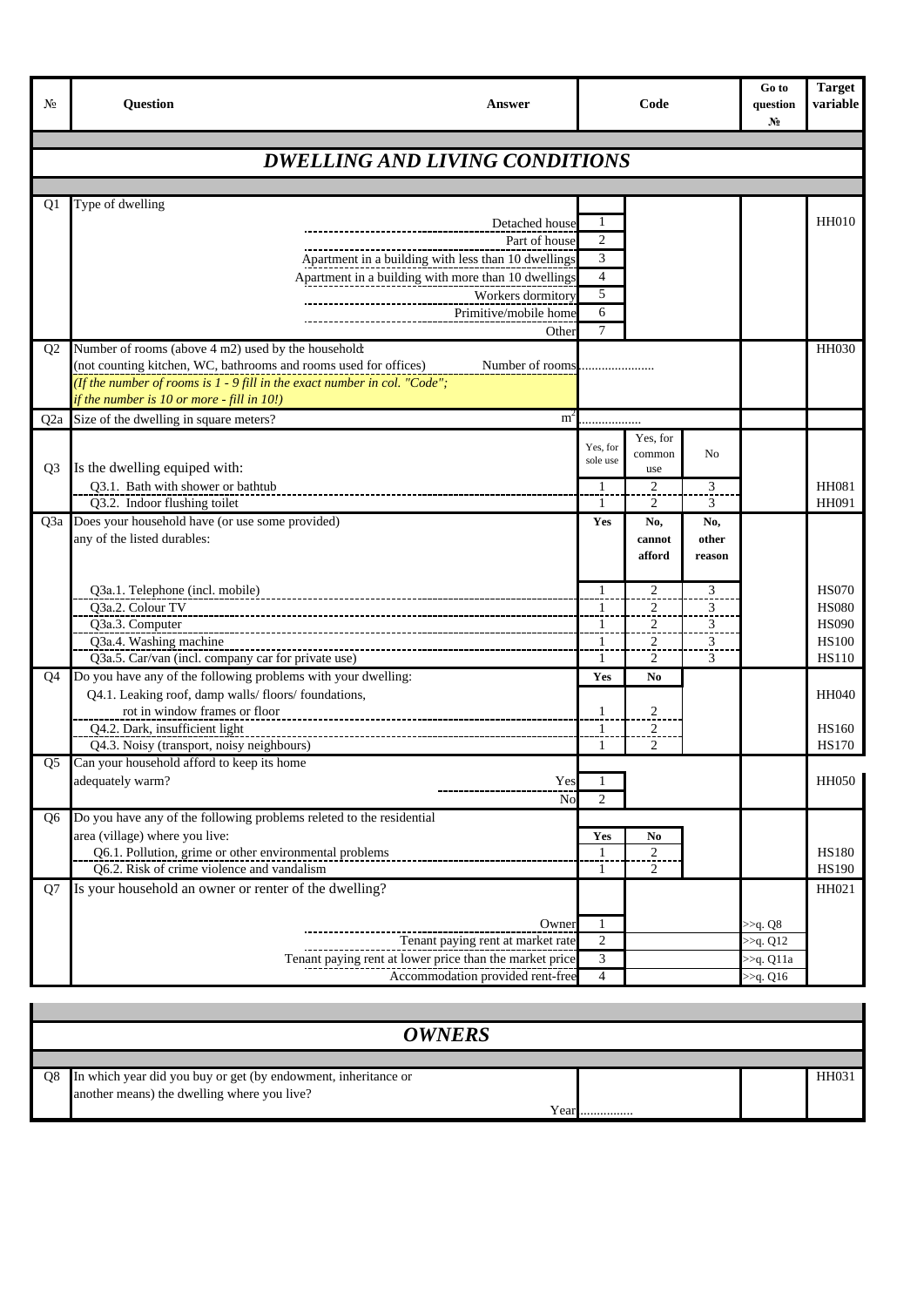| N <sub>2</sub> | <b>Question</b>                                                                                                                                                                     | Answer                                                         |                | Code           |                    | Go to<br>question<br>$N_2$ | <b>Target</b><br>variable |
|----------------|-------------------------------------------------------------------------------------------------------------------------------------------------------------------------------------|----------------------------------------------------------------|----------------|----------------|--------------------|----------------------------|---------------------------|
| O9             | Do you pay loan(s) from banks or other source (not individuals)                                                                                                                     |                                                                |                |                |                    |                            |                           |
|                | for <b>the purchase</b> of this dwelling?                                                                                                                                           | Yes                                                            |                |                |                    |                            |                           |
|                |                                                                                                                                                                                     | No                                                             | 2              |                |                    | >> <sub>q</sub> . Q11      |                           |
| Q10            | Please indicate the following conditions on the loan:                                                                                                                               |                                                                |                |                |                    |                            |                           |
|                |                                                                                                                                                                                     | Year of receipt                                                |                |                |                    |                            |                           |
|                |                                                                                                                                                                                     | Total amount borrowed  BGN                                     |                |                |                    |                            |                           |
|                |                                                                                                                                                                                     | Duration of the mortgage years<br>Interest rate $(\%)$ %       |                |                |                    |                            | <b>HH070</b>              |
|                |                                                                                                                                                                                     | Monthly payment  BGN                                           |                |                |                    |                            | <b>HH071</b>              |
| Q11            | If you were a tenant of this dwelling how much would you pay <b>monthly</b>                                                                                                         |                                                                |                |                |                    |                            |                           |
|                | as a rent (at market price)?                                                                                                                                                        | <b>BGN</b>                                                     |                |                |                    | >> <sub>q</sub> . Q18      | HH061                     |
|                |                                                                                                                                                                                     |                                                                |                |                |                    |                            |                           |
|                |                                                                                                                                                                                     | <b>TENANTS</b>                                                 |                |                |                    |                            |                           |
|                |                                                                                                                                                                                     |                                                                |                |                |                    |                            |                           |
|                | Q11a If you were tenant paying rent at market price how much would you                                                                                                              |                                                                |                |                |                    |                            |                           |
|                | pay <b>monthly</b> as a rent?                                                                                                                                                       |                                                                | <b>BGN</b>     |                |                    |                            | HH061                     |
| Q12            | Since which year are you renting this dwelling?                                                                                                                                     | Year                                                           | .              |                |                    |                            | HH031                     |
| Q13            | What is your <b>monthly rent</b> for this dwelling?                                                                                                                                 |                                                                |                |                |                    |                            |                           |
|                | (If expenditures for heating, electricity, water, telephone and other                                                                                                               |                                                                |                |                |                    |                            |                           |
|                | services are included, please indicate <b>only the rent</b> if possible!)                                                                                                           |                                                                |                |                |                    |                            |                           |
|                |                                                                                                                                                                                     |                                                                | <b>BGN</b>     |                |                    |                            | <b>HH060</b>              |
|                | Q14 Are bills for water, electricity, heating, gas, telephone                                                                                                                       |                                                                |                |                |                    |                            | <b>HH070</b>              |
|                | included in the rent?                                                                                                                                                               | Yes                                                            |                |                |                    |                            |                           |
|                |                                                                                                                                                                                     | No                                                             | $\mathfrak{D}$ |                |                    | >>q. Q18                   |                           |
|                | Q15 What is the approximate amount of bills included in the rent?                                                                                                                   | <b>MONTHLY</b> amount BGN                                      |                |                |                    | $>>q$ . Q18                | <b>HH070</b>              |
|                |                                                                                                                                                                                     |                                                                |                |                |                    |                            |                           |
|                |                                                                                                                                                                                     | <b>TENANTS WITHOUT RENT</b>                                    |                |                |                    |                            |                           |
|                |                                                                                                                                                                                     |                                                                |                |                |                    |                            |                           |
| Q16            | Since which year are you living in this dwelling without paying rent?                                                                                                               |                                                                |                |                |                    |                            |                           |
|                |                                                                                                                                                                                     | Year                                                           | .              |                |                    |                            | HH031                     |
| Q17            | If you were a tenant paying rent at market price how much would you                                                                                                                 |                                                                |                |                |                    |                            |                           |
|                | pay <b>monthly</b> as a rent?                                                                                                                                                       | <b>BGN</b>                                                     |                |                |                    |                            | HH061                     |
|                |                                                                                                                                                                                     |                                                                |                |                |                    |                            |                           |
|                |                                                                                                                                                                                     | <b>HOUSING COSTS</b>                                           |                |                |                    |                            |                           |
|                |                                                                                                                                                                                     | (owners and tenants)                                           |                |                |                    |                            |                           |
|                |                                                                                                                                                                                     |                                                                |                |                |                    |                            |                           |
| Q18            | Which of the following costs related to your dwelling do you have and what is                                                                                                       |                                                                |                |                |                    |                            |                           |
|                | their average monthly amount?                                                                                                                                                       |                                                                |                |                |                    |                            | <b>HH070</b>              |
|                | (Exclude costs already included in the monthly rent!                                                                                                                                |                                                                |                |                |                    |                            |                           |
|                | If any of the costs are paid over several months, then indicate $1/12$ of the total annual                                                                                          |                                                                |                |                |                    |                            |                           |
|                | expenditure of the corresponding cost!                                                                                                                                              |                                                                |                |                |                    |                            |                           |
|                | If the household does not have any of the listed expenses, then encircle 2 and in column<br>'Average monthly amount" fill in 0. In any other case encircle 1 and in column "Average |                                                                | Yes            | N <sub>o</sub> | Average<br>monthly |                            |                           |
|                | monthly amount" fill in the <b>average monthly amount</b> of the cost)                                                                                                              |                                                                |                |                | amount             |                            |                           |
|                | Q18.1. Electricity (without heating)                                                                                                                                                |                                                                | $\mathbf{1}$   | $\overline{c}$ |                    |                            |                           |
|                | Q18.2. Cold water                                                                                                                                                                   |                                                                | $\mathbf{1}$   | $\overline{2}$ | .                  |                            |                           |
|                | Q18.3. Hot water                                                                                                                                                                    |                                                                | 1              | $\overline{2}$ | .                  |                            |                           |
|                | Q18.4. Other expenditures (lift, cleaner, guard, others)                                                                                                                            |                                                                | $\mathbf{1}$   | $\overline{c}$ | $\cdots$           |                            |                           |
|                | O18.5. Maintenance                                                                                                                                                                  |                                                                | 1              | 2              | .                  |                            |                           |
|                | Q18a What expenditures did you have on heating during the heating season?                                                                                                           |                                                                |                | <b>BGN</b>     |                    |                            | <b>HH070</b>              |
|                |                                                                                                                                                                                     | average monthly amount<br>costs are covered by social services | <br>1          |                |                    |                            |                           |
|                |                                                                                                                                                                                     |                                                                |                |                | Numberof           | Monthly                    |                           |
|                | Q186 In 2010 did your household receive assistance payments for heating and                                                                                                         |                                                                | Yes            | No             | months             | amount                     | HY060                     |
|                | for which heating season?                                                                                                                                                           |                                                                |                |                |                    |                            |                           |
|                | - heating season 2009/2010                                                                                                                                                          |                                                                | 1              | 2              | 3                  | 55.23                      |                           |
|                | - heating season 2010/2011                                                                                                                                                          |                                                                | $\mathbf{1}$   | $\overline{c}$ |                    |                            |                           |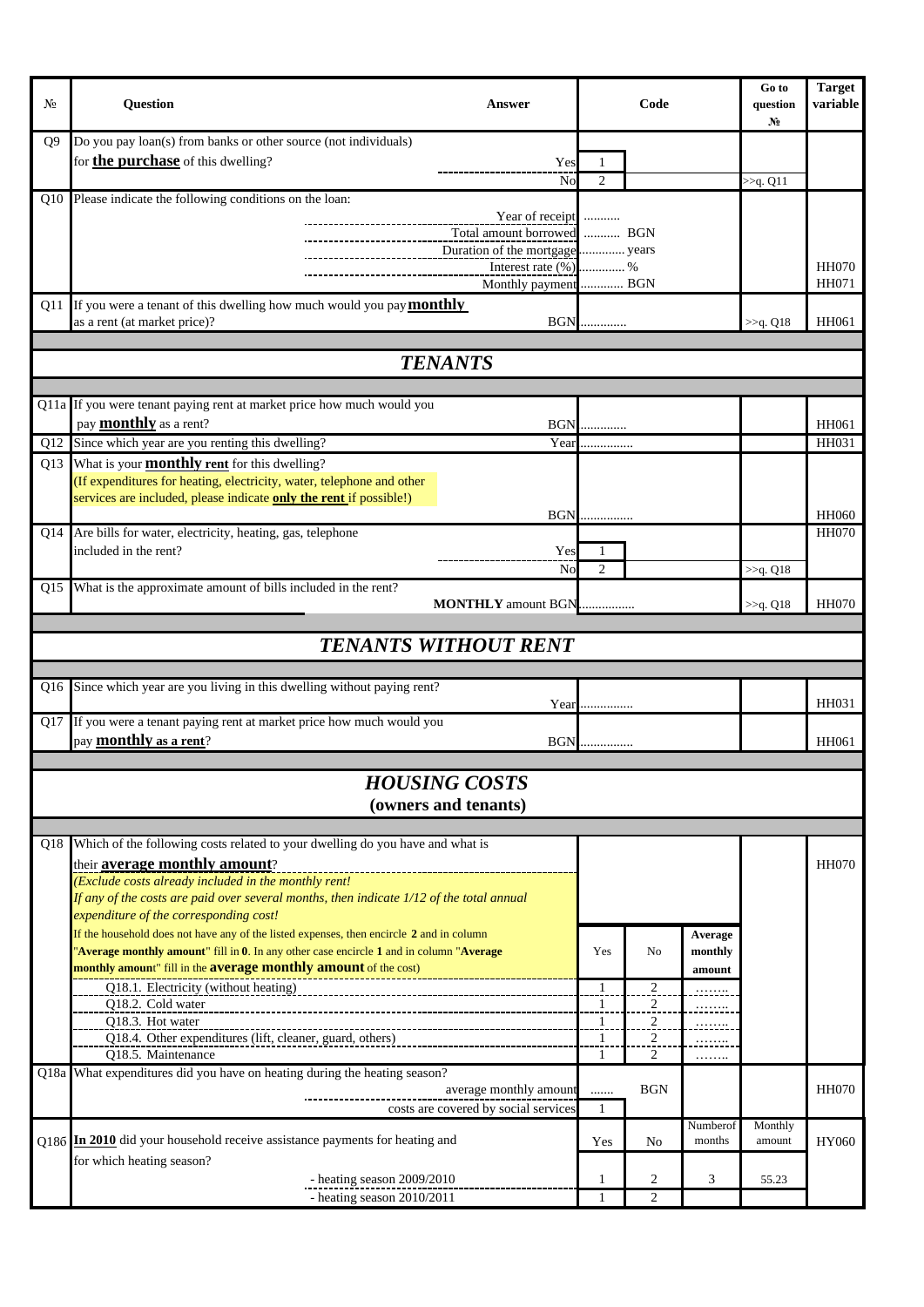| No.             | <b>Question</b><br>Answer                                                                                                          |                | Code           |                | Go to<br>question<br>$N_2$ | <b>Target</b><br>variable |
|-----------------|------------------------------------------------------------------------------------------------------------------------------------|----------------|----------------|----------------|----------------------------|---------------------------|
|                 |                                                                                                                                    |                |                | Annual         |                            |                           |
| O <sub>19</sub> | For 2010, have you made and what was the <b>annual amount</b> of the expenditures for:                                             | Yes            | No             | amount         |                            |                           |
|                 | Q19.1. Insurance of the dwelling you are living in                                                                                 | 1              | $\sqrt{2}$     |                |                            | <b>HH070</b><br>HY120     |
|                 | Q19.2. Property tax and waste disposal<br>Q19a How do the costs on your dwelling affect the financial situation of your household? | 1              | 2              | .              |                            |                           |
|                 | (loan repayment, expenditures for current maintenance, taxes, insurance, renovation)                                               |                |                |                |                            |                           |
|                 |                                                                                                                                    |                |                |                |                            | <b>HS140</b>              |
|                 | They burden it heavily                                                                                                             |                |                |                |                            |                           |
|                 | They burden it slightly                                                                                                            | $\overline{c}$ |                |                |                            |                           |
|                 | They do not burden it at all                                                                                                       | 3              |                |                |                            |                           |
| Q20             | In the last 12 months, has the household been in arrears,                                                                          | Yes,           | Yes,           | N <sub>0</sub> | <b>Not</b>                 |                           |
|                 | i.e. has been unable to pay on time due to financial difficulties for                                                              | once           | twice or       |                | applicable                 |                           |
|                 | any of the listed housing costs?                                                                                                   |                | more           |                |                            |                           |
|                 | Q20.1. Mortgage repayment for the main dwelling                                                                                    | 1              | $\overline{2}$ | 3              | $\overline{4}$             | <b>HS011</b>              |
|                 | Q20.2. Rent<br>Q20.3. Utility bills for electricity, water, heating, etc. (without expenditures                                    | -1             | 2              | 3              | $\overline{4}$             | <b>HS011</b><br>HS021     |
|                 | on telephone)                                                                                                                      | 1              | $\overline{2}$ | 3              | 4                          |                           |
| Q <sub>21</sub> | Did you or another member of the household borrow money from banks or                                                              |                |                |                |                            |                           |
|                 | other institutions (excluding individuals) for purchasing consumer                                                                 |                |                |                |                            | <b>HS150</b>              |
|                 | Yes<br>goods and services (purchase a car, furniture, holiday)?                                                                    |                |                |                |                            |                           |
|                 | No                                                                                                                                 | $\overline{c}$ |                |                | >>q. Q23                   |                           |
| Q21a            | To what extent does the repayment of such loans (q. Q21) burden your                                                               |                |                |                |                            |                           |
|                 | household's financial situation?                                                                                                   |                |                |                |                            | <b>HS150</b>              |
|                 | A heavy burden                                                                                                                     |                |                |                |                            |                           |
|                 | Somewhat a burden                                                                                                                  | 2<br>3         |                |                |                            |                           |
|                 | Not a burden at all                                                                                                                |                |                |                |                            |                           |
| Q22             | In the last 12 months, has the household been in arrears                                                                           |                |                |                |                            | <b>HS031</b>              |
|                 | on hire purchase instalments or other loan payments shown in<br>Yes, once<br>Yes, twice or more<br>question Q21?                   | $\overline{c}$ |                |                |                            |                           |
|                 | No                                                                                                                                 | 3              |                |                |                            |                           |
| Q23             | What is the <b>total net monthly income</b> of your household at the moment?                                                       |                |                |                |                            |                           |
|                 | (total sum of the household members income from salaries and wages, pensions,                                                      |                |                |                |                            |                           |
|                 | social and family benefits, regular transfers from persons outside the household                                                   |                |                |                |                            |                           |
|                 | <b>BGN</b><br>and from other sources)                                                                                              |                |                |                |                            |                           |
| Q <sub>24</sub> | Can your whole household <b>afford</b> (if you wish):                                                                              | Yes            | No             |                |                            |                           |
|                 | Q24.1. Going for a week's annual holiday away from home every year, including                                                      |                |                |                |                            | <b>HS040</b>              |
|                 | staying at a second dwelling or with friends and relatives                                                                         | 1              | $\overline{2}$ |                |                            |                           |
|                 | Q24.2. Eating meat, chicken or fish (or their vegeterian equivalent)                                                               |                |                |                |                            | <b>HS050</b>              |
| Q <sub>25</sub> | every second day<br>Can your household afford an unexpected required expense up to BGN 240 and                                     | 1              | 2              |                |                            |                           |
|                 | pay through its own resources?                                                                                                     |                |                |                |                            |                           |
|                 | (urgent repair of the dwelling or car; replacement of washing<br>Yes                                                               |                |                |                |                            |                           |
|                 | machine or refrigerat; sudden illness, etc.)<br>No                                                                                 | 2              |                |                |                            | <b>HS060</b>              |
| Q26             | Having in mind your household's total monthly income (the sum of income                                                            |                |                |                |                            |                           |
|                 | of all household members from all sources) would you say that you                                                                  |                |                |                |                            | <b>HS120</b>              |
|                 | manage to make ends meet i.e. to pay for your usual daily expenses?                                                                |                |                |                |                            |                           |
|                 | With great difficulty<br>With difficulty                                                                                           |                |                |                |                            |                           |
|                 | With some difficulty                                                                                                               | 2<br>3         |                |                |                            |                           |
|                 | Fairly easy                                                                                                                        | $\overline{4}$ |                |                |                            |                           |
|                 | Easily                                                                                                                             | 5              |                |                |                            |                           |
|                 | Very easily                                                                                                                        | 6              |                |                |                            |                           |
| Q27             | In your opinion, what is the <b>minimum monthly net income</b> necessary                                                           |                |                |                |                            |                           |
|                 | for your household to make ends meet?                                                                                              |                |                |                |                            | <b>HS130</b>              |
|                 | <b>BGN</b>                                                                                                                         |                |                |                |                            |                           |
|                 | Please answer in relation to the present financial situation of your household,                                                    |                |                |                |                            |                           |
|                 | and what you consider as usual necessary expenses!                                                                                 |                |                |                |                            |                           |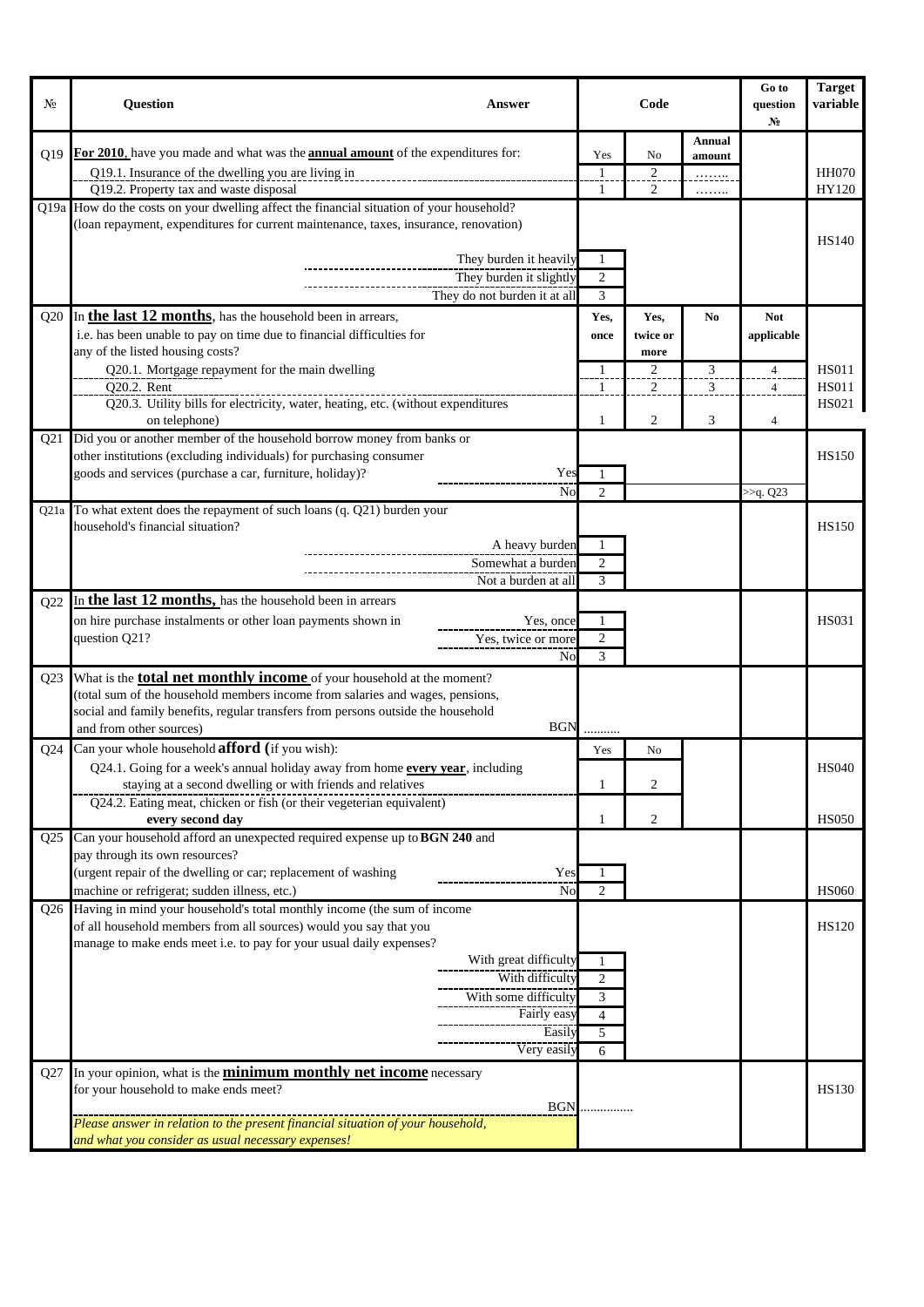| No  | <b>Question</b>                                                                                                                                     | Answer                            |                     | Code                |               | Go to<br>question<br>$N_2$ | <b>Target</b><br>variable |
|-----|-----------------------------------------------------------------------------------------------------------------------------------------------------|-----------------------------------|---------------------|---------------------|---------------|----------------------------|---------------------------|
|     |                                                                                                                                                     |                                   |                     |                     |               |                            |                           |
|     |                                                                                                                                                     | <b>SOCIAL AND FAMILY BENEFITS</b> |                     |                     |               |                            |                           |
|     | <b>RECEIVED BY THE HOUSEHOLD IN 2010</b>                                                                                                            |                                   |                     |                     |               |                            |                           |
|     |                                                                                                                                                     |                                   |                     |                     |               |                            |                           |
| O28 | <b>Interviewer!</b> Specify whether there are children in the household                                                                             | Yes                               |                     |                     |               |                            |                           |
|     | who are up to 16 years old at 31.12.2010                                                                                                            | No                                | $\overline{2}$      |                     |               | >>q. Q29                   |                           |
|     | Q28a Did any of the children under 16 have his/her own source of income                                                                             |                                   |                     |                     | Annual        |                            |                           |
|     | during 2010 from?                                                                                                                                   |                                   | Yes                 | N <sub>0</sub>      | amount        |                            |                           |
|     | Q28a.1. Pension from deceased parent                                                                                                                |                                   | 1                   | $\overline{2}$      |               |                            | HY110                     |
|     | Q28a.2. Disability pension                                                                                                                          |                                   | $\mathbf{1}$        | $\sqrt{2}$          |               |                            |                           |
|     | Q28a.3. Education-related allowances                                                                                                                |                                   | -1                  | $\overline{2}$      |               |                            |                           |
|     | Q28a.4. Other income (awards, work during vacation, etc.,                                                                                           |                                   |                     |                     |               |                            |                           |
|     | excluding transfers between household members)                                                                                                      |                                   |                     | $\overline{c}$      |               |                            |                           |
|     | <i>Interviewer!</i> In column "Annual amount" the <b>total annual amount</b> of income received by all children in the household is filled in.      |                                   |                     |                     |               |                            |                           |
| Q29 | In 2010 did your household receive, for how many months and                                                                                         |                                   | Yes                 | No                  | Number        | <b>Monthly</b>             |                           |
|     | what <b>monthly</b> amount?                                                                                                                         |                                   |                     |                     | of months     | amount                     |                           |
|     | Q29.1. Monthly assistance payments for rent of                                                                                                      |                                   |                     |                     |               |                            |                           |
|     | municipal or state housing<br>-------------                                                                                                         |                                   | $\mathbf{1}$        | $\overline{2}$      |               |                            | <b>HY070</b>              |
|     | Q29.2. Monthly monetary benefit for low income<br>Q29.3. Lump-sum for satisfying accidentally occurred needs                                        |                                   | $\mathbf{1}$<br>-1  | $\overline{2}$<br>2 |               |                            | HY060<br><b>HY060</b>     |
|     | <b>Interviewer!</b> Monthly assistance payments for paying of municipal rent is granted to:                                                         |                                   |                     |                     | $\mathbf X$   | .                          |                           |
|     | - orphans up to 25 years old, graduated social vocational center                                                                                    |                                   |                     |                     |               |                            |                           |
|     | - single people over 70 years old                                                                                                                   |                                   |                     |                     |               |                            |                           |
|     | - single parents                                                                                                                                    |                                   |                     |                     |               |                            |                           |
| O30 | Have you or another member of the household received any of the following                                                                           |                                   |                     |                     | Number of     |                            |                           |
|     | family/children related lump sum benefits during 2010 for:                                                                                          |                                   | Yes                 | No                  | beneficiaries |                            | <b>HY050</b>              |
|     | Q30.1. Lump sum benefit for pregnancy                                                                                                               |                                   | -1                  | 2                   |               |                            |                           |
|     | Q30.2. Lump sum benefit for childbirth                                                                                                              |                                   |                     |                     |               |                            |                           |
|     | Q30.2.a - for first child                                                                                                                           |                                   | -1                  | $\overline{2}$      |               |                            |                           |
|     | Q30.2.6 - for second child                                                                                                                          |                                   | 1                   | $\overline{2}$      |               |                            |                           |
|     | Q30.2.B - for third or subsequent child                                                                                                             |                                   | $\mathbf{1}$        | 2                   |               |                            |                           |
|     | Q30.3. Lump sum benefit for bringing up a child younger than 1 year by mother<br>who is a student                                                   |                                   |                     |                     |               |                            |                           |
|     |                                                                                                                                                     |                                   | $\overline{1}$<br>1 | $\overline{2}$<br>2 |               |                            |                           |
|     | Q30.4. Lump sum benefit for bringing up twins younger than 1 year<br>Q30.5. Additional lump sum benefit for permanently disabled child              |                                   | $\mathbf{1}$        | $\overline{2}$      |               | BGN                        |                           |
|     | Q30.6 Pupil's benefit                                                                                                                               |                                   | 1                   | $\mathcal{D}$       |               |                            |                           |
|     | Q30.7. Targeted support for children who cannot enroll in kindergarden                                                                              |                                   | 1                   | $\overline{2}$      |               |                            |                           |
| Q31 | Have you or another member of the household received any of the following                                                                           |                                   |                     |                     | Number        | <b>otal number</b>         |                           |
|     | monthly family/children related benefits during 2010 for:                                                                                           |                                   | Yes                 | No                  | of children   | of months                  | HY050                     |
|     | Q31.1. Monthly benefits for bringing up a child younger than 1 year                                                                                 |                                   | $\mathbf{1}$        | $\overline{2}$      |               |                            |                           |
|     | Q31.2. Monthly benefits for bringing up a child with permanent disbilities younger                                                                  |                                   |                     |                     |               |                            |                           |
|     | than 2 years                                                                                                                                        |                                   | $\mathbf{1}$        | $\overline{2}$      |               |                            |                           |
|     | Q31.3. Monthly benefits for a child till graduating secondary school                                                                                |                                   |                     |                     |               |                            |                           |
|     | (child benefits till 20 years of age)                                                                                                               |                                   |                     |                     |               |                            |                           |
|     | Q31.3.a - for a child aged up to 20                                                                                                                 |                                   | $\overline{1}$      | $\overline{2}$      |               |                            |                           |
|     | Q31.3.6 - for twins aged up to 20                                                                                                                   |                                   |                     | $\overline{2}$      |               |                            |                           |
|     | Q31.3.B - for children with disabilities aged up to 20<br>Q31.4. Monthly benefits for a child with permanent disabilities till graduating secondary |                                   | 1                   | 2                   |               |                            |                           |
|     | school (till 20 years of age, amounting to 70% of the minimum wage)                                                                                 |                                   | 1                   | $\overline{c}$      |               |                            |                           |
|     | <b>Interviewer!</b> - Monthly benefits for bringing up a child younger than 1 year (Q31.1) amounting to BGN 100 are granted to                      |                                   |                     |                     |               |                            |                           |
|     | uninsured and insured mothers who lack the 6 months of insurance.                                                                                   |                                   |                     |                     |               |                            |                           |
|     | - In column "Total number of months" the total number of months for all children in the household for                                               |                                   |                     |                     |               |                            |                           |
|     | whom the benefits are received is filled in.                                                                                                        |                                   |                     |                     |               |                            |                           |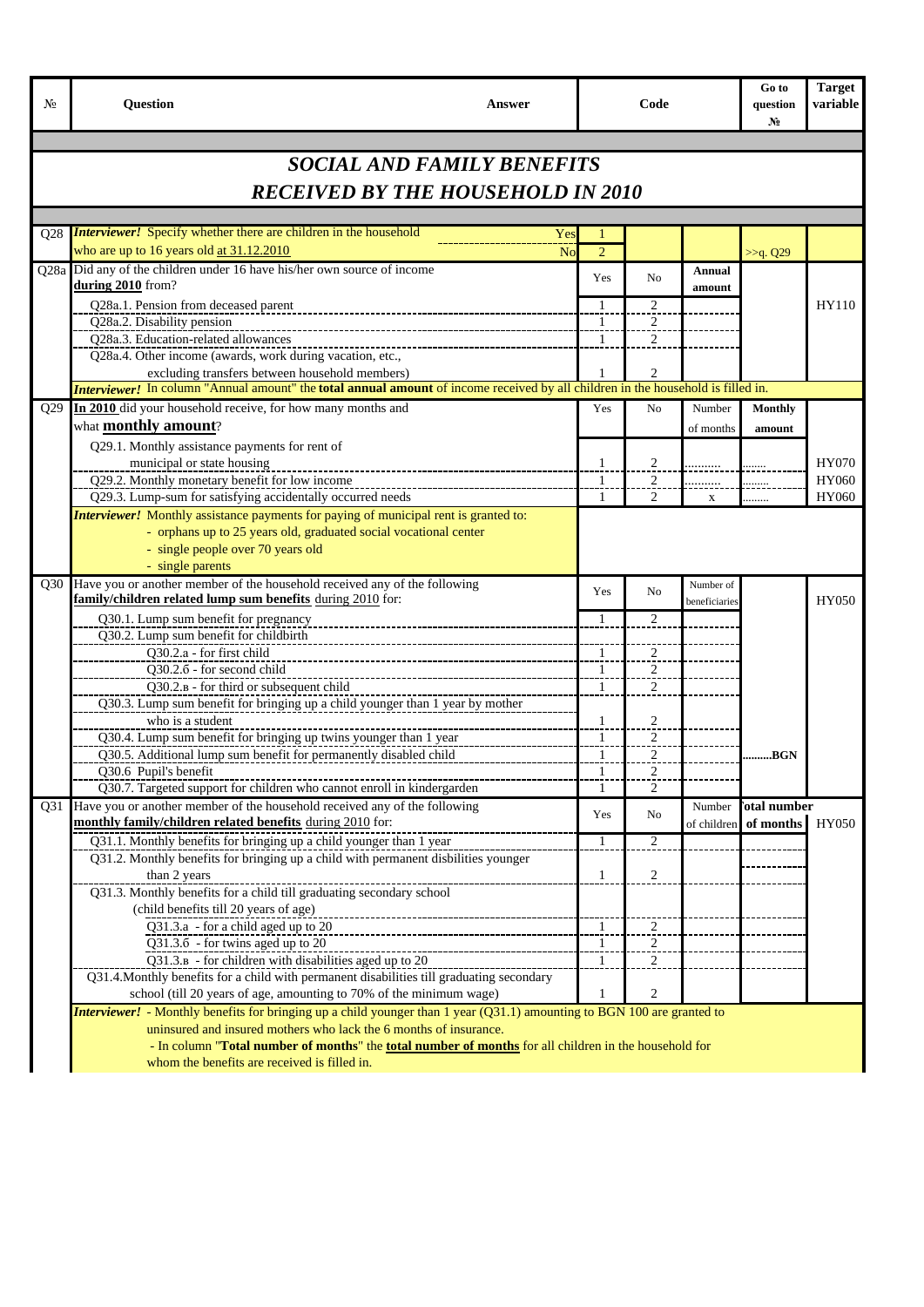| No               | <b>Question</b><br>Answer                                                                                                      |                   | Code                             |                     | Go to<br>question<br>No | <b>Target</b><br>variable |
|------------------|--------------------------------------------------------------------------------------------------------------------------------|-------------------|----------------------------------|---------------------|-------------------------|---------------------------|
| O32              | Have you or another member of the household received any of the followingsocial benefits                                       |                   |                                  |                     |                         |                           |
|                  | for bringing up child younger than 18 years, accommodated in foster family or<br>at relatives during 2010?                     | Yes               | N <sub>o</sub>                   | Number<br>of months | Amount                  | HY050                     |
|                  | Q32.1. Lump sum                                                                                                                | 1                 | $\overline{2}$                   | $\mathbf X$         | .                       |                           |
|                  | Q32.2a. Monthly benefit for child, accommodated in                                                                             |                   |                                  |                     |                         |                           |
|                  | foster family or at relatives                                                                                                  | 1                 | 2                                |                     |                         |                           |
|                  | Q32.26. Allowances for child with disabilities, accommodated in foster family<br>or at relatives                               | 1                 | 2                                |                     |                         |                           |
| Q <sub>3</sub> 3 | Have you or another member of the household received target benefits for free travelling                                       | Yes               | N <sub>o</sub>                   | Annual              |                         |                           |
|                  | as any of the following beneficiaries during 2010?                                                                             |                   |                                  | amount              |                         | HY060                     |
|                  | Q33.1. Mother of many children                                                                                                 | 1                 | $\mathcal{D}_{\mathcal{L}}$      |                     |                         |                           |
|                  | Q33.2. Disabled person with over 71% reduced capacity<br>Q33.3. Child in age less than 16 years with disability                | $\mathbf{1}$<br>1 | $\mathfrak{D}$<br>$\overline{2}$ |                     |                         |                           |
|                  | Q33.4. War invalid                                                                                                             | 1                 | 2                                |                     |                         |                           |
| Q <sub>34</sub>  | Have you or another member of the household received any of the following                                                      |                   |                                  | Annual              |                         |                           |
|                  | target benefits for people with disability during 2010?                                                                        | Yes               | No                               | amount              |                         | PY130                     |
|                  | Q34.1. For purchasing and repairing of the means,                                                                              |                   |                                  |                     |                         |                           |
|                  | equipments and medical devices                                                                                                 | 1                 | 2                                |                     |                         |                           |
|                  | Q34.2. For purchasing and/or repairing of a personal                                                                           |                   |                                  |                     |                         |                           |
|                  | vehicle                                                                                                                        | 1                 | $\overline{c}$                   |                     |                         |                           |
|                  | Q34.3. For house reconstruction                                                                                                | -1                | $\mathfrak{D}$                   |                     |                         |                           |
|                  | Q34.4. Other target benefits (companion and others)                                                                            |                   | 2                                |                     |                         |                           |
|                  |                                                                                                                                |                   |                                  |                     |                         |                           |
|                  | <b>TRANSFERS BETWEEN HOUSEHOLDS</b>                                                                                            |                   |                                  |                     |                         |                           |
|                  |                                                                                                                                |                   |                                  |                     |                         |                           |
|                  | <b>Interviewer!</b> Questions Q35 and Q37 refer to regular transfers between households and individuals                        |                   |                                  |                     |                         |                           |
|                  | living in the country.                                                                                                         |                   |                                  |                     |                         |                           |
|                  | Questions Q36 and Q38 refer only to regular transfers given and received to/from abroad.                                       |                   |                                  |                     |                         |                           |
| Q <sub>35</sub>  | Have you or another member of the household given gratuitous assistance                                                        |                   |                                  |                     |                         |                           |
|                  | in cash and/or in kind to persons outside your household                                                                       |                   |                                  |                     |                         |                           |
|                  | <b>during 2010?</b>                                                                                                            |                   |                                  |                     |                         |                           |
|                  |                                                                                                                                |                   |                                  | Annual              |                         |                           |
|                  |                                                                                                                                | Yes               | No<br>$\overline{2}$             | amount              |                         |                           |
|                  | Q35.1. In cash and/or in kind                                                                                                  |                   |                                  | .                   |                         | HY130                     |
|                  | Q35.2. For child alimony<br>(Do not include Christmas, birthday or other presents and <u>goods produced by the household</u> ) | 1                 | 2                                | .                   |                         | HY131                     |
|                  |                                                                                                                                |                   |                                  |                     |                         |                           |
| Q <sub>36</sub>  | Have you or another member of the household given gratuitous assistance                                                        |                   |                                  |                     |                         |                           |
|                  | in cash or in kind to persons living <b>abroad</b><br>during 2009?                                                             |                   |                                  |                     |                         |                           |
|                  |                                                                                                                                |                   |                                  | Annual              |                         |                           |
|                  |                                                                                                                                | Yes               | N <sub>0</sub>                   | amount              |                         |                           |
|                  | Q36.1. In cash and/or in kind                                                                                                  | 1                 | $\overline{2}$                   |                     |                         | HY130                     |
|                  | Q36.2. For child alimony                                                                                                       | 1                 | 2                                |                     |                         | HY131                     |
|                  | Have you or another member of the household <b>received</b>                                                                    |                   |                                  |                     |                         |                           |
| Q <sub>37</sub>  | gratuitous assistance in cash or in kind                                                                                       |                   |                                  |                     |                         |                           |
|                  | from persons outside your household during 2010?                                                                               |                   |                                  |                     |                         |                           |
|                  |                                                                                                                                |                   |                                  | Annual              |                         |                           |
|                  |                                                                                                                                | Yes               | No                               | amount              |                         |                           |
|                  | Q37.1. In cash and/or in kind                                                                                                  | $\mathbf{1}$      | $\overline{2}$                   |                     |                         | <b>HY080</b>              |
|                  | Q37.2. For child alimony                                                                                                       | 1                 | 2                                | .                   |                         | HY081                     |
| Q38              | Have you or another member of the household <b>received</b>                                                                    |                   |                                  |                     |                         |                           |
|                  |                                                                                                                                |                   |                                  |                     |                         |                           |
|                  | gratuitous assistance in cash or in kind from persons                                                                          |                   |                                  |                     |                         |                           |
|                  | living <b>abroad</b> during 2010?                                                                                              |                   |                                  |                     |                         |                           |
|                  |                                                                                                                                |                   |                                  | Annual              |                         |                           |
|                  |                                                                                                                                | Yes               | No                               | amount              |                         |                           |
|                  | Q38.1. In cash and/or in kind                                                                                                  | 1                 | 2                                |                     |                         | <b>HY080</b>              |
|                  | Q38.2. For child alimony                                                                                                       | 1                 | 2                                |                     |                         | HY081                     |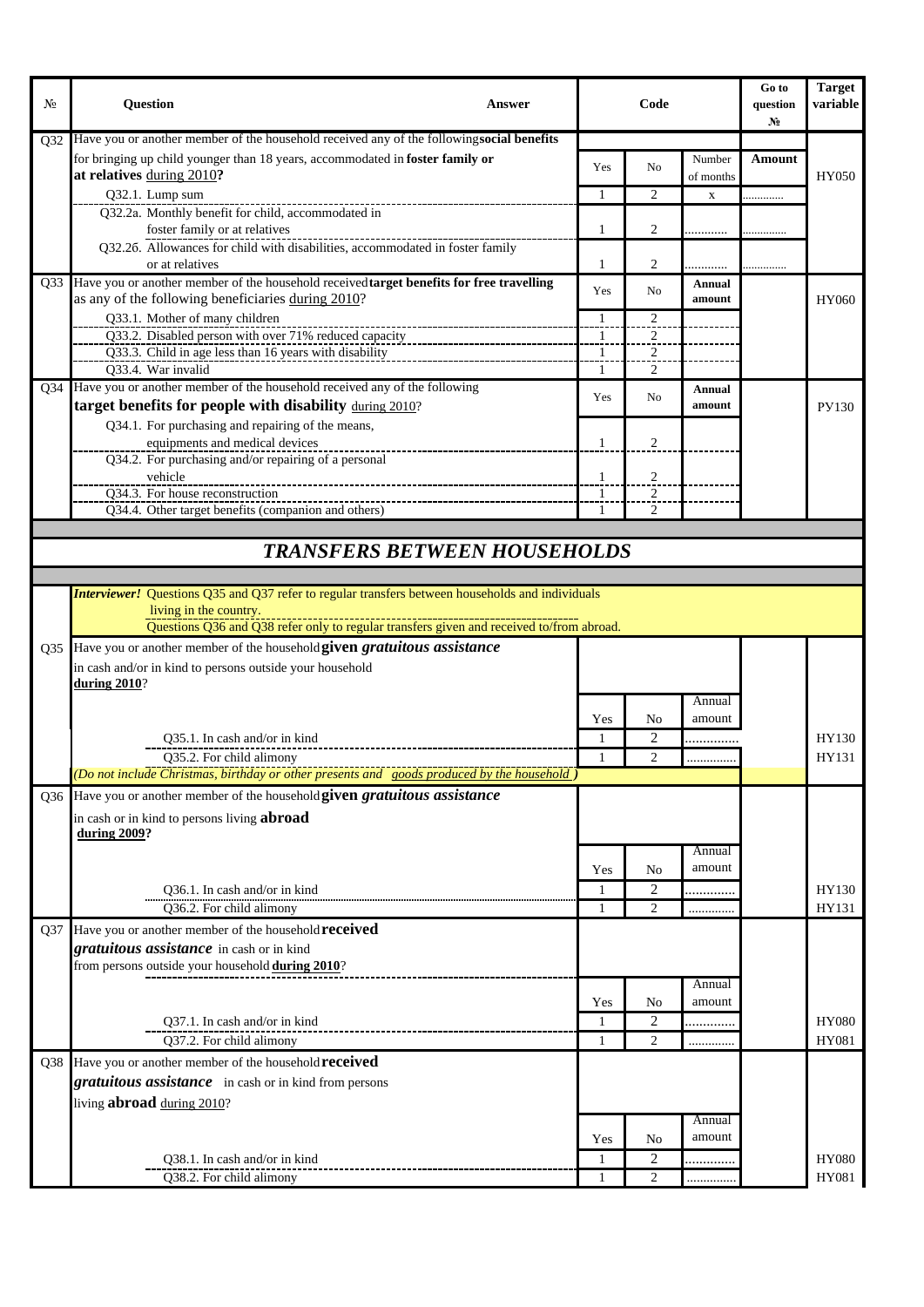| No              | <b>Question</b>                                                                                                                     | Answer              | Code           | Go to<br>question<br>N. | <b>Target</b><br>variable |
|-----------------|-------------------------------------------------------------------------------------------------------------------------------------|---------------------|----------------|-------------------------|---------------------------|
|                 | <b>AGRICULTURAL ACTIVITY OF THE HOUSEHOLD DURING 2010</b>                                                                           |                     |                |                         |                           |
|                 |                                                                                                                                     |                     |                |                         |                           |
| Q <sub>39</sub> | Are you or another member of the household registered as:                                                                           |                     | Yes<br>No      |                         |                           |
|                 | Q39.1. Farmer                                                                                                                       |                     | $\overline{c}$ |                         |                           |
|                 | Q39.2. Tobacco grower                                                                                                               |                     | 2              |                         |                           |
| Q40             | Did you and your household <b>cultivate</b> own or rented land?                                                                     |                     |                |                         |                           |
|                 |                                                                                                                                     | Yes                 | 1              |                         |                           |
|                 | (incl. the yard if it is used for agricultural purposes)<br>How many decars at total (own and rented land) did you cultivate?       | No                  | $\overline{c}$ | >>q. Q48                |                           |
| Q41             |                                                                                                                                     | Decars              | .              |                         |                           |
| Q <sub>42</sub> | To what amount approximately would you estimate the                                                                                 |                     |                |                         |                           |
|                 | agricultural production of your household?                                                                                          |                     |                |                         |                           |
| Q43             | To what amount approximately would you estimate the agricultural                                                                    |                     |                |                         |                           |
|                 | production <b>consumed</b> by your household?                                                                                       |                     |                |                         |                           |
|                 |                                                                                                                                     | (annual amount) BGN |                |                         | HY170                     |
| Q44             | Did you <b>sell</b> own agricultural production?                                                                                    |                     |                |                         |                           |
|                 |                                                                                                                                     | Yes                 | 1              |                         |                           |
|                 |                                                                                                                                     | No                  | 2              | >>q. Q46                |                           |
| Q <sub>45</sub> | What amount did you get from sales of agricultural production?                                                                      |                     |                |                         |                           |
|                 |                                                                                                                                     | (annual amount) BGN |                |                         | PY050                     |
| Q46             | Have you or another member of the household given part of your                                                                      |                     |                |                         |                           |
|                 | agricultural production to persons outside your household                                                                           | Yes                 | 1              |                         |                           |
| Q47             | for free?<br>To what amount approximately would you estimate the given to                                                           | No                  | $\overline{c}$ | >>q. Q48                |                           |
|                 | other persons agricultural production?                                                                                              | (annual amount) BGN |                |                         | HY130                     |
|                 |                                                                                                                                     |                     |                |                         |                           |
| <b>O48</b>      | Have you or another member of the household given land you own<br>in agricultural cooperative or <b>rented</b> it to other persons? |                     |                |                         |                           |
|                 |                                                                                                                                     | Yes                 | 1              |                         |                           |
|                 |                                                                                                                                     | No                  | $\overline{c}$ | >>q. Q51                |                           |
| Q49             | How many decars of land did you give in agricultural cooperative                                                                    |                     |                |                         |                           |
|                 | or rent to other persons?                                                                                                           | Decars              | .              |                         |                           |
| Q50             | What amount did you get from giving land in agricultural cooperative<br>or renting it?                                              |                     |                |                         |                           |
|                 | (if you were paid in kind please indicate the approximate                                                                           |                     |                |                         |                           |
|                 | equivalent value in BGN)                                                                                                            | (annual amount) BGN |                |                         | HY040                     |
| Q51             | Did your household <b>breed</b> stock, poultry, bees, etc.?                                                                         |                     |                |                         |                           |
|                 |                                                                                                                                     | Yes                 | 1              |                         |                           |
|                 |                                                                                                                                     | No                  | $\overline{c}$ | >>q. Q61                |                           |
| Q52             | Did you sell part of the bred stock?                                                                                                | Yes                 | $\mathbf{1}$   |                         |                           |
|                 |                                                                                                                                     | No                  | $\overline{c}$ | >>q. Q54                |                           |
| Q <sub>53</sub> | What approximate amount did you get from the <b>sale</b> of bred stock?                                                             |                     |                |                         |                           |
|                 |                                                                                                                                     | (annual amount) BGN |                |                         | PY050                     |
| Q54             | Did your household have stock-breeding production - eggs, milk,                                                                     |                     |                |                         |                           |
|                 | meat, honey and other animal products?                                                                                              | Yes                 | 1              |                         |                           |
| Q55             | What was the approximate total value of this production?                                                                            | No                  | $\mathfrak{2}$ | >>q. Q61                |                           |
|                 |                                                                                                                                     | (annual amount) BGN |                |                         |                           |
| Q56             | To what amount approximately would you estimate the stock-breeding                                                                  |                     |                |                         |                           |
|                 | production <b>consumed</b> by your household?                                                                                       |                     |                |                         |                           |
|                 | (incl. meat and animal products)                                                                                                    | (annual amount) BGN | .              |                         | HY170                     |
| Q57             | Did you sell production from stock-breeding?                                                                                        | Yes                 | 1              |                         |                           |
|                 |                                                                                                                                     | No                  | $\overline{2}$ | >>q. Q59                |                           |
|                 |                                                                                                                                     |                     |                |                         |                           |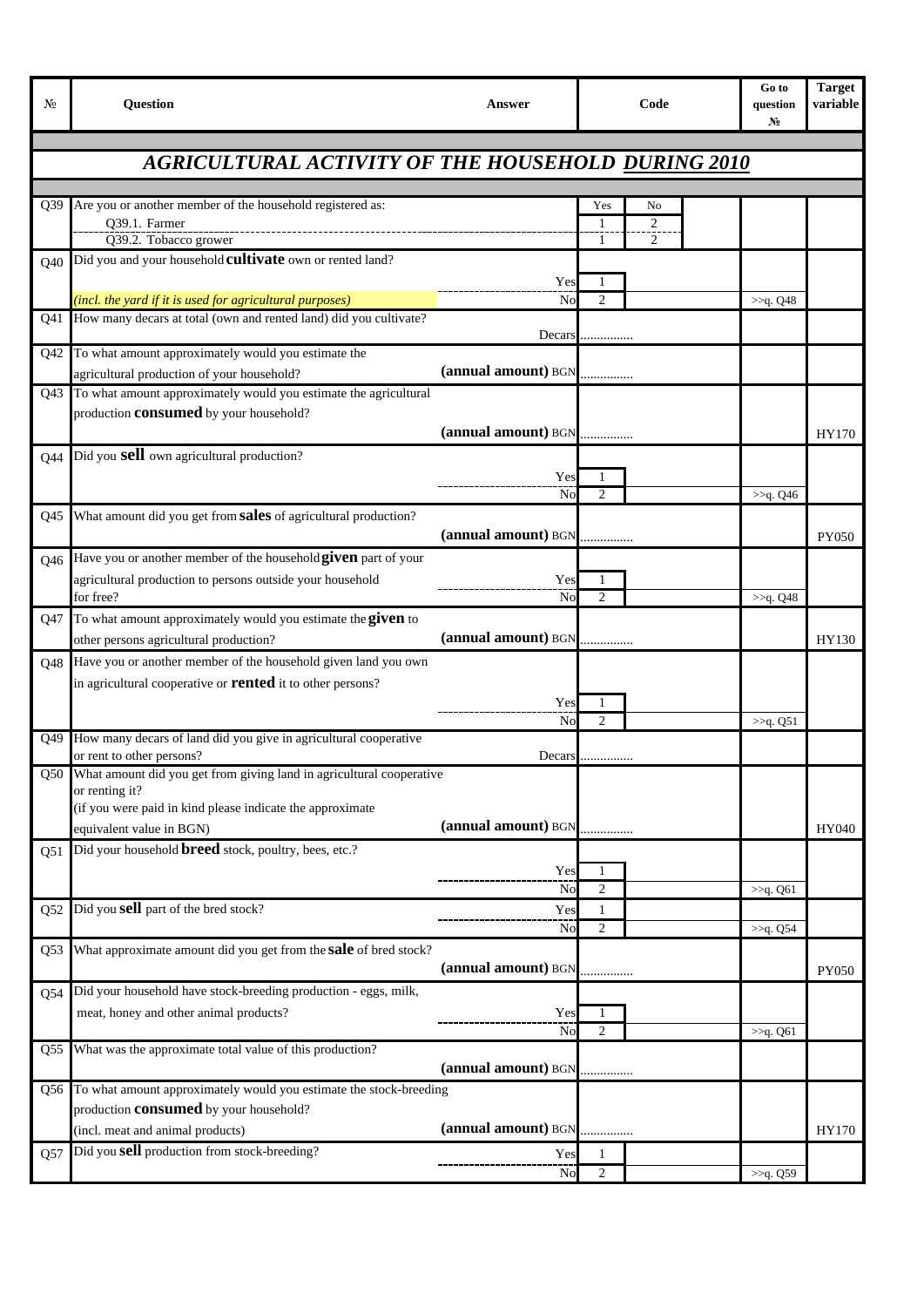| No  | <b>Ouestion</b>                                                                                                           | Answer                   | Code | Go to<br>question<br>N <sub>2</sub> | <b>Target</b><br>variable |  |  |
|-----|---------------------------------------------------------------------------------------------------------------------------|--------------------------|------|-------------------------------------|---------------------------|--|--|
|     | Q58 What amount did you get from the <b>sold</b> stock-breeding                                                           |                          |      |                                     |                           |  |  |
|     | production?                                                                                                               | (annual amount) BGN      |      |                                     | <b>PY050</b>              |  |  |
| Q59 | Did you <b>give</b> to persons outside your household a part of your                                                      |                          |      |                                     |                           |  |  |
|     | stock-breeding production for free?                                                                                       | Yes                      |      |                                     |                           |  |  |
|     |                                                                                                                           | Nο                       |      | $>>q$ Q61                           |                           |  |  |
|     | Q60 To what amount approximately would you estimate the stock-breeding                                                    |                          |      |                                     |                           |  |  |
|     | production given to other persons?                                                                                        | (annual amount) BGN      |      |                                     | HY130                     |  |  |
| Q61 | What expenditures for agricultural activity during 2010                                                                   |                          |      |                                     |                           |  |  |
|     | has your household made?                                                                                                  |                          |      |                                     |                           |  |  |
|     |                                                                                                                           | do not have expenditures |      |                                     |                           |  |  |
|     | (Indicate the total amount of expenditures for: sowing, seeds, seedlings, fertilizers, herbicides, transport, purchase of |                          |      |                                     |                           |  |  |
|     | animals, animal feed, veterinary services, храна на животни, renting land, paying the workers, etc.)                      |                          |      |                                     |                           |  |  |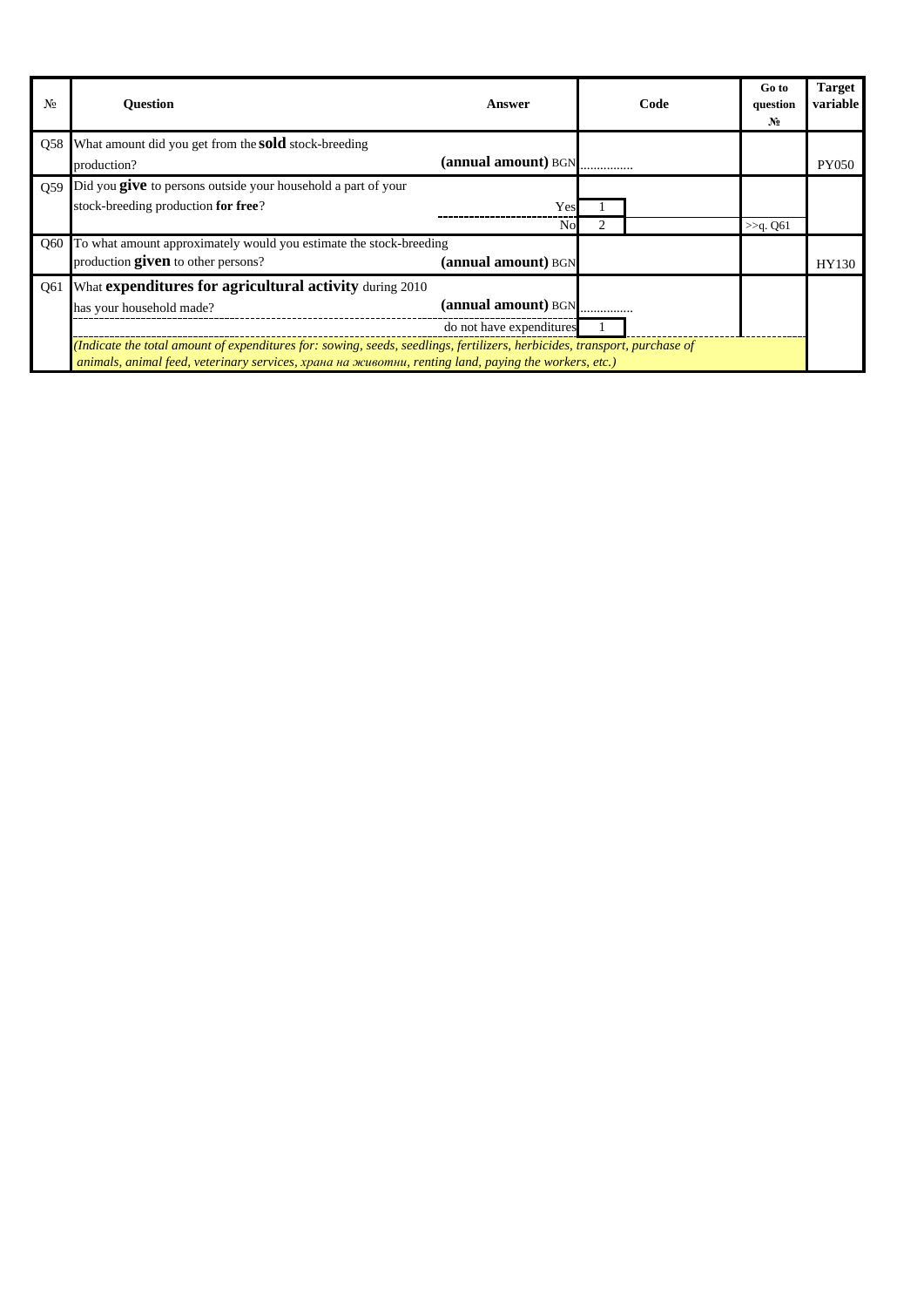### **NATIONAL STATISTICAL INSTITUTE**

# **STATISTICS ON INCOME AND LIVING CONDITIONS**

### **ЕU - SILC PROJECT**

| Region                                    |                                                               |                            |  |  |  |  |  |  |
|-------------------------------------------|---------------------------------------------------------------|----------------------------|--|--|--|--|--|--|
| Town, village                             | PQ1. Is the individual questionnaire filled in:               | <b>RB250</b>               |  |  |  |  |  |  |
| No of cluster in the region               |                                                               |                            |  |  |  |  |  |  |
| No of household in the cluster            | Yes                                                           | 11<br>$\gg$ q. PQ2         |  |  |  |  |  |  |
|                                           | No, the person is unable to present                           |                            |  |  |  |  |  |  |
| No of household in the national sample    | information                                                   | 21                         |  |  |  |  |  |  |
|                                           | Lost questionnaire, left for filling in                       | 22                         |  |  |  |  |  |  |
|                                           | No, the person rejects to present                             |                            |  |  |  |  |  |  |
| Rotation group                            | information                                                   | 23                         |  |  |  |  |  |  |
|                                           |                                                               |                            |  |  |  |  |  |  |
| Personal No of the person                 | No, the person is temporarily absent and                      |                            |  |  |  |  |  |  |
| (From question RB030 of HH questionnaire) | nobody else can present information<br>for him/her            |                            |  |  |  |  |  |  |
|                                           | No, because of other reason for lack of                       | 31                         |  |  |  |  |  |  |
|                                           | contact with the person                                       | 32                         |  |  |  |  |  |  |
|                                           | No, the interview was not carried out for                     |                            |  |  |  |  |  |  |
|                                           | other reason                                                  | 33                         |  |  |  |  |  |  |
|                                           |                                                               |                            |  |  |  |  |  |  |
|                                           | If any of 21, 22, 23, 31, 32 or 33 then end of the interview! |                            |  |  |  |  |  |  |
|                                           | PQ2. How did you get the information from the                 | <b>RB260</b>               |  |  |  |  |  |  |
|                                           | person?                                                       |                            |  |  |  |  |  |  |
|                                           | By direct interview with the person                           | >> PQ4                     |  |  |  |  |  |  |
|                                           | From another member of the household                          | $\overline{2}$<br>$>>$ PQ3 |  |  |  |  |  |  |
|                                           |                                                               |                            |  |  |  |  |  |  |
|                                           | PQ3. No of the person who present the information             |                            |  |  |  |  |  |  |
|                                           |                                                               |                            |  |  |  |  |  |  |
| Dates of interview:                       |                                                               | <b>RB270</b>               |  |  |  |  |  |  |
| first:<br>$\ldots$ / $\ldots$ / 2011      | PQ4 Length of interview                                       | minutes                    |  |  |  |  |  |  |
| // 2011<br>second:                        |                                                               |                            |  |  |  |  |  |  |
|                                           |                                                               |                            |  |  |  |  |  |  |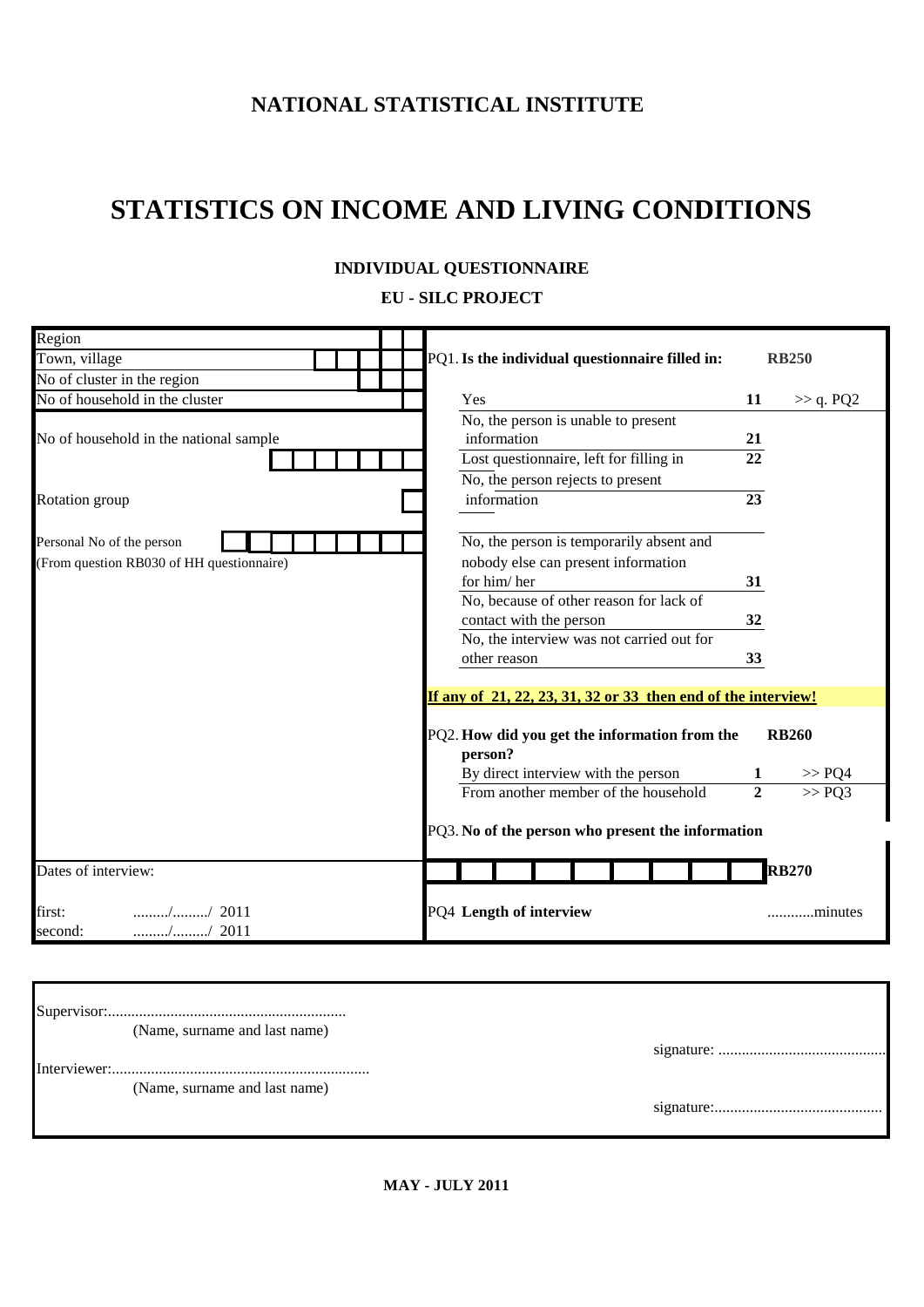| No             | <b>Question</b><br><b>Answer</b>                                                                                                                                                                        |                      | Code                | Go to<br>question<br>$N_2$ | <b>Target</b><br>variable |
|----------------|---------------------------------------------------------------------------------------------------------------------------------------------------------------------------------------------------------|----------------------|---------------------|----------------------------|---------------------------|
|                |                                                                                                                                                                                                         |                      |                     |                            |                           |
|                | Interviewer! Specify one more time whether the person is 16 and more years old at 31.12.2010                                                                                                            |                      |                     |                            |                           |
|                | <i>i.e.</i> $RB245=1$ in the household register                                                                                                                                                         |                      |                     |                            |                           |
|                | Sex of the respondent<br>Male<br>Female                                                                                                                                                                 | -1<br>$\overline{2}$ |                     |                            |                           |
|                | Age of the respondent at the time of interview<br>Age                                                                                                                                                   |                      |                     |                            |                           |
| P1             | <b>During the last week</b> , did you do any paid work (in cash or in kind)<br>Yes                                                                                                                      | 1                    |                     |                            | PL035                     |
|                | for at least one hour?<br>No                                                                                                                                                                            | $\overline{2}$       |                     |                            |                           |
|                | Answer "Yes" is filled in also for persons who have a paid job (or business) from which they are<br>temporarily absent (due to illness, maternity leave, bad weather or other reason) and to which they |                      |                     |                            |                           |
|                | will return after some time.                                                                                                                                                                            |                      |                     |                            |                           |
| P <sub>2</sub> | Considering your everyday activities, do you consider yourself mainly as ?                                                                                                                              |                      |                     |                            |                           |
|                | Employee working full-time                                                                                                                                                                              | -1                   |                     | >>q. P8                    | PL031                     |
|                | Employee working part-time                                                                                                                                                                              | $\overline{2}$       |                     | >>q. P8                    |                           |
|                | Self-employed working full-time, incl. family worker                                                                                                                                                    | 3                    |                     | >>q. P8                    |                           |
|                | Self-employed working part-time, incl. family worker                                                                                                                                                    | $\overline{4}$       |                     | >>q. P8                    |                           |
|                | Unemployed                                                                                                                                                                                              | 5                    |                     |                            |                           |
|                | Pupil, student, further training, unpaid work experience                                                                                                                                                | 6                    |                     |                            |                           |
|                | Retired or given up business                                                                                                                                                                            | 7                    |                     |                            |                           |
|                | Incapable to work due to disability                                                                                                                                                                     | 8                    |                     |                            |                           |
|                | Fulfilling domestic tasks                                                                                                                                                                               | 9                    |                     |                            |                           |
|                | Other inactive person                                                                                                                                                                                   | 10                   |                     |                            |                           |
| P <sub>3</sub> | Did you do anything to find a job during the last 4 weeks?<br>Yes                                                                                                                                       | -1                   |                     |                            | PL020                     |
|                | No                                                                                                                                                                                                      | $\overline{2}$       |                     | >>q. P5                    |                           |
| P <sub>4</sub> | For each of the listed alternatives answer "Yes" or "No" depending on whether you have                                                                                                                  |                      |                     |                            | <b>PL020</b>              |
|                | used it during the last 4 weeks:                                                                                                                                                                        |                      |                     |                            |                           |
|                |                                                                                                                                                                                                         | Yes                  | $\bf No$            |                            |                           |
|                | P4.1. Contacted a public employment agency                                                                                                                                                              | -1                   | $\overline{2}$      |                            |                           |
|                | P4.2. Contacted a private employment agency                                                                                                                                                             | $\mathbf{1}$         | 2                   |                            |                           |
|                | P4.3. Applied directly to employers                                                                                                                                                                     | 1                    | 2                   |                            |                           |
|                | P4.4. Asked friends, relatives, unions, etc.                                                                                                                                                            | $\mathbf{1}$         | 2                   |                            |                           |
|                | P4.5. Through advertisements in newspapers, journals or Internet                                                                                                                                        | 1                    | $\overline{2}$      |                            |                           |
|                | P4.6. Looked for land, premises or equipment necessary to start<br>own business                                                                                                                         |                      |                     |                            |                           |
|                |                                                                                                                                                                                                         | 1                    | 2                   |                            |                           |
|                | P4.7. Applied for permit, patent, licence or credit in order to start<br>own business                                                                                                                   |                      |                     |                            |                           |
|                | P4.8. Other                                                                                                                                                                                             | 1<br>-1              | 2<br>$\mathfrak{D}$ |                            |                           |
|                |                                                                                                                                                                                                         |                      |                     |                            |                           |
|                | Interviewer!<br>After answering this question go to q. P6                                                                                                                                               |                      |                     |                            |                           |
| P <sub>5</sub> | Which is the MAIN reason you are not looking for a job?                                                                                                                                                 |                      |                     |                            |                           |
|                | Already found a job and will start in the forthcoming months                                                                                                                                            | 1                    |                     |                            |                           |
|                | Expecting to start the job after forced unpaid leave                                                                                                                                                    | 2                    |                     |                            |                           |
|                | Expecting proposal for a job from a public employment agency                                                                                                                                            | 3                    |                     |                            |                           |
|                | Expecting results from a competition for a job                                                                                                                                                          | $\overline{4}$       |                     |                            |                           |
|                | Expecting the active season to start                                                                                                                                                                    | 5                    |                     |                            |                           |
|                | Illness/disability                                                                                                                                                                                      | 6<br>$\tau$          |                     |                            |                           |
|                | Family obligations                                                                                                                                                                                      |                      |                     |                            |                           |
|                | Student (incl. qualification courses)                                                                                                                                                                   | 8<br>9               |                     |                            |                           |
|                | Pensioner                                                                                                                                                                                               |                      |                     |                            |                           |
|                | Do not believe that will find a job                                                                                                                                                                     | 10                   |                     |                            |                           |
|                | Expecting proposal for a job from abroad                                                                                                                                                                | 11<br>12             |                     |                            |                           |
| P <sub>6</sub> | Other reasons<br>In case you found a suitable for you job (or were able to start own business),                                                                                                         |                      |                     |                            | PL025                     |
|                | would you be able to start work immediately, within 2 weeks?                                                                                                                                            | 1                    |                     |                            |                           |
|                | Yes                                                                                                                                                                                                     | $\overline{2}$       |                     |                            |                           |
| P7             | No<br>Have you ever had a job?<br>Yes                                                                                                                                                                   | $\mathbf{1}$         |                     |                            | PL015                     |
|                | (Answer "Yes" is indicated only for persons who have worked at least 6 months)                                                                                                                          | $\overline{2}$       |                     |                            |                           |
|                | No<br>What is your occupation in your job? (ISCO-08)                                                                                                                                                    |                      |                     | >> q. P25                  |                           |
| P <sub>8</sub> | What was your occupation in your last job? (ISCO-08) - The persons who do not work at this time,<br>please indicate your occupation in your last job                                                    |                      |                     |                            | PL051                     |
| P9             | Industry (NACE Rev.2)                                                                                                                                                                                   |                      |                     |                            |                           |
|                |                                                                                                                                                                                                         |                      |                     |                            | PL111                     |
|                |                                                                                                                                                                                                         |                      |                     |                            |                           |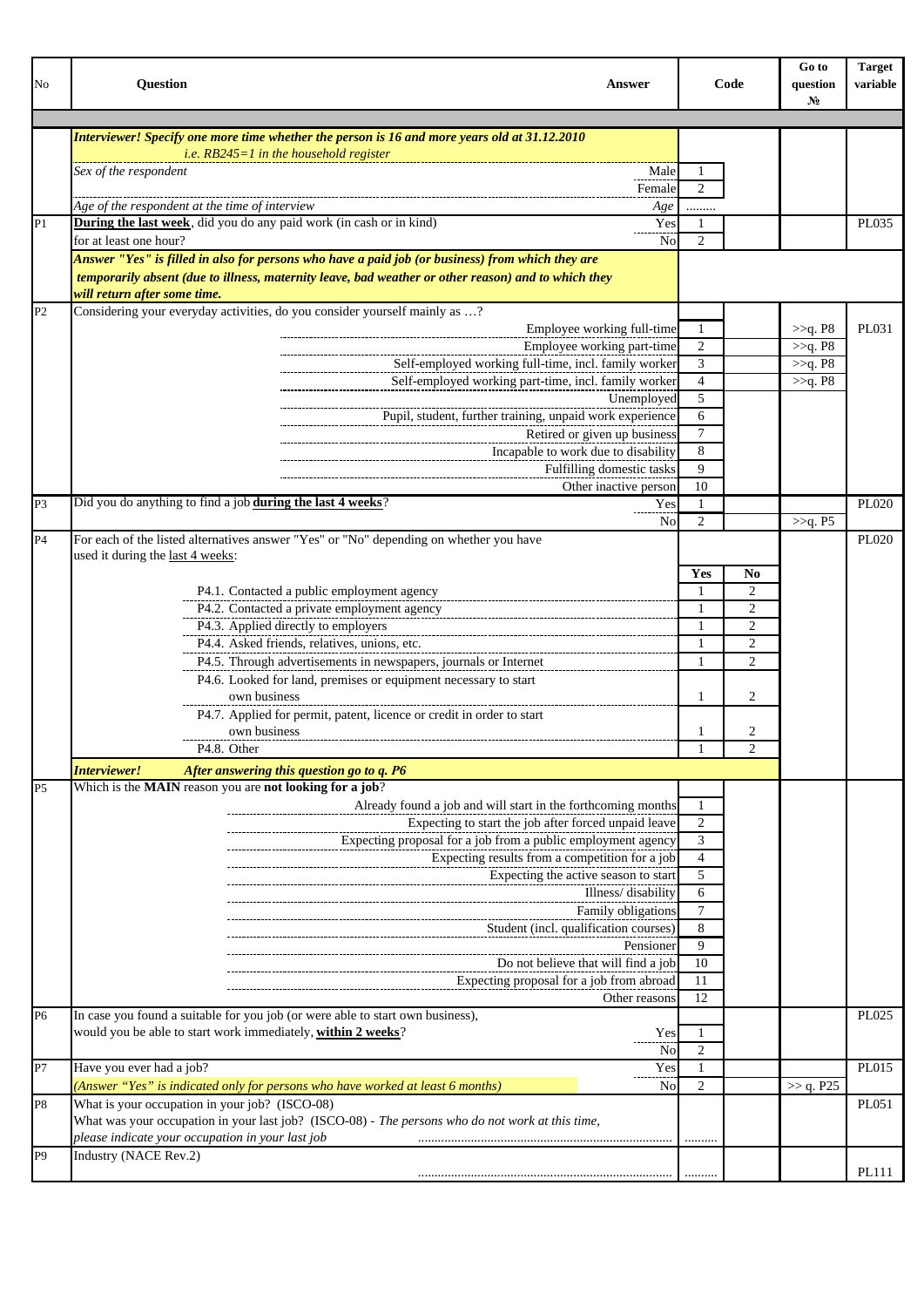| No              | <b>Question</b><br><b>Answer</b>                                                                                                                  |                     | Go to<br>Code<br>question<br>$N_2$ | <b>Target</b><br>variable |
|-----------------|---------------------------------------------------------------------------------------------------------------------------------------------------|---------------------|------------------------------------|---------------------------|
| P10             | In your main/last job you are/were?                                                                                                               |                     |                                    |                           |
|                 | Self-employed with employees                                                                                                                      | 1                   | >> q. P13                          | PL040                     |
|                 | Self-employed without employees                                                                                                                   | $\overline{2}$      | >> q. P13                          |                           |
|                 | Employee                                                                                                                                          | 3                   | $\gg$ q. P11                       |                           |
| P11             | Working without pay at a household member's company, enterprise or farm<br>What kind of contract do/did you have with your employer?<br>Permanent | $\overline{4}$<br>1 | >> q. P13                          | PL140                     |
|                 | Temporary                                                                                                                                         | $\overline{c}$      |                                    |                           |
|                 | Working without written contract                                                                                                                  | 3                   |                                    |                           |
| P <sub>12</sub> | Do/Did you have managerial functions on this/last job?                                                                                            |                     |                                    | PL150                     |
|                 | (Manages/supervises work of other people, has influence on the amount of salary<br>Yes                                                            | 1                   |                                    |                           |
|                 | or promotes regardless if he/ she occupies a managerial position or not)<br>No                                                                    | $\overline{2}$      |                                    |                           |
| P <sub>13</sub> | <b>Interviewer:</b><br>If the respondent has indicated 1, 2, 3 or 4 on question P2, then go to question P14,<br>otherwise go to question P23      |                     |                                    |                           |
| P14             | What is the size (number of employees) of the company, enterprise, organisation, etc.                                                             |                     |                                    | PL130                     |
|                 | you are working for?<br>Exact number of 1 to 10                                                                                                   |                     |                                    |                           |
|                 | $11 - 19$                                                                                                                                         | 11                  |                                    |                           |
|                 | $20 - 49$                                                                                                                                         | 12                  |                                    |                           |
|                 | 50 and more                                                                                                                                       | 13                  |                                    |                           |
|                 | Don't know but less than 11                                                                                                                       | 14                  |                                    |                           |
|                 | Don't know but more than 10                                                                                                                       | 15                  |                                    |                           |
|                 | (In case there are branches, indicate the size of the unit where you are working!)                                                                |                     |                                    |                           |
| P <sub>15</sub> | How many <b>hours per week</b> do you usually work in your job?<br>Hours<br>(For employees include also overtime)                                 | .                   |                                    | PL060                     |
| P <sub>16</sub> | How much are you paid monthly for this job?                                                                                                       |                     |                                    | <b>PY200</b>              |
|                 | (including payments for overtime)                                                                                                                 |                     |                                    |                           |
|                 | 16.1.1. Gross income<br>16.1.5. Net income                                                                                                        |                     |                                    |                           |
|                 | 16.1.2. Tax                                                                                                                                       |                     |                                    |                           |
|                 | 16.1.3. Social contributions<br>16.1.6. Net amount is obtained by:                                                                                |                     |                                    |                           |
|                 | 1. Net of taxes and social contributions<br>16.1.4. Indicate the source                                                                           |                     |                                    |                           |
|                 | 2. Net of taxes<br>of income:<br>3. Net of social insurance contributions                                                                         |                     |                                    |                           |
|                 | 1. salary<br>2. cash benefit related to<br>4. Does not know                                                                                       |                     |                                    |                           |
|                 | temporary incapacity to work<br>5. Gross is equal to net                                                                                          |                     |                                    |                           |
|                 | 3. cash benefit for pregnancy and childbirth                                                                                                      |                     |                                    |                           |
| P17             | Have you changed your activity status during the last 12 months?<br>Yes                                                                           |                     | $\gg$ q. P17a                      |                           |
|                 | (change of contract with the same employer or change of employer)<br><b>No</b>                                                                    | 2                   | >> q. P19                          | PL160                     |
|                 | P17a. Please indicate the month and year when the most recent change took place!                                                                  | month               |                                    |                           |
|                 | year                                                                                                                                              |                     |                                    |                           |
| P18             | What was the MAIN reason for you to change your previous job?                                                                                     |                     |                                    | PL170                     |
|                 | To take up better job                                                                                                                             | 1                   |                                    |                           |
|                 | Termination of temporary/seasonal job                                                                                                             | $\overline{2}$      |                                    |                           |
|                 | Obliged to stop by the employer (bancrupcy, reduction                                                                                             |                     |                                    |                           |
|                 | of staff, early retirement, dismissal, other)                                                                                                     | 3<br>$\overline{4}$ |                                    |                           |
|                 | Sale or closure of own/family business<br>Child care and care for other household members                                                         | 5                   |                                    |                           |
|                 | Marriage or moving to another area because of change in the job,                                                                                  |                     |                                    |                           |
|                 | including that of the spouse/partner                                                                                                              | 6                   |                                    |                           |
|                 | Go abroad                                                                                                                                         | 7                   |                                    |                           |
|                 |                                                                                                                                                   | 8                   |                                    |                           |
| P19             | Do you have more than one (second, third, etc.) job at the moment?<br>Yes                                                                         | 1                   |                                    | <b>PL100</b>              |
|                 | No                                                                                                                                                | $\mathfrak{2}$      |                                    |                           |
| P <sub>20</sub> | How many hours <b>weekly</b> do you usually work in all your additional jobs?                                                                     |                     |                                    | PL100                     |
|                 | Hours                                                                                                                                             |                     |                                    |                           |
|                 | (Fill in 0 if the person does not have additional job)                                                                                            |                     |                                    |                           |
| P <sub>21</sub> | Interviewer!<br>In case the hours shown in $q.P15$ and $q.P20$ are less than $30$ - mark 1,<br>in all other cases - mark 2                        |                     |                                    |                           |
|                 | Usual weekly working time less than 30 hours                                                                                                      | -1                  |                                    |                           |
|                 | Usual weekly working time 30 hours and more                                                                                                       | $\overline{2}$      | >> q. P23                          |                           |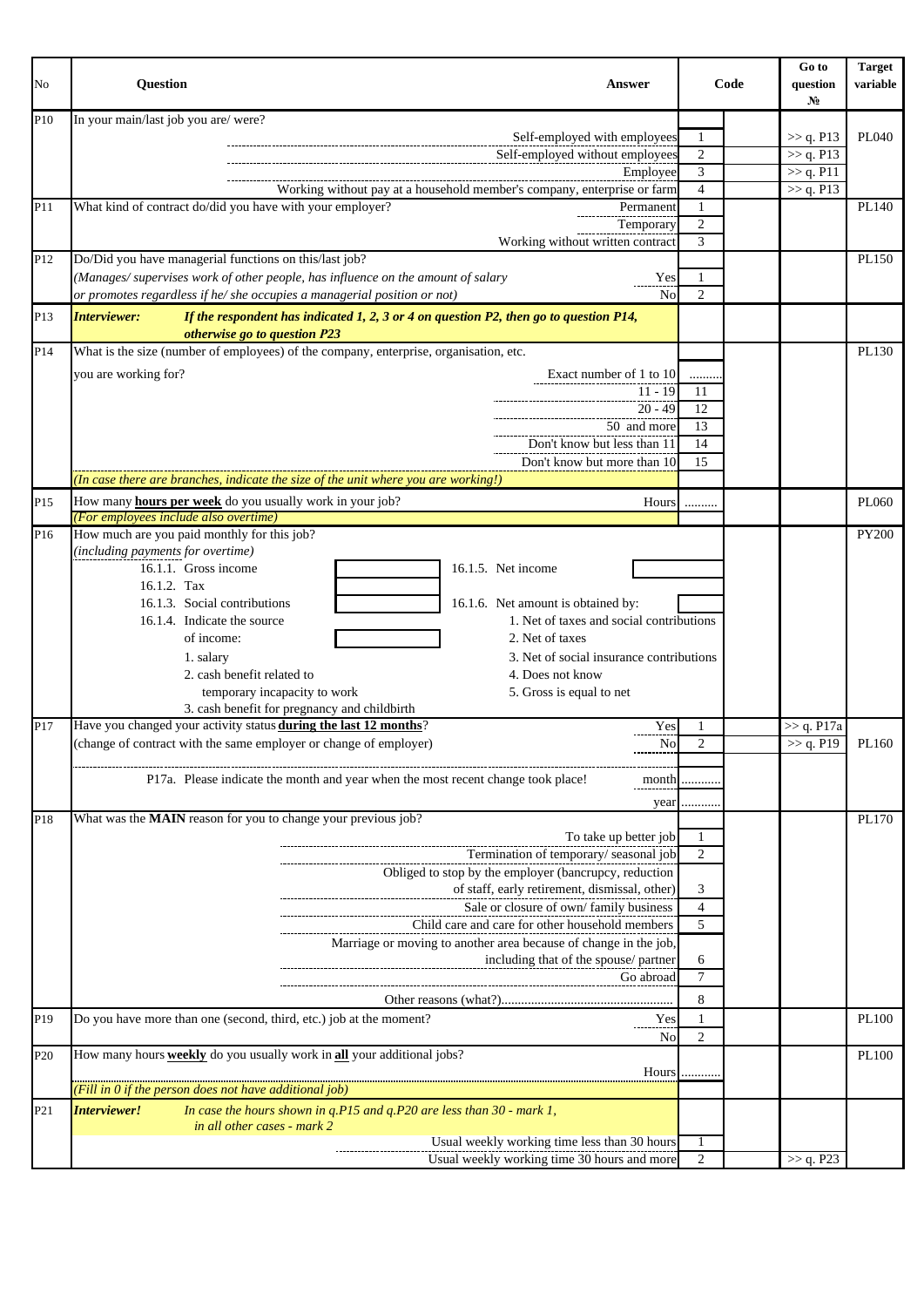| What is the MAIN reason to work less than 30 hours per week?<br>P <sub>22</sub><br>Education or training<br>$\mathbf{1}$<br>2<br>Personal illness or disability<br>Want to work more hours but cannot find a job(s)<br>3<br>or work more hours<br>$\overline{4}$<br>Do not want to work more hours<br>Number of hours in all job(s) is considered as full time<br>5<br>Family reasons (child care or care for another household member)<br>6<br>$\tau$<br>Other reasons<br>P <sub>23</sub><br>At what age did you start your first job?<br>Age<br>.<br>How many years have you worked in total?<br>Years<br>P24<br><br>P <sub>25</sub><br>Please, remember what was your main activity during each month:<br>Code 9 is indicated for mothers who receive maternity allowance from their last job (BGN 240)<br>Interviewer!<br>or benefit for bringing up a child younger than 1 year (BGN 100).<br>Self-employed<br>Employed<br>Permane<br>Paid<br>Other<br>Pension<br>Domesti<br>Unemploy<br>Month<br>full-<br>full-<br>part-<br>part-<br>maternity<br>Student<br>ntly<br>inactive<br>c tasks<br>ed<br>er<br>time<br>time<br>time<br>time<br>disabled<br>leave<br>person<br>January 2010<br>2<br>3<br>5<br>$\tau$<br>8<br>9<br>10<br>4<br>11<br>-1<br>6<br>February 2010<br>2<br>3<br>5<br>7<br>9<br>10<br>8<br>11<br>1<br>4<br>6<br>$\overline{2}$<br>3<br>5<br>$\overline{7}$<br>8<br>9<br>PL211C<br>March 2010<br>$\overline{4}$<br>6<br>10<br>11<br>1<br>3<br>$\overline{2}$<br>5<br>$\overline{7}$<br>8<br>9<br>$\overline{4}$<br>10<br>11<br>PL211D<br>April 2010<br>6<br>1<br>$\mathfrak{Z}$<br>$\overline{2}$<br>5<br>7<br>8<br>9<br>10<br>May 2010<br>$\overline{4}$<br>11<br><b>PL211E</b><br>$\mathbf{1}$<br>6<br>$\overline{2}$<br>3<br>5<br>7<br>June 2010<br>8<br>9<br>10<br>11<br>$\overline{4}$<br>1<br>6<br><b>July 2010</b><br>$\overline{2}$<br>3<br>5<br>$\overline{7}$<br>8<br>9<br>11<br>PL211G<br>$\overline{4}$<br>6<br>10<br>1<br>$\overline{c}$<br>3<br>5<br>7<br>8<br>9<br>10<br>11<br>August 2010<br>$\overline{4}$<br>PL211H<br>1<br>6<br>$\overline{2}$<br>3<br>5<br>$\overline{7}$<br>8<br>9<br>10<br>PL211I<br>September 2010<br>$\overline{4}$<br>11<br>1<br>6<br>October 2010<br>$\overline{2}$<br>3<br>5<br>$\overline{7}$<br>8<br>9<br>10<br>PL211J<br>11<br>1<br>4<br>6<br>$\overline{2}$<br>3<br>5<br>$\overline{7}$<br>8<br>9<br>November 2010<br>$\overline{4}$<br>6<br>10<br>11<br>PL211K<br>1<br>$\mathfrak{Z}$<br>8<br>$\overline{2}$<br>$\overline{4}$<br>5<br>$\overline{7}$<br>9<br>10<br>December 2010<br>6<br>11<br>PL211L<br>1<br>3<br>$\overline{7}$<br>2<br>5<br>8<br>9<br>10<br>January 2011<br>$\overline{4}$<br>11<br>1<br>6<br>$\overline{2}$<br>$\mathfrak{Z}$<br>5<br>$\overline{7}$<br>8<br>February 2011<br>9<br>10<br>11<br>$\overline{4}$<br>6<br>1<br>$\mathfrak{Z}$<br>$\overline{7}$<br>2<br>$\overline{4}$<br>5<br>8<br>9<br>10<br>11<br>6<br>March 2011<br>1<br>$\overline{c}$<br>$\mathfrak{Z}$<br>$\overline{7}$<br>8<br>5<br>9<br>10<br>April 2011<br>4<br>6<br>11<br>1<br>$\mathfrak{2}$<br>3<br>5<br>$\overline{7}$<br>8<br>9<br>10<br>May 2011<br>$\mathbf{1}$<br>$\overline{4}$<br>11<br>6<br>$\mathfrak{Z}$<br>$\overline{c}$<br>5<br>$\overline{7}$<br>8<br>9<br>10<br>June 2011<br>6<br>11<br>1<br>$\overline{4}$<br>$\overline{2}$<br>3<br>5<br>$\overline{7}$<br>8<br>$\mathbf{Q}$<br><b>July 2011</b><br>$\overline{4}$<br>6<br>10<br>11<br>1<br>August 2011<br>3<br>$\overline{2}$<br>5<br>6<br>8<br>9<br>10<br>$\overline{4}$<br>7<br>11<br>Have you changed your activity status during the last 12 months?<br>Yes<br>P <sub>26</sub><br>1<br>$\mathfrak{2}$<br>>> q. P28<br>No<br>What is the most recent change in your activity status?<br>employed >> unemployed<br>P27<br>1<br>2<br>employed >> retired<br>employed >> other inactive<br>3<br>unemployed >> employed<br>4<br>$unemployed \gg retired$<br>5<br>unemployed >> other inactive<br>6<br>retired $>$ employed<br>7<br>retired >> unemployed<br>8<br>retired >> other inactive<br>9<br>other inactive >> employed<br>10<br>other inactive >> unemployed<br>11<br>other inactive >> retired | No | <b>Ouestion</b><br>Answer |  |  |  |  |  |  |  |  | Code | Go to<br>question<br>N <sub>0</sub> | <b>Target</b><br>variable |  |  |               |
|---------------------------------------------------------------------------------------------------------------------------------------------------------------------------------------------------------------------------------------------------------------------------------------------------------------------------------------------------------------------------------------------------------------------------------------------------------------------------------------------------------------------------------------------------------------------------------------------------------------------------------------------------------------------------------------------------------------------------------------------------------------------------------------------------------------------------------------------------------------------------------------------------------------------------------------------------------------------------------------------------------------------------------------------------------------------------------------------------------------------------------------------------------------------------------------------------------------------------------------------------------------------------------------------------------------------------------------------------------------------------------------------------------------------------------------------------------------------------------------------------------------------------------------------------------------------------------------------------------------------------------------------------------------------------------------------------------------------------------------------------------------------------------------------------------------------------------------------------------------------------------------------------------------------------------------------------------------------------------------------------------------------------------------------------------------------------------------------------------------------------------------------------------------------------------------------------------------------------------------------------------------------------------------------------------------------------------------------------------------------------------------------------------------------------------------------------------------------------------------------------------------------------------------------------------------------------------------------------------------------------------------------------------------------------------------------------------------------------------------------------------------------------------------------------------------------------------------------------------------------------------------------------------------------------------------------------------------------------------------------------------------------------------------------------------------------------------------------------------------------------------------------------------------------------------------------------------------------------------------------------------------------------------------------------------------------------------------------------------------------------------------------------------------------------------------------------------------------------------------------------------------------------------------------------------------------------------------------------------------------------------------------------------------------------------------------------------------------------------------------------------------------------------------------------------------------------------------------------------------------------------------------------------------------------------------------------------------------------------------------------------------------------------------------------------------------------------------------------------------------------------------------|----|---------------------------|--|--|--|--|--|--|--|--|------|-------------------------------------|---------------------------|--|--|---------------|
|                                                                                                                                                                                                                                                                                                                                                                                                                                                                                                                                                                                                                                                                                                                                                                                                                                                                                                                                                                                                                                                                                                                                                                                                                                                                                                                                                                                                                                                                                                                                                                                                                                                                                                                                                                                                                                                                                                                                                                                                                                                                                                                                                                                                                                                                                                                                                                                                                                                                                                                                                                                                                                                                                                                                                                                                                                                                                                                                                                                                                                                                                                                                                                                                                                                                                                                                                                                                                                                                                                                                                                                                                                                                                                                                                                                                                                                                                                                                                                                                                                                                                                                                             |    |                           |  |  |  |  |  |  |  |  |      |                                     |                           |  |  | PL120         |
|                                                                                                                                                                                                                                                                                                                                                                                                                                                                                                                                                                                                                                                                                                                                                                                                                                                                                                                                                                                                                                                                                                                                                                                                                                                                                                                                                                                                                                                                                                                                                                                                                                                                                                                                                                                                                                                                                                                                                                                                                                                                                                                                                                                                                                                                                                                                                                                                                                                                                                                                                                                                                                                                                                                                                                                                                                                                                                                                                                                                                                                                                                                                                                                                                                                                                                                                                                                                                                                                                                                                                                                                                                                                                                                                                                                                                                                                                                                                                                                                                                                                                                                                             |    |                           |  |  |  |  |  |  |  |  |      |                                     |                           |  |  |               |
|                                                                                                                                                                                                                                                                                                                                                                                                                                                                                                                                                                                                                                                                                                                                                                                                                                                                                                                                                                                                                                                                                                                                                                                                                                                                                                                                                                                                                                                                                                                                                                                                                                                                                                                                                                                                                                                                                                                                                                                                                                                                                                                                                                                                                                                                                                                                                                                                                                                                                                                                                                                                                                                                                                                                                                                                                                                                                                                                                                                                                                                                                                                                                                                                                                                                                                                                                                                                                                                                                                                                                                                                                                                                                                                                                                                                                                                                                                                                                                                                                                                                                                                                             |    |                           |  |  |  |  |  |  |  |  |      |                                     |                           |  |  |               |
|                                                                                                                                                                                                                                                                                                                                                                                                                                                                                                                                                                                                                                                                                                                                                                                                                                                                                                                                                                                                                                                                                                                                                                                                                                                                                                                                                                                                                                                                                                                                                                                                                                                                                                                                                                                                                                                                                                                                                                                                                                                                                                                                                                                                                                                                                                                                                                                                                                                                                                                                                                                                                                                                                                                                                                                                                                                                                                                                                                                                                                                                                                                                                                                                                                                                                                                                                                                                                                                                                                                                                                                                                                                                                                                                                                                                                                                                                                                                                                                                                                                                                                                                             |    |                           |  |  |  |  |  |  |  |  |      |                                     |                           |  |  |               |
|                                                                                                                                                                                                                                                                                                                                                                                                                                                                                                                                                                                                                                                                                                                                                                                                                                                                                                                                                                                                                                                                                                                                                                                                                                                                                                                                                                                                                                                                                                                                                                                                                                                                                                                                                                                                                                                                                                                                                                                                                                                                                                                                                                                                                                                                                                                                                                                                                                                                                                                                                                                                                                                                                                                                                                                                                                                                                                                                                                                                                                                                                                                                                                                                                                                                                                                                                                                                                                                                                                                                                                                                                                                                                                                                                                                                                                                                                                                                                                                                                                                                                                                                             |    |                           |  |  |  |  |  |  |  |  |      |                                     |                           |  |  |               |
|                                                                                                                                                                                                                                                                                                                                                                                                                                                                                                                                                                                                                                                                                                                                                                                                                                                                                                                                                                                                                                                                                                                                                                                                                                                                                                                                                                                                                                                                                                                                                                                                                                                                                                                                                                                                                                                                                                                                                                                                                                                                                                                                                                                                                                                                                                                                                                                                                                                                                                                                                                                                                                                                                                                                                                                                                                                                                                                                                                                                                                                                                                                                                                                                                                                                                                                                                                                                                                                                                                                                                                                                                                                                                                                                                                                                                                                                                                                                                                                                                                                                                                                                             |    |                           |  |  |  |  |  |  |  |  |      |                                     |                           |  |  |               |
|                                                                                                                                                                                                                                                                                                                                                                                                                                                                                                                                                                                                                                                                                                                                                                                                                                                                                                                                                                                                                                                                                                                                                                                                                                                                                                                                                                                                                                                                                                                                                                                                                                                                                                                                                                                                                                                                                                                                                                                                                                                                                                                                                                                                                                                                                                                                                                                                                                                                                                                                                                                                                                                                                                                                                                                                                                                                                                                                                                                                                                                                                                                                                                                                                                                                                                                                                                                                                                                                                                                                                                                                                                                                                                                                                                                                                                                                                                                                                                                                                                                                                                                                             |    |                           |  |  |  |  |  |  |  |  |      |                                     |                           |  |  |               |
|                                                                                                                                                                                                                                                                                                                                                                                                                                                                                                                                                                                                                                                                                                                                                                                                                                                                                                                                                                                                                                                                                                                                                                                                                                                                                                                                                                                                                                                                                                                                                                                                                                                                                                                                                                                                                                                                                                                                                                                                                                                                                                                                                                                                                                                                                                                                                                                                                                                                                                                                                                                                                                                                                                                                                                                                                                                                                                                                                                                                                                                                                                                                                                                                                                                                                                                                                                                                                                                                                                                                                                                                                                                                                                                                                                                                                                                                                                                                                                                                                                                                                                                                             |    |                           |  |  |  |  |  |  |  |  |      |                                     |                           |  |  |               |
|                                                                                                                                                                                                                                                                                                                                                                                                                                                                                                                                                                                                                                                                                                                                                                                                                                                                                                                                                                                                                                                                                                                                                                                                                                                                                                                                                                                                                                                                                                                                                                                                                                                                                                                                                                                                                                                                                                                                                                                                                                                                                                                                                                                                                                                                                                                                                                                                                                                                                                                                                                                                                                                                                                                                                                                                                                                                                                                                                                                                                                                                                                                                                                                                                                                                                                                                                                                                                                                                                                                                                                                                                                                                                                                                                                                                                                                                                                                                                                                                                                                                                                                                             |    |                           |  |  |  |  |  |  |  |  |      |                                     |                           |  |  | PL190         |
|                                                                                                                                                                                                                                                                                                                                                                                                                                                                                                                                                                                                                                                                                                                                                                                                                                                                                                                                                                                                                                                                                                                                                                                                                                                                                                                                                                                                                                                                                                                                                                                                                                                                                                                                                                                                                                                                                                                                                                                                                                                                                                                                                                                                                                                                                                                                                                                                                                                                                                                                                                                                                                                                                                                                                                                                                                                                                                                                                                                                                                                                                                                                                                                                                                                                                                                                                                                                                                                                                                                                                                                                                                                                                                                                                                                                                                                                                                                                                                                                                                                                                                                                             |    |                           |  |  |  |  |  |  |  |  |      |                                     |                           |  |  | PL200         |
|                                                                                                                                                                                                                                                                                                                                                                                                                                                                                                                                                                                                                                                                                                                                                                                                                                                                                                                                                                                                                                                                                                                                                                                                                                                                                                                                                                                                                                                                                                                                                                                                                                                                                                                                                                                                                                                                                                                                                                                                                                                                                                                                                                                                                                                                                                                                                                                                                                                                                                                                                                                                                                                                                                                                                                                                                                                                                                                                                                                                                                                                                                                                                                                                                                                                                                                                                                                                                                                                                                                                                                                                                                                                                                                                                                                                                                                                                                                                                                                                                                                                                                                                             |    |                           |  |  |  |  |  |  |  |  |      |                                     |                           |  |  |               |
|                                                                                                                                                                                                                                                                                                                                                                                                                                                                                                                                                                                                                                                                                                                                                                                                                                                                                                                                                                                                                                                                                                                                                                                                                                                                                                                                                                                                                                                                                                                                                                                                                                                                                                                                                                                                                                                                                                                                                                                                                                                                                                                                                                                                                                                                                                                                                                                                                                                                                                                                                                                                                                                                                                                                                                                                                                                                                                                                                                                                                                                                                                                                                                                                                                                                                                                                                                                                                                                                                                                                                                                                                                                                                                                                                                                                                                                                                                                                                                                                                                                                                                                                             |    |                           |  |  |  |  |  |  |  |  |      |                                     |                           |  |  |               |
|                                                                                                                                                                                                                                                                                                                                                                                                                                                                                                                                                                                                                                                                                                                                                                                                                                                                                                                                                                                                                                                                                                                                                                                                                                                                                                                                                                                                                                                                                                                                                                                                                                                                                                                                                                                                                                                                                                                                                                                                                                                                                                                                                                                                                                                                                                                                                                                                                                                                                                                                                                                                                                                                                                                                                                                                                                                                                                                                                                                                                                                                                                                                                                                                                                                                                                                                                                                                                                                                                                                                                                                                                                                                                                                                                                                                                                                                                                                                                                                                                                                                                                                                             |    |                           |  |  |  |  |  |  |  |  |      |                                     |                           |  |  |               |
|                                                                                                                                                                                                                                                                                                                                                                                                                                                                                                                                                                                                                                                                                                                                                                                                                                                                                                                                                                                                                                                                                                                                                                                                                                                                                                                                                                                                                                                                                                                                                                                                                                                                                                                                                                                                                                                                                                                                                                                                                                                                                                                                                                                                                                                                                                                                                                                                                                                                                                                                                                                                                                                                                                                                                                                                                                                                                                                                                                                                                                                                                                                                                                                                                                                                                                                                                                                                                                                                                                                                                                                                                                                                                                                                                                                                                                                                                                                                                                                                                                                                                                                                             |    |                           |  |  |  |  |  |  |  |  |      |                                     |                           |  |  |               |
|                                                                                                                                                                                                                                                                                                                                                                                                                                                                                                                                                                                                                                                                                                                                                                                                                                                                                                                                                                                                                                                                                                                                                                                                                                                                                                                                                                                                                                                                                                                                                                                                                                                                                                                                                                                                                                                                                                                                                                                                                                                                                                                                                                                                                                                                                                                                                                                                                                                                                                                                                                                                                                                                                                                                                                                                                                                                                                                                                                                                                                                                                                                                                                                                                                                                                                                                                                                                                                                                                                                                                                                                                                                                                                                                                                                                                                                                                                                                                                                                                                                                                                                                             |    |                           |  |  |  |  |  |  |  |  |      |                                     |                           |  |  |               |
|                                                                                                                                                                                                                                                                                                                                                                                                                                                                                                                                                                                                                                                                                                                                                                                                                                                                                                                                                                                                                                                                                                                                                                                                                                                                                                                                                                                                                                                                                                                                                                                                                                                                                                                                                                                                                                                                                                                                                                                                                                                                                                                                                                                                                                                                                                                                                                                                                                                                                                                                                                                                                                                                                                                                                                                                                                                                                                                                                                                                                                                                                                                                                                                                                                                                                                                                                                                                                                                                                                                                                                                                                                                                                                                                                                                                                                                                                                                                                                                                                                                                                                                                             |    |                           |  |  |  |  |  |  |  |  |      |                                     |                           |  |  |               |
|                                                                                                                                                                                                                                                                                                                                                                                                                                                                                                                                                                                                                                                                                                                                                                                                                                                                                                                                                                                                                                                                                                                                                                                                                                                                                                                                                                                                                                                                                                                                                                                                                                                                                                                                                                                                                                                                                                                                                                                                                                                                                                                                                                                                                                                                                                                                                                                                                                                                                                                                                                                                                                                                                                                                                                                                                                                                                                                                                                                                                                                                                                                                                                                                                                                                                                                                                                                                                                                                                                                                                                                                                                                                                                                                                                                                                                                                                                                                                                                                                                                                                                                                             |    |                           |  |  |  |  |  |  |  |  |      |                                     |                           |  |  |               |
|                                                                                                                                                                                                                                                                                                                                                                                                                                                                                                                                                                                                                                                                                                                                                                                                                                                                                                                                                                                                                                                                                                                                                                                                                                                                                                                                                                                                                                                                                                                                                                                                                                                                                                                                                                                                                                                                                                                                                                                                                                                                                                                                                                                                                                                                                                                                                                                                                                                                                                                                                                                                                                                                                                                                                                                                                                                                                                                                                                                                                                                                                                                                                                                                                                                                                                                                                                                                                                                                                                                                                                                                                                                                                                                                                                                                                                                                                                                                                                                                                                                                                                                                             |    |                           |  |  |  |  |  |  |  |  |      |                                     |                           |  |  | <b>PL211A</b> |
|                                                                                                                                                                                                                                                                                                                                                                                                                                                                                                                                                                                                                                                                                                                                                                                                                                                                                                                                                                                                                                                                                                                                                                                                                                                                                                                                                                                                                                                                                                                                                                                                                                                                                                                                                                                                                                                                                                                                                                                                                                                                                                                                                                                                                                                                                                                                                                                                                                                                                                                                                                                                                                                                                                                                                                                                                                                                                                                                                                                                                                                                                                                                                                                                                                                                                                                                                                                                                                                                                                                                                                                                                                                                                                                                                                                                                                                                                                                                                                                                                                                                                                                                             |    |                           |  |  |  |  |  |  |  |  |      |                                     |                           |  |  | <b>PL211B</b> |
|                                                                                                                                                                                                                                                                                                                                                                                                                                                                                                                                                                                                                                                                                                                                                                                                                                                                                                                                                                                                                                                                                                                                                                                                                                                                                                                                                                                                                                                                                                                                                                                                                                                                                                                                                                                                                                                                                                                                                                                                                                                                                                                                                                                                                                                                                                                                                                                                                                                                                                                                                                                                                                                                                                                                                                                                                                                                                                                                                                                                                                                                                                                                                                                                                                                                                                                                                                                                                                                                                                                                                                                                                                                                                                                                                                                                                                                                                                                                                                                                                                                                                                                                             |    |                           |  |  |  |  |  |  |  |  |      |                                     |                           |  |  |               |
|                                                                                                                                                                                                                                                                                                                                                                                                                                                                                                                                                                                                                                                                                                                                                                                                                                                                                                                                                                                                                                                                                                                                                                                                                                                                                                                                                                                                                                                                                                                                                                                                                                                                                                                                                                                                                                                                                                                                                                                                                                                                                                                                                                                                                                                                                                                                                                                                                                                                                                                                                                                                                                                                                                                                                                                                                                                                                                                                                                                                                                                                                                                                                                                                                                                                                                                                                                                                                                                                                                                                                                                                                                                                                                                                                                                                                                                                                                                                                                                                                                                                                                                                             |    |                           |  |  |  |  |  |  |  |  |      |                                     |                           |  |  |               |
|                                                                                                                                                                                                                                                                                                                                                                                                                                                                                                                                                                                                                                                                                                                                                                                                                                                                                                                                                                                                                                                                                                                                                                                                                                                                                                                                                                                                                                                                                                                                                                                                                                                                                                                                                                                                                                                                                                                                                                                                                                                                                                                                                                                                                                                                                                                                                                                                                                                                                                                                                                                                                                                                                                                                                                                                                                                                                                                                                                                                                                                                                                                                                                                                                                                                                                                                                                                                                                                                                                                                                                                                                                                                                                                                                                                                                                                                                                                                                                                                                                                                                                                                             |    |                           |  |  |  |  |  |  |  |  |      |                                     |                           |  |  |               |
|                                                                                                                                                                                                                                                                                                                                                                                                                                                                                                                                                                                                                                                                                                                                                                                                                                                                                                                                                                                                                                                                                                                                                                                                                                                                                                                                                                                                                                                                                                                                                                                                                                                                                                                                                                                                                                                                                                                                                                                                                                                                                                                                                                                                                                                                                                                                                                                                                                                                                                                                                                                                                                                                                                                                                                                                                                                                                                                                                                                                                                                                                                                                                                                                                                                                                                                                                                                                                                                                                                                                                                                                                                                                                                                                                                                                                                                                                                                                                                                                                                                                                                                                             |    |                           |  |  |  |  |  |  |  |  |      |                                     |                           |  |  | PL211F        |
|                                                                                                                                                                                                                                                                                                                                                                                                                                                                                                                                                                                                                                                                                                                                                                                                                                                                                                                                                                                                                                                                                                                                                                                                                                                                                                                                                                                                                                                                                                                                                                                                                                                                                                                                                                                                                                                                                                                                                                                                                                                                                                                                                                                                                                                                                                                                                                                                                                                                                                                                                                                                                                                                                                                                                                                                                                                                                                                                                                                                                                                                                                                                                                                                                                                                                                                                                                                                                                                                                                                                                                                                                                                                                                                                                                                                                                                                                                                                                                                                                                                                                                                                             |    |                           |  |  |  |  |  |  |  |  |      |                                     |                           |  |  |               |
|                                                                                                                                                                                                                                                                                                                                                                                                                                                                                                                                                                                                                                                                                                                                                                                                                                                                                                                                                                                                                                                                                                                                                                                                                                                                                                                                                                                                                                                                                                                                                                                                                                                                                                                                                                                                                                                                                                                                                                                                                                                                                                                                                                                                                                                                                                                                                                                                                                                                                                                                                                                                                                                                                                                                                                                                                                                                                                                                                                                                                                                                                                                                                                                                                                                                                                                                                                                                                                                                                                                                                                                                                                                                                                                                                                                                                                                                                                                                                                                                                                                                                                                                             |    |                           |  |  |  |  |  |  |  |  |      |                                     |                           |  |  |               |
|                                                                                                                                                                                                                                                                                                                                                                                                                                                                                                                                                                                                                                                                                                                                                                                                                                                                                                                                                                                                                                                                                                                                                                                                                                                                                                                                                                                                                                                                                                                                                                                                                                                                                                                                                                                                                                                                                                                                                                                                                                                                                                                                                                                                                                                                                                                                                                                                                                                                                                                                                                                                                                                                                                                                                                                                                                                                                                                                                                                                                                                                                                                                                                                                                                                                                                                                                                                                                                                                                                                                                                                                                                                                                                                                                                                                                                                                                                                                                                                                                                                                                                                                             |    |                           |  |  |  |  |  |  |  |  |      |                                     |                           |  |  |               |
|                                                                                                                                                                                                                                                                                                                                                                                                                                                                                                                                                                                                                                                                                                                                                                                                                                                                                                                                                                                                                                                                                                                                                                                                                                                                                                                                                                                                                                                                                                                                                                                                                                                                                                                                                                                                                                                                                                                                                                                                                                                                                                                                                                                                                                                                                                                                                                                                                                                                                                                                                                                                                                                                                                                                                                                                                                                                                                                                                                                                                                                                                                                                                                                                                                                                                                                                                                                                                                                                                                                                                                                                                                                                                                                                                                                                                                                                                                                                                                                                                                                                                                                                             |    |                           |  |  |  |  |  |  |  |  |      |                                     |                           |  |  |               |
|                                                                                                                                                                                                                                                                                                                                                                                                                                                                                                                                                                                                                                                                                                                                                                                                                                                                                                                                                                                                                                                                                                                                                                                                                                                                                                                                                                                                                                                                                                                                                                                                                                                                                                                                                                                                                                                                                                                                                                                                                                                                                                                                                                                                                                                                                                                                                                                                                                                                                                                                                                                                                                                                                                                                                                                                                                                                                                                                                                                                                                                                                                                                                                                                                                                                                                                                                                                                                                                                                                                                                                                                                                                                                                                                                                                                                                                                                                                                                                                                                                                                                                                                             |    |                           |  |  |  |  |  |  |  |  |      |                                     |                           |  |  |               |
|                                                                                                                                                                                                                                                                                                                                                                                                                                                                                                                                                                                                                                                                                                                                                                                                                                                                                                                                                                                                                                                                                                                                                                                                                                                                                                                                                                                                                                                                                                                                                                                                                                                                                                                                                                                                                                                                                                                                                                                                                                                                                                                                                                                                                                                                                                                                                                                                                                                                                                                                                                                                                                                                                                                                                                                                                                                                                                                                                                                                                                                                                                                                                                                                                                                                                                                                                                                                                                                                                                                                                                                                                                                                                                                                                                                                                                                                                                                                                                                                                                                                                                                                             |    |                           |  |  |  |  |  |  |  |  |      |                                     |                           |  |  |               |
|                                                                                                                                                                                                                                                                                                                                                                                                                                                                                                                                                                                                                                                                                                                                                                                                                                                                                                                                                                                                                                                                                                                                                                                                                                                                                                                                                                                                                                                                                                                                                                                                                                                                                                                                                                                                                                                                                                                                                                                                                                                                                                                                                                                                                                                                                                                                                                                                                                                                                                                                                                                                                                                                                                                                                                                                                                                                                                                                                                                                                                                                                                                                                                                                                                                                                                                                                                                                                                                                                                                                                                                                                                                                                                                                                                                                                                                                                                                                                                                                                                                                                                                                             |    |                           |  |  |  |  |  |  |  |  |      |                                     |                           |  |  |               |
|                                                                                                                                                                                                                                                                                                                                                                                                                                                                                                                                                                                                                                                                                                                                                                                                                                                                                                                                                                                                                                                                                                                                                                                                                                                                                                                                                                                                                                                                                                                                                                                                                                                                                                                                                                                                                                                                                                                                                                                                                                                                                                                                                                                                                                                                                                                                                                                                                                                                                                                                                                                                                                                                                                                                                                                                                                                                                                                                                                                                                                                                                                                                                                                                                                                                                                                                                                                                                                                                                                                                                                                                                                                                                                                                                                                                                                                                                                                                                                                                                                                                                                                                             |    |                           |  |  |  |  |  |  |  |  |      |                                     |                           |  |  |               |
|                                                                                                                                                                                                                                                                                                                                                                                                                                                                                                                                                                                                                                                                                                                                                                                                                                                                                                                                                                                                                                                                                                                                                                                                                                                                                                                                                                                                                                                                                                                                                                                                                                                                                                                                                                                                                                                                                                                                                                                                                                                                                                                                                                                                                                                                                                                                                                                                                                                                                                                                                                                                                                                                                                                                                                                                                                                                                                                                                                                                                                                                                                                                                                                                                                                                                                                                                                                                                                                                                                                                                                                                                                                                                                                                                                                                                                                                                                                                                                                                                                                                                                                                             |    |                           |  |  |  |  |  |  |  |  |      |                                     |                           |  |  |               |
|                                                                                                                                                                                                                                                                                                                                                                                                                                                                                                                                                                                                                                                                                                                                                                                                                                                                                                                                                                                                                                                                                                                                                                                                                                                                                                                                                                                                                                                                                                                                                                                                                                                                                                                                                                                                                                                                                                                                                                                                                                                                                                                                                                                                                                                                                                                                                                                                                                                                                                                                                                                                                                                                                                                                                                                                                                                                                                                                                                                                                                                                                                                                                                                                                                                                                                                                                                                                                                                                                                                                                                                                                                                                                                                                                                                                                                                                                                                                                                                                                                                                                                                                             |    |                           |  |  |  |  |  |  |  |  |      |                                     |                           |  |  |               |
|                                                                                                                                                                                                                                                                                                                                                                                                                                                                                                                                                                                                                                                                                                                                                                                                                                                                                                                                                                                                                                                                                                                                                                                                                                                                                                                                                                                                                                                                                                                                                                                                                                                                                                                                                                                                                                                                                                                                                                                                                                                                                                                                                                                                                                                                                                                                                                                                                                                                                                                                                                                                                                                                                                                                                                                                                                                                                                                                                                                                                                                                                                                                                                                                                                                                                                                                                                                                                                                                                                                                                                                                                                                                                                                                                                                                                                                                                                                                                                                                                                                                                                                                             |    |                           |  |  |  |  |  |  |  |  |      |                                     |                           |  |  |               |
|                                                                                                                                                                                                                                                                                                                                                                                                                                                                                                                                                                                                                                                                                                                                                                                                                                                                                                                                                                                                                                                                                                                                                                                                                                                                                                                                                                                                                                                                                                                                                                                                                                                                                                                                                                                                                                                                                                                                                                                                                                                                                                                                                                                                                                                                                                                                                                                                                                                                                                                                                                                                                                                                                                                                                                                                                                                                                                                                                                                                                                                                                                                                                                                                                                                                                                                                                                                                                                                                                                                                                                                                                                                                                                                                                                                                                                                                                                                                                                                                                                                                                                                                             |    |                           |  |  |  |  |  |  |  |  |      |                                     |                           |  |  |               |
|                                                                                                                                                                                                                                                                                                                                                                                                                                                                                                                                                                                                                                                                                                                                                                                                                                                                                                                                                                                                                                                                                                                                                                                                                                                                                                                                                                                                                                                                                                                                                                                                                                                                                                                                                                                                                                                                                                                                                                                                                                                                                                                                                                                                                                                                                                                                                                                                                                                                                                                                                                                                                                                                                                                                                                                                                                                                                                                                                                                                                                                                                                                                                                                                                                                                                                                                                                                                                                                                                                                                                                                                                                                                                                                                                                                                                                                                                                                                                                                                                                                                                                                                             |    |                           |  |  |  |  |  |  |  |  |      |                                     |                           |  |  |               |
|                                                                                                                                                                                                                                                                                                                                                                                                                                                                                                                                                                                                                                                                                                                                                                                                                                                                                                                                                                                                                                                                                                                                                                                                                                                                                                                                                                                                                                                                                                                                                                                                                                                                                                                                                                                                                                                                                                                                                                                                                                                                                                                                                                                                                                                                                                                                                                                                                                                                                                                                                                                                                                                                                                                                                                                                                                                                                                                                                                                                                                                                                                                                                                                                                                                                                                                                                                                                                                                                                                                                                                                                                                                                                                                                                                                                                                                                                                                                                                                                                                                                                                                                             |    |                           |  |  |  |  |  |  |  |  |      |                                     |                           |  |  |               |
|                                                                                                                                                                                                                                                                                                                                                                                                                                                                                                                                                                                                                                                                                                                                                                                                                                                                                                                                                                                                                                                                                                                                                                                                                                                                                                                                                                                                                                                                                                                                                                                                                                                                                                                                                                                                                                                                                                                                                                                                                                                                                                                                                                                                                                                                                                                                                                                                                                                                                                                                                                                                                                                                                                                                                                                                                                                                                                                                                                                                                                                                                                                                                                                                                                                                                                                                                                                                                                                                                                                                                                                                                                                                                                                                                                                                                                                                                                                                                                                                                                                                                                                                             |    |                           |  |  |  |  |  |  |  |  |      |                                     |                           |  |  |               |
|                                                                                                                                                                                                                                                                                                                                                                                                                                                                                                                                                                                                                                                                                                                                                                                                                                                                                                                                                                                                                                                                                                                                                                                                                                                                                                                                                                                                                                                                                                                                                                                                                                                                                                                                                                                                                                                                                                                                                                                                                                                                                                                                                                                                                                                                                                                                                                                                                                                                                                                                                                                                                                                                                                                                                                                                                                                                                                                                                                                                                                                                                                                                                                                                                                                                                                                                                                                                                                                                                                                                                                                                                                                                                                                                                                                                                                                                                                                                                                                                                                                                                                                                             |    |                           |  |  |  |  |  |  |  |  |      |                                     |                           |  |  | <b>PL180</b>  |
|                                                                                                                                                                                                                                                                                                                                                                                                                                                                                                                                                                                                                                                                                                                                                                                                                                                                                                                                                                                                                                                                                                                                                                                                                                                                                                                                                                                                                                                                                                                                                                                                                                                                                                                                                                                                                                                                                                                                                                                                                                                                                                                                                                                                                                                                                                                                                                                                                                                                                                                                                                                                                                                                                                                                                                                                                                                                                                                                                                                                                                                                                                                                                                                                                                                                                                                                                                                                                                                                                                                                                                                                                                                                                                                                                                                                                                                                                                                                                                                                                                                                                                                                             |    |                           |  |  |  |  |  |  |  |  |      |                                     |                           |  |  |               |
|                                                                                                                                                                                                                                                                                                                                                                                                                                                                                                                                                                                                                                                                                                                                                                                                                                                                                                                                                                                                                                                                                                                                                                                                                                                                                                                                                                                                                                                                                                                                                                                                                                                                                                                                                                                                                                                                                                                                                                                                                                                                                                                                                                                                                                                                                                                                                                                                                                                                                                                                                                                                                                                                                                                                                                                                                                                                                                                                                                                                                                                                                                                                                                                                                                                                                                                                                                                                                                                                                                                                                                                                                                                                                                                                                                                                                                                                                                                                                                                                                                                                                                                                             |    |                           |  |  |  |  |  |  |  |  |      |                                     |                           |  |  |               |
|                                                                                                                                                                                                                                                                                                                                                                                                                                                                                                                                                                                                                                                                                                                                                                                                                                                                                                                                                                                                                                                                                                                                                                                                                                                                                                                                                                                                                                                                                                                                                                                                                                                                                                                                                                                                                                                                                                                                                                                                                                                                                                                                                                                                                                                                                                                                                                                                                                                                                                                                                                                                                                                                                                                                                                                                                                                                                                                                                                                                                                                                                                                                                                                                                                                                                                                                                                                                                                                                                                                                                                                                                                                                                                                                                                                                                                                                                                                                                                                                                                                                                                                                             |    |                           |  |  |  |  |  |  |  |  |      |                                     |                           |  |  |               |
|                                                                                                                                                                                                                                                                                                                                                                                                                                                                                                                                                                                                                                                                                                                                                                                                                                                                                                                                                                                                                                                                                                                                                                                                                                                                                                                                                                                                                                                                                                                                                                                                                                                                                                                                                                                                                                                                                                                                                                                                                                                                                                                                                                                                                                                                                                                                                                                                                                                                                                                                                                                                                                                                                                                                                                                                                                                                                                                                                                                                                                                                                                                                                                                                                                                                                                                                                                                                                                                                                                                                                                                                                                                                                                                                                                                                                                                                                                                                                                                                                                                                                                                                             |    |                           |  |  |  |  |  |  |  |  |      |                                     |                           |  |  |               |
|                                                                                                                                                                                                                                                                                                                                                                                                                                                                                                                                                                                                                                                                                                                                                                                                                                                                                                                                                                                                                                                                                                                                                                                                                                                                                                                                                                                                                                                                                                                                                                                                                                                                                                                                                                                                                                                                                                                                                                                                                                                                                                                                                                                                                                                                                                                                                                                                                                                                                                                                                                                                                                                                                                                                                                                                                                                                                                                                                                                                                                                                                                                                                                                                                                                                                                                                                                                                                                                                                                                                                                                                                                                                                                                                                                                                                                                                                                                                                                                                                                                                                                                                             |    |                           |  |  |  |  |  |  |  |  |      |                                     |                           |  |  |               |
|                                                                                                                                                                                                                                                                                                                                                                                                                                                                                                                                                                                                                                                                                                                                                                                                                                                                                                                                                                                                                                                                                                                                                                                                                                                                                                                                                                                                                                                                                                                                                                                                                                                                                                                                                                                                                                                                                                                                                                                                                                                                                                                                                                                                                                                                                                                                                                                                                                                                                                                                                                                                                                                                                                                                                                                                                                                                                                                                                                                                                                                                                                                                                                                                                                                                                                                                                                                                                                                                                                                                                                                                                                                                                                                                                                                                                                                                                                                                                                                                                                                                                                                                             |    |                           |  |  |  |  |  |  |  |  |      |                                     |                           |  |  |               |
|                                                                                                                                                                                                                                                                                                                                                                                                                                                                                                                                                                                                                                                                                                                                                                                                                                                                                                                                                                                                                                                                                                                                                                                                                                                                                                                                                                                                                                                                                                                                                                                                                                                                                                                                                                                                                                                                                                                                                                                                                                                                                                                                                                                                                                                                                                                                                                                                                                                                                                                                                                                                                                                                                                                                                                                                                                                                                                                                                                                                                                                                                                                                                                                                                                                                                                                                                                                                                                                                                                                                                                                                                                                                                                                                                                                                                                                                                                                                                                                                                                                                                                                                             |    |                           |  |  |  |  |  |  |  |  |      |                                     |                           |  |  |               |
|                                                                                                                                                                                                                                                                                                                                                                                                                                                                                                                                                                                                                                                                                                                                                                                                                                                                                                                                                                                                                                                                                                                                                                                                                                                                                                                                                                                                                                                                                                                                                                                                                                                                                                                                                                                                                                                                                                                                                                                                                                                                                                                                                                                                                                                                                                                                                                                                                                                                                                                                                                                                                                                                                                                                                                                                                                                                                                                                                                                                                                                                                                                                                                                                                                                                                                                                                                                                                                                                                                                                                                                                                                                                                                                                                                                                                                                                                                                                                                                                                                                                                                                                             |    |                           |  |  |  |  |  |  |  |  |      |                                     |                           |  |  |               |
|                                                                                                                                                                                                                                                                                                                                                                                                                                                                                                                                                                                                                                                                                                                                                                                                                                                                                                                                                                                                                                                                                                                                                                                                                                                                                                                                                                                                                                                                                                                                                                                                                                                                                                                                                                                                                                                                                                                                                                                                                                                                                                                                                                                                                                                                                                                                                                                                                                                                                                                                                                                                                                                                                                                                                                                                                                                                                                                                                                                                                                                                                                                                                                                                                                                                                                                                                                                                                                                                                                                                                                                                                                                                                                                                                                                                                                                                                                                                                                                                                                                                                                                                             |    |                           |  |  |  |  |  |  |  |  |      |                                     |                           |  |  |               |
|                                                                                                                                                                                                                                                                                                                                                                                                                                                                                                                                                                                                                                                                                                                                                                                                                                                                                                                                                                                                                                                                                                                                                                                                                                                                                                                                                                                                                                                                                                                                                                                                                                                                                                                                                                                                                                                                                                                                                                                                                                                                                                                                                                                                                                                                                                                                                                                                                                                                                                                                                                                                                                                                                                                                                                                                                                                                                                                                                                                                                                                                                                                                                                                                                                                                                                                                                                                                                                                                                                                                                                                                                                                                                                                                                                                                                                                                                                                                                                                                                                                                                                                                             |    |                           |  |  |  |  |  |  |  |  |      |                                     |                           |  |  |               |
|                                                                                                                                                                                                                                                                                                                                                                                                                                                                                                                                                                                                                                                                                                                                                                                                                                                                                                                                                                                                                                                                                                                                                                                                                                                                                                                                                                                                                                                                                                                                                                                                                                                                                                                                                                                                                                                                                                                                                                                                                                                                                                                                                                                                                                                                                                                                                                                                                                                                                                                                                                                                                                                                                                                                                                                                                                                                                                                                                                                                                                                                                                                                                                                                                                                                                                                                                                                                                                                                                                                                                                                                                                                                                                                                                                                                                                                                                                                                                                                                                                                                                                                                             |    |                           |  |  |  |  |  |  |  |  |      |                                     |                           |  |  |               |
|                                                                                                                                                                                                                                                                                                                                                                                                                                                                                                                                                                                                                                                                                                                                                                                                                                                                                                                                                                                                                                                                                                                                                                                                                                                                                                                                                                                                                                                                                                                                                                                                                                                                                                                                                                                                                                                                                                                                                                                                                                                                                                                                                                                                                                                                                                                                                                                                                                                                                                                                                                                                                                                                                                                                                                                                                                                                                                                                                                                                                                                                                                                                                                                                                                                                                                                                                                                                                                                                                                                                                                                                                                                                                                                                                                                                                                                                                                                                                                                                                                                                                                                                             |    |                           |  |  |  |  |  |  |  |  |      |                                     | 12                        |  |  |               |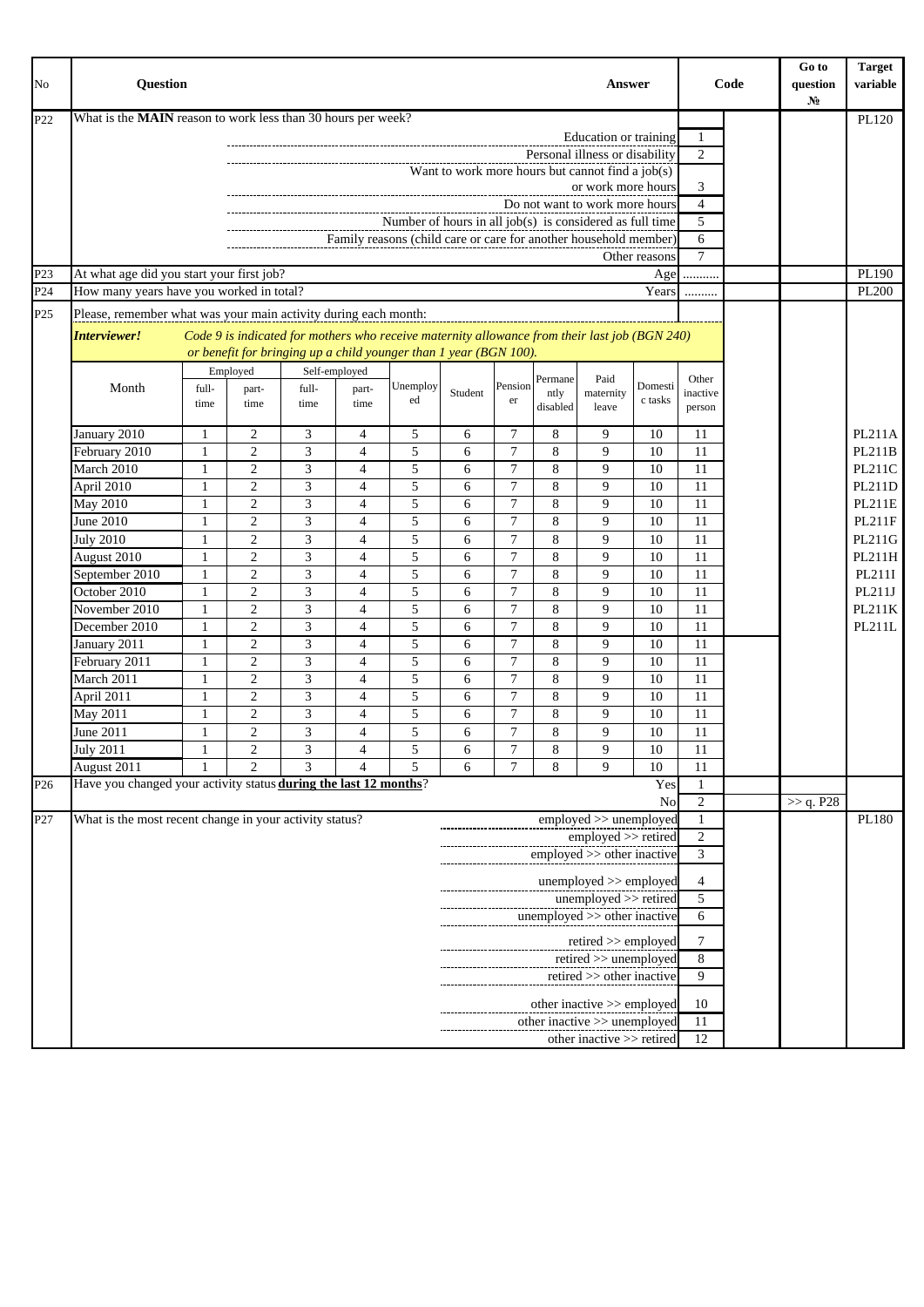| No              | <b>Question</b>                                                                                                                             | <b>Answer</b>                                                    | Code                | Go to<br>question<br>$N_2$ | <b>Target</b><br>variable |
|-----------------|---------------------------------------------------------------------------------------------------------------------------------------------|------------------------------------------------------------------|---------------------|----------------------------|---------------------------|
|                 |                                                                                                                                             | <b>INCOME OF EMPLOYEES FOR 2010</b>                              |                     |                            |                           |
|                 |                                                                                                                                             |                                                                  |                     |                            |                           |
| P28             | In 2010 did you receive any income from salary, wages or other                                                                              |                                                                  |                     |                            |                           |
|                 | source as an employee of a public or private employer?                                                                                      | Yes                                                              |                     |                            |                           |
|                 | no matter your job was permanent, temporary or random or you worked                                                                         | No                                                               | $\overline{2}$      | >> q. P43                  |                           |
|                 | with no written contract                                                                                                                    |                                                                  |                     |                            |                           |
| P <sub>29</sub> | How many employers did you have during 2010?                                                                                                | One                                                              | 1                   |                            |                           |
| P30             | Please, remember all the employers you have worked for during 2010.                                                                         | Two or more                                                      | $\overline{2}$      |                            |                           |
|                 | Какви договори имахте с всеки от тях?                                                                                                       |                                                                  |                     |                            |                           |
|                 | (indicate each true answer!)                                                                                                                | Labour agreement                                                 | 1                   |                            |                           |
|                 |                                                                                                                                             | Official contract                                                | $\overline{2}$      |                            |                           |
|                 |                                                                                                                                             | Civil contract/ for a fee<br>Contract for management and control | 3<br>$\overline{4}$ | >> q. P43<br>>> q. P43     |                           |
|                 |                                                                                                                                             | No written contract                                              | 5                   | >> q. P43                  |                           |
|                 | In case any of the answers is 1 "Labour agreement" or 2 "Official contract" continue<br>Interviewer!                                        |                                                                  |                     |                            |                           |
|                 | with question P31.                                                                                                                          |                                                                  |                     |                            |                           |
| P31             | Otherwise go to q. P43.<br>Do you know the annual amount you have received as income for 2010                                               |                                                                  |                     |                            |                           |
|                 | for each one of your jobs?                                                                                                                  | Yes                                                              | -1                  | >> q. P32                  |                           |
|                 |                                                                                                                                             | No                                                               | $\overline{2}$      | >> q. P33                  |                           |
| P32             | If you know, please indicate separately the total amount you receive for each job!                                                          |                                                                  |                     |                            |                           |
|                 | First job on labour agreement<br>annual amount                                                                                              | Second job on labour agreement                                   | annual amoun        |                            |                           |
|                 | 32.1.1. Gross income                                                                                                                        | 32.2.1. Gross income                                             |                     |                            | <b>PY010G</b>             |
|                 | annual amount<br>32.1.2. Tax                                                                                                                | 32.2.2. Tax                                                      | annual amount       |                            | HY140                     |
|                 | annual amount                                                                                                                               |                                                                  | annual amount       |                            |                           |
|                 | 32.1.3. Social contributions<br>annual amount                                                                                               | 32.2.3. Social contributions                                     | annual amount       |                            | HY140                     |
|                 | 32.1.4. Net income                                                                                                                          | 32.2.4. Net income                                               |                     |                            | PY010N                    |
|                 | 32.1.5. Net income is obtained by:                                                                                                          | 32.2.5. Net income is obtained by:                               |                     |                            |                           |
|                 | 1. Net of taxes and social contributions                                                                                                    | 1. Net of taxes and social contributions                         |                     |                            |                           |
|                 | 2. Net of taxes                                                                                                                             | 2. Net of taxes                                                  |                     |                            |                           |
|                 | 3. Net of social insurance contributions                                                                                                    | 3. Net of social insurance contributions                         |                     |                            |                           |
|                 | 4. Does not know                                                                                                                            | 4. Does not know                                                 |                     |                            |                           |
| P33             | 5. Gross is equal to net<br>If you cannot indicate the annual amount received from salary during 2010 could you please indicate the monthly | 5. Gross is equal to net                                         |                     |                            |                           |
|                 | income you were receiving for each one of your jobs?                                                                                        |                                                                  |                     |                            |                           |
|                 | First job on labour agreement                                                                                                               | Second job on labour agreement                                   |                     |                            |                           |
|                 | 33.1.1. Period for which you were paid<br>33.1.2. number of                                                                                 | 33.2.1. Period for which you were paid<br>33.2.2, number of      |                     |                            |                           |
|                 | weekly<br>weeks                                                                                                                             | weeks<br>weekly                                                  |                     |                            |                           |
|                 | monthly<br>months                                                                                                                           | months<br>monthly                                                |                     |                            |                           |
|                 | <b>BGN</b>                                                                                                                                  | 33.2.3. Gross income                                             | <b>BGN</b>          |                            |                           |
|                 | 33.1.3. Gross income<br><b>BGN</b>                                                                                                          |                                                                  | <b>BGN</b>          |                            | <b>PY010G</b>             |
|                 | 33.1.4. Tax                                                                                                                                 | 33.2.4. Tax                                                      |                     |                            | HY140                     |
|                 | <b>BGN</b><br>33.1.5. Social contributions                                                                                                  | 33.2.5. Social contributions                                     | <b>BGN</b>          |                            | HY140                     |
|                 | <b>BGN</b>                                                                                                                                  |                                                                  | <b>BGN</b>          |                            |                           |
|                 | 33.1.6. Net income                                                                                                                          | 33.2.6. Net income                                               |                     |                            | PY010N                    |
|                 | 33.1.7. Net income is obtained by:                                                                                                          | 33.2.7. Net income is obtained by:                               |                     |                            |                           |
|                 | 1. Net of taxes and social contributions<br>2. Net of taxes                                                                                 | 1. Net of taxes and social contributions<br>2. Net of taxes      |                     |                            |                           |
|                 | 3. Net of social insurance contributions                                                                                                    | 3. Net of social insurance contributions                         |                     |                            |                           |
|                 | 4. Does not know                                                                                                                            | 4. Does not know                                                 |                     |                            |                           |
|                 | 5. Gross is equal to net                                                                                                                    | 5. Gross is equal to net                                         |                     |                            |                           |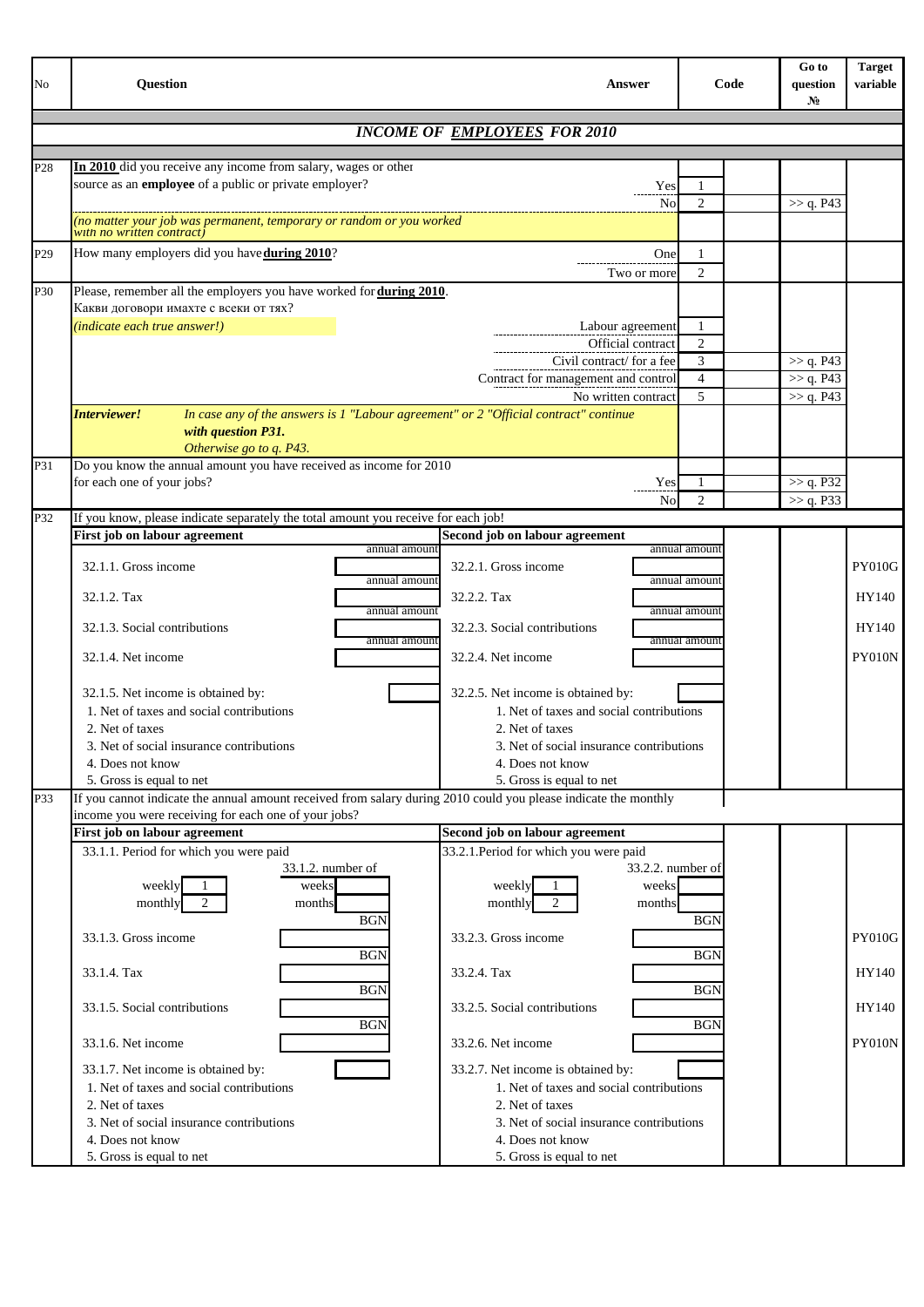| No  | <b>Question</b><br>Answer                                                           |                                                                                                                                         |  |  |                                          |              |      |                           | Code                 | Go to<br>question<br>No | <b>Target</b><br>variable |              |
|-----|-------------------------------------------------------------------------------------|-----------------------------------------------------------------------------------------------------------------------------------------|--|--|------------------------------------------|--------------|------|---------------------------|----------------------|-------------------------|---------------------------|--------------|
| P34 |                                                                                     | Were you paid any of the listed additional payments in 2010?                                                                            |  |  |                                          |              |      |                           |                      |                         | <b>Annual</b>             | <b>PY010</b> |
|     |                                                                                     |                                                                                                                                         |  |  |                                          |              |      |                           | Yes                  | No                      | amount                    |              |
|     |                                                                                     | P34.1. Supplement for overtime                                                                                                          |  |  |                                          |              |      |                           | $\mathbf{1}$         | 2                       |                           |              |
|     |                                                                                     | P34.2. Bonuses (for Easter, Christmas, etc.)                                                                                            |  |  |                                          |              |      |                           | $\mathbf{1}$         |                         |                           |              |
|     |                                                                                     | P34.3. Stock options                                                                                                                    |  |  |                                          |              |      |                           | 1                    | $\overline{a}$<br>2     |                           |              |
|     | P34.4. Dividends (share of profits)                                                 |                                                                                                                                         |  |  |                                          |              |      | 1                         | 2                    |                         |                           |              |
|     |                                                                                     | P34.5. Commissions                                                                                                                      |  |  |                                          |              |      |                           | 1                    | 2                       |                           |              |
|     |                                                                                     | P34.6. Tips                                                                                                                             |  |  |                                          |              |      |                           | $\mathbf{1}$         | $\overline{\mathbf{c}}$ |                           |              |
|     |                                                                                     | P34.7. Other payments                                                                                                                   |  |  |                                          |              |      |                           | -1                   | 2                       | .                         |              |
| P35 |                                                                                     | Are these additional payments included /in the pointed                                                                                  |  |  |                                          |              |      |                           |                      |                         |                           | PY010        |
|     |                                                                                     | by you gross and net amounts (q. P32 or q. P33)?                                                                                        |  |  |                                          |              |      | Yes, they are included    | 1                    |                         |                           |              |
|     |                                                                                     |                                                                                                                                         |  |  |                                          |              |      | No, they are not included | 2                    |                         |                           |              |
| P36 |                                                                                     | Did you get from your employer free or at reduced price any of the listed goods                                                         |  |  |                                          |              | Yes  |                           | No                   | <b>Number</b>           | <b>Monthly</b>            | PY020        |
|     | or services in 2010?                                                                |                                                                                                                                         |  |  |                                          |              |      | at                        |                      |                         |                           |              |
|     |                                                                                     |                                                                                                                                         |  |  |                                          |              | free | reduced                   |                      | of months               | amount                    |              |
|     |                                                                                     |                                                                                                                                         |  |  |                                          |              |      | price                     |                      |                         |                           |              |
|     |                                                                                     | P36.1. Vouchers for foodstuffs and other goods and services                                                                             |  |  |                                          |              | 1    | $\overline{c}$            | 3                    |                         |                           |              |
|     |                                                                                     | P36.2. Luncheon vouchers                                                                                                                |  |  |                                          | $\mathbf{1}$ |      | $\overline{2}$            | 3                    |                         | .                         |              |
|     |                                                                                     | P36.3. Telephone (incl. mobile)                                                                                                         |  |  |                                          |              | 1    | 2                         | 3                    |                         |                           |              |
|     |                                                                                     | P36.4. Service transport or season transport ticket                                                                                     |  |  |                                          |              | 1    | $\mathfrak{2}$            | 3                    |                         |                           |              |
|     |                                                                                     | P36.5. Reimbursement or payment of rent benefits                                                                                        |  |  |                                          | 1            |      | 2                         | 3                    |                         |                           |              |
|     |                                                                                     | P36.6. Reimbursement or payment of housing-related expenses                                                                             |  |  |                                          |              |      |                           |                      |                         |                           |              |
|     |                                                                                     | for electricity, gas and water                                                                                                          |  |  |                                          | 1            |      | 2                         | 3                    |                         | .                         |              |
|     |                                                                                     | P36.7. Goods and services produced/provided by the employer                                                                             |  |  |                                          |              | 1    | $\overline{2}$            | 3                    |                         |                           |              |
|     | Interviewer!                                                                        | P36.8. Other goods and services                                                                                                         |  |  |                                          | 1            |      | $\overline{c}$            | 3                    |                         | .                         |              |
|     |                                                                                     | In column "Monthly amount" the equivalent market price in BGN of the good or service is filled in.                                      |  |  |                                          |              |      |                           |                      |                         |                           |              |
|     |                                                                                     | The average monthly amount of the paid by the employer costs is filled in on the corresponding line<br>for every answer "Yes" (1 or 2). |  |  |                                          |              |      |                           |                      |                         |                           |              |
|     |                                                                                     | Working as an employee in 2010 (regardless of the kind of contract you had), did you have at                                            |  |  |                                          |              |      |                           |                      |                         |                           | PY021        |
| P37 |                                                                                     | your disposal a car (including for your personal needs) provided by the company                                                         |  |  |                                          |              |      | Yes                       | -1<br>$\overline{2}$ |                         |                           |              |
|     | or firm you was working for?                                                        |                                                                                                                                         |  |  |                                          |              |      | No                        |                      |                         | >> q. P43                 |              |
|     |                                                                                     |                                                                                                                                         |  |  |                                          |              |      |                           |                      |                         |                           |              |
| P38 |                                                                                     | Could you specify what kind of car you were using most of the time:                                                                     |  |  |                                          |              |      |                           | Brand                |                         |                           | PY021        |
|     |                                                                                     |                                                                                                                                         |  |  |                                          |              |      | $Model$                   |                      |                         |                           |              |
| P39 |                                                                                     | How many months <b>during 2010</b> did you use this (or other similar) car?                                                             |  |  |                                          |              |      | Months                    | .                    |                         |                           | PY021        |
|     |                                                                                     |                                                                                                                                         |  |  |                                          |              |      |                           |                      |                         |                           |              |
| P40 |                                                                                     | How many kilometers do you make on average per month?<br>Do you have limit of expenditure on fuel?                                      |  |  |                                          |              |      | Km                        |                      |                         |                           |              |
| P41 |                                                                                     | Please indicate the <b>average monthly limit</b> in BGN!                                                                                |  |  |                                          |              |      | Yes                       | N <sub>0</sub>       | Amount                  |                           |              |
|     |                                                                                     | Does your employer pay insurance and/or repairs of the car?                                                                             |  |  |                                          |              |      |                           | 2                    |                         |                           |              |
| P42 |                                                                                     |                                                                                                                                         |  |  |                                          |              |      | Yes                       | 1<br>$\overline{2}$  |                         |                           |              |
|     |                                                                                     | During 2009 did you receive income from:                                                                                                |  |  |                                          |              |      | No                        |                      |                         |                           |              |
| P43 |                                                                                     | P43.1. Civil contract, work for fee, etc.                                                                                               |  |  |                                          |              |      |                           |                      |                         |                           |              |
|     |                                                                                     |                                                                                                                                         |  |  |                                          |              |      | Yes<br><b>No</b>          | 1<br>$\overline{2}$  |                         |                           |              |
|     |                                                                                     | 43.1.1. Gross income                                                                                                                    |  |  | 43.1.4. Net income                       |              |      |                           |                      |                         | >> q.P43.2                | <b>PY010</b> |
|     |                                                                                     |                                                                                                                                         |  |  |                                          |              |      |                           |                      |                         |                           |              |
|     | 43.1.2. Tax                                                                         |                                                                                                                                         |  |  | 43.1.5. Net income is obtained by:       |              |      |                           |                      |                         |                           |              |
|     |                                                                                     |                                                                                                                                         |  |  | 1. Net of taxes and social contributions |              |      |                           |                      |                         |                           |              |
|     |                                                                                     | 43.1.3. Social contributions                                                                                                            |  |  | 2. Net of taxes                          |              |      |                           |                      |                         |                           |              |
|     |                                                                                     |                                                                                                                                         |  |  | 3. Net of social insurance contributions |              |      |                           |                      |                         |                           |              |
|     |                                                                                     |                                                                                                                                         |  |  | 4. Does not know                         |              |      |                           |                      |                         |                           |              |
|     | 5. Gross is equal to net                                                            |                                                                                                                                         |  |  |                                          |              |      |                           |                      |                         |                           |              |
|     | P43.2. Participation in management and supervisory bodies of companies/firms<br>Yes |                                                                                                                                         |  |  |                                          |              | -1   |                           |                      |                         |                           |              |
|     | (bord of Directors and others)<br>No                                                |                                                                                                                                         |  |  |                                          |              | 2    |                           | $>>$ q.P43.3         |                         |                           |              |
|     |                                                                                     |                                                                                                                                         |  |  |                                          |              |      |                           |                      |                         |                           |              |
|     |                                                                                     | 43.2.1. Gross income                                                                                                                    |  |  | 43.2.4. Net income                       |              |      |                           |                      |                         |                           | HY090        |
|     | 43.2.2. Tax                                                                         |                                                                                                                                         |  |  | 43.2.5. Net income is obtained by:       |              |      |                           |                      |                         |                           |              |
|     |                                                                                     |                                                                                                                                         |  |  | 1. Net of taxes and social contributions |              |      |                           |                      |                         |                           |              |
|     |                                                                                     | 43.2.3. Social contributions                                                                                                            |  |  | 2. Net of taxes                          |              |      |                           |                      |                         |                           |              |
|     |                                                                                     |                                                                                                                                         |  |  | 3. Net of social insurance contributions |              |      |                           |                      |                         |                           |              |
|     |                                                                                     |                                                                                                                                         |  |  | 4. Does not know                         |              |      |                           |                      |                         |                           |              |
|     |                                                                                     |                                                                                                                                         |  |  | 5. Gross is equal to net                 |              |      |                           |                      |                         |                           |              |
|     |                                                                                     |                                                                                                                                         |  |  |                                          |              |      |                           |                      |                         |                           |              |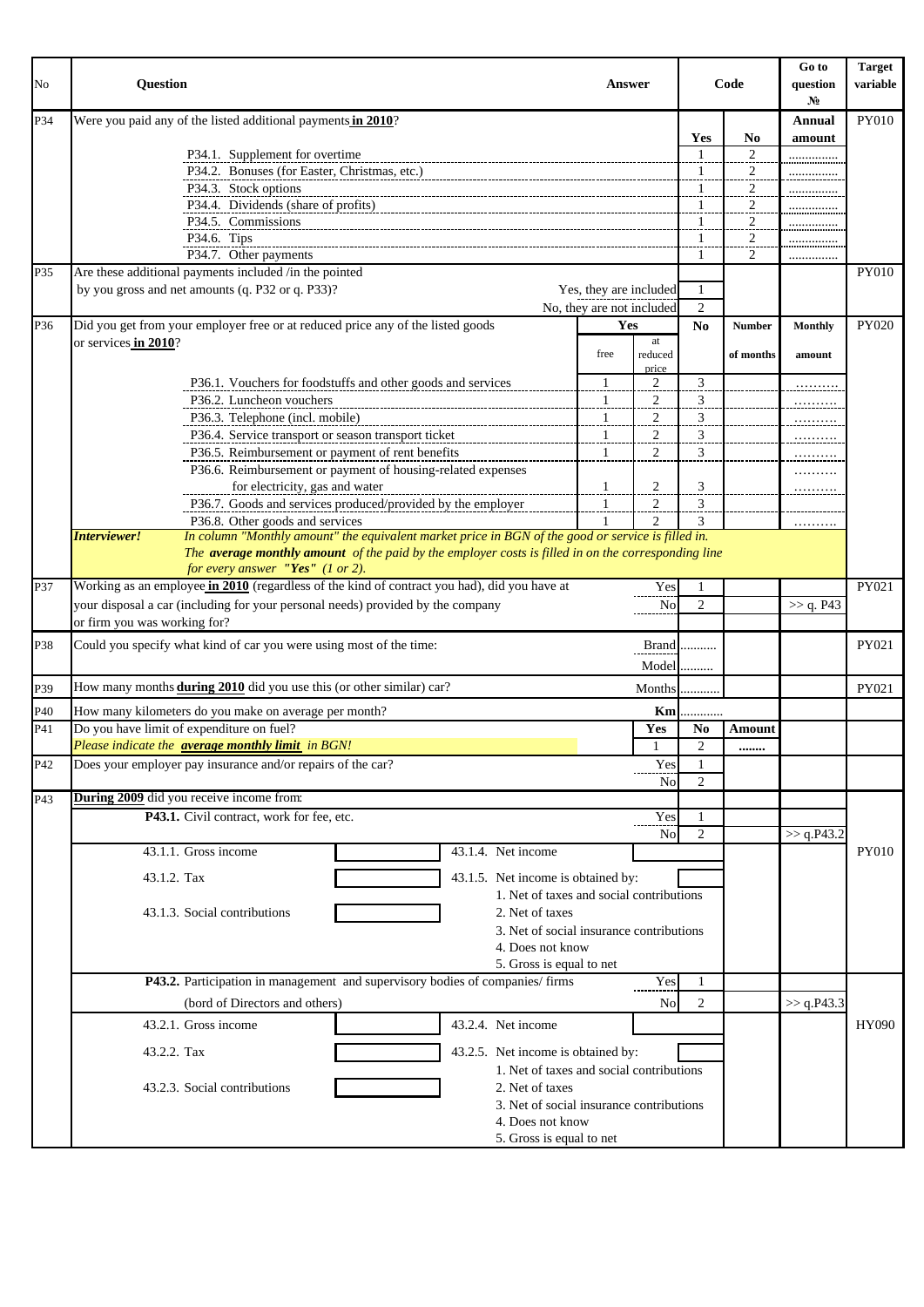| No              | <b>Question</b>                                                                                                                                           |                                                                                | Answer                 |                | Code             | Go to<br>question<br>$N_2$ | <b>Target</b><br>variable |
|-----------------|-----------------------------------------------------------------------------------------------------------------------------------------------------------|--------------------------------------------------------------------------------|------------------------|----------------|------------------|----------------------------|---------------------------|
| P43             | P43.3. Work as an employee with no written contract                                                                                                       |                                                                                | Yes                    | 1              |                  |                            |                           |
|                 | 43.3.1. Gross income                                                                                                                                      | 43.3.4. Net income                                                             | No                     | $\overline{2}$ |                  | >> q. P44                  | PY010                     |
|                 |                                                                                                                                                           |                                                                                |                        |                |                  |                            |                           |
|                 | 43.3.2. Tax                                                                                                                                               | 43.3.5. Net income is obtained by:<br>1. Net of taxes and social contributions |                        |                |                  |                            |                           |
|                 | 43.3.3. Social contributions                                                                                                                              | 2. Net of taxes                                                                |                        |                |                  |                            |                           |
|                 |                                                                                                                                                           | 3. Net of social insurance contributions                                       |                        |                |                  |                            |                           |
|                 |                                                                                                                                                           | 4. Does not know<br>5. Gross is equal to net                                   |                        |                |                  |                            |                           |
|                 | <b>INCOME FROM SELF-EMPLOYMENT IN 2010</b>                                                                                                                |                                                                                |                        |                |                  |                            |                           |
| P44             | Did you receive income from self-employment in 2009?                                                                                                      |                                                                                | Yes                    | -1             |                  |                            |                           |
|                 | (owner of a company, sole trader, freelancer; liberal profession, craftsman;                                                                              |                                                                                | No                     | $\overline{2}$ |                  | $\gg$ q. P51               |                           |
|                 | registered agricultural and tobacco producers)                                                                                                            |                                                                                |                        |                |                  |                            |                           |
| P45             | How many months during 2010 did you work as self-employed?                                                                                                |                                                                                | Months                 |                |                  |                            |                           |
| P <sub>46</sub> | What is the annual amount of your personal income which is received from your company after<br>deducting expenditures on salaries, rents and other costs? |                                                                                |                        |                |                  |                            |                           |
|                 |                                                                                                                                                           |                                                                                |                        |                |                  |                            |                           |
|                 | (the part of incomes received for personal consumption)                                                                                                   | annual amount of income                                                        |                        |                |                  |                            | <b>PY050</b>              |
|                 | P46.1 Please indicate what the amount is:                                                                                                                 |                                                                                | Gross                  | 1              |                  |                            |                           |
|                 |                                                                                                                                                           |                                                                                | Net                    | $\overline{2}$ |                  |                            |                           |
| P47             | What tax did you pay and in what amount?                                                                                                                  |                                                                                |                        |                |                  |                            |                           |
|                 |                                                                                                                                                           |                                                                                | patent tax             |                |                  |                            |                           |
|                 |                                                                                                                                                           | tax on annual taxable income                                                   | does not know          | <br>-1         |                  |                            | HY140                     |
|                 |                                                                                                                                                           |                                                                                |                        |                | annual           |                            |                           |
| P48             | What individual social insurance contributions did you pay and in what amount?                                                                            |                                                                                | For health care only   | 1              | amount           |                            | HY140                     |
|                 |                                                                                                                                                           | For pension only                                                               | $\mathfrak{2}$         |                |                  |                            |                           |
|                 |                                                                                                                                                           |                                                                                | For health and pension | 3              |                  |                            |                           |
|                 |                                                                                                                                                           | Did not pay any social insurance contributions                                 |                        | $\overline{4}$ |                  |                            |                           |
| P49             | Did you draw out of your business money and/or goods for personal use <b>during 2010</b> ?                                                                |                                                                                |                        |                | annual<br>amount |                            |                           |
|                 |                                                                                                                                                           |                                                                                | Yes                    | $\mathbf{1}$   |                  |                            | <b>PY050</b>              |
|                 |                                                                                                                                                           |                                                                                | No                     | $\overline{2}$ | $\mathbf x$      | >> q. P51                  |                           |
| P50             | Is the amount referred to in question P49 included in the income indicated in question P46?                                                               |                                                                                |                        |                |                  |                            |                           |
|                 |                                                                                                                                                           |                                                                                | Yes                    | -1             |                  |                            | <b>PY050</b>              |
|                 |                                                                                                                                                           |                                                                                | <b>No</b>              | $\overline{2}$ |                  |                            |                           |
| P51             | In 2010 did you receive any income and how much was it from:<br>(In case of answer "Yes" please indicate the annual amount)                               |                                                                                |                        |                |                  |                            |                           |
|                 | P51.1. Liberal profession                                                                                                                                 |                                                                                | Yes                    | -1             |                  |                            |                           |
|                 |                                                                                                                                                           |                                                                                | N <sub>o</sub>         | $\overline{2}$ |                  | >> q.P51.2                 |                           |
|                 | 51.1.1. Gross income                                                                                                                                      | 51.1.5. Net income                                                             |                        |                |                  |                            | <b>PY050</b>              |
|                 | 51.1.2. Tac                                                                                                                                               | 51.1.6. Net income is obtained by:                                             |                        |                |                  |                            |                           |
|                 | 51.1.3. Social contributions                                                                                                                              | 1. Net of taxes and social contributions<br>2. Net of taxes                    |                        |                |                  |                            |                           |
|                 |                                                                                                                                                           | 3. Net of social insurance contributions                                       |                        |                |                  |                            |                           |
|                 | 51.1.4. Normative recognized                                                                                                                              | 4. Does not know                                                               |                        |                |                  |                            |                           |
|                 | costs for the activity                                                                                                                                    | 5. Gross is equal to net                                                       |                        |                |                  |                            |                           |
|                 | P51.2. Craftsman                                                                                                                                          |                                                                                | Yes<br>No              | $\overline{2}$ |                  | >> q.P51.3                 |                           |
|                 | 51.2.1. Gross income                                                                                                                                      | 51.2.5. Net income                                                             |                        |                |                  |                            | <b>PY050</b>              |
|                 | 51.2.2. Tax                                                                                                                                               | 51.2.6. Net income is obtained by:                                             |                        |                |                  |                            |                           |
|                 |                                                                                                                                                           | 1. Net of taxes and social contributions                                       |                        |                |                  |                            |                           |
|                 | 51.2.3. Social contributions                                                                                                                              | 2. Net of taxes                                                                |                        |                |                  |                            |                           |
|                 |                                                                                                                                                           | 3. Net of social insurance contributions                                       |                        |                |                  |                            |                           |
|                 | 51.2.4. Normative recognized<br>costs for the activity                                                                                                    | 4. Does not know<br>5. Gross is equal to net                                   |                        |                |                  |                            |                           |
|                 |                                                                                                                                                           |                                                                                |                        |                |                  |                            |                           |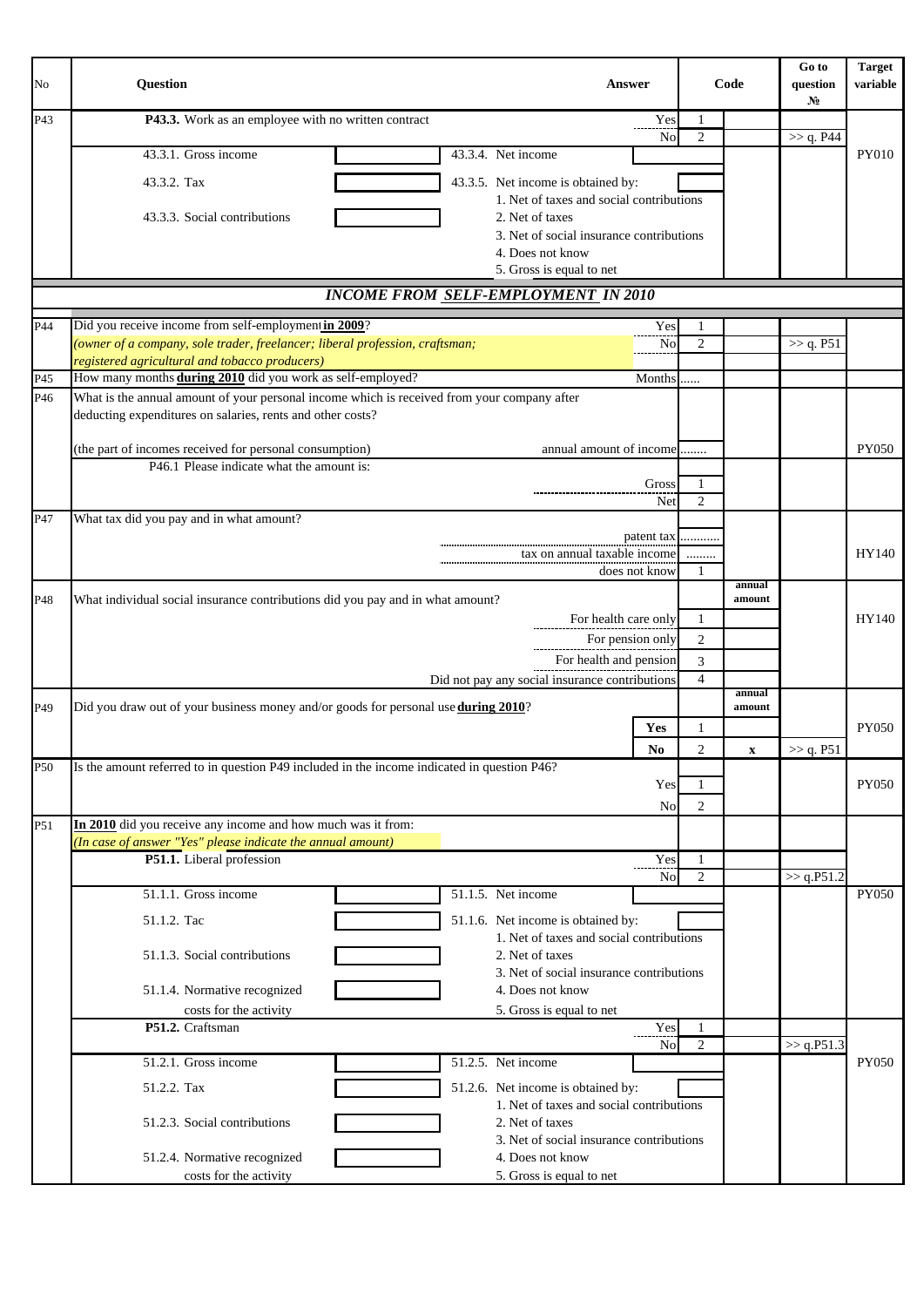| No   | <b>Ouestion</b>                                                                           |              |                                              | Answer                                                                         |                |                     | Code      | Go to<br>question<br>N <sub>2</sub> | <b>Target</b><br>variable |
|------|-------------------------------------------------------------------------------------------|--------------|----------------------------------------------|--------------------------------------------------------------------------------|----------------|---------------------|-----------|-------------------------------------|---------------------------|
| P51  | P51.3. Sale of own inventions, works of science and art; royalties                        |              |                                              |                                                                                | Yes<br>No      | 1<br>$\overline{2}$ |           | >> q.P51.4                          |                           |
|      | 51.3.5. Net income<br>51.3.1. Gross income                                                |              |                                              |                                                                                |                |                     |           |                                     | <b>PY050</b>              |
|      | 51.3.2 Tax                                                                                |              |                                              |                                                                                |                |                     |           |                                     |                           |
|      |                                                                                           |              |                                              | 51.3.6. Net income is obtained by:<br>1. Net of taxes and social contributions |                |                     |           |                                     |                           |
|      | 51.3.3. Social contributions                                                              |              | 2. Net of taxes                              |                                                                                |                |                     |           |                                     |                           |
|      |                                                                                           |              |                                              | 3. Net of social insurance contributions                                       |                |                     |           |                                     |                           |
|      | 51.3.4. Normative recognized                                                              |              | 4. Does not know                             |                                                                                |                |                     |           |                                     |                           |
|      | costs for the activity                                                                    |              | 5. Gross is equal to net                     |                                                                                |                |                     |           |                                     |                           |
|      | P51.4. Remunerations for the performance of artists - performers                          |              |                                              |                                                                                | Yes            | 1                   |           |                                     |                           |
|      |                                                                                           |              |                                              |                                                                                | No             | $\overline{2}$      |           | >> q.P52                            |                           |
|      | 51.4.5. Net income<br>51.4.1. Gross income                                                |              |                                              |                                                                                |                |                     |           |                                     | PY050                     |
|      | 51.4.2. Tax                                                                               |              |                                              | 51.4.6. Net income is obtained by:                                             |                |                     |           |                                     |                           |
|      |                                                                                           |              |                                              | 1. Net of taxes and social contributions                                       |                |                     |           |                                     |                           |
|      | 51.4.3. Social contributions                                                              |              | 2. Net of taxes                              |                                                                                |                |                     |           |                                     |                           |
|      |                                                                                           |              | 4. Does not know                             | 3. Net of social insurance contributions                                       |                |                     |           |                                     |                           |
|      | 51.4.4. Normative recognized<br>costs for the activity                                    |              | 5. Gross is equal to net                     |                                                                                |                |                     |           |                                     |                           |
| P52  | During 2010 did you receive any income and how much was it from selling agricultural/farm |              |                                              |                                                                                |                |                     |           |                                     |                           |
|      | products as:                                                                              |              |                                              |                                                                                |                |                     |           |                                     |                           |
|      | (In case answer "Yes" please indicate annual amount!                                      |              |                                              |                                                                                |                |                     |           |                                     |                           |
|      | P52.1. Farmer                                                                             |              |                                              |                                                                                | Yes            | 1                   |           |                                     |                           |
|      |                                                                                           |              |                                              |                                                                                | No             | $\overline{2}$      |           | >> q.P52.2                          |                           |
|      | 52.1.1. Gross income<br>52.1.5. Net income                                                |              |                                              |                                                                                |                |                     |           |                                     | <b>PY050</b>              |
|      | 52.1.2. Tax                                                                               |              |                                              | 52.1.6. Net income is obtained by:                                             |                |                     |           |                                     |                           |
|      |                                                                                           |              |                                              | 1. Net of taxes and social contributions                                       |                |                     |           |                                     |                           |
|      | 52.1.3. Social contributions                                                              |              | 2. Net of taxes                              |                                                                                |                |                     |           |                                     |                           |
|      | 52.1.4. Normative recognized                                                              |              | 4. Does not know                             | 3. Net of social insurance contributions                                       |                |                     |           |                                     |                           |
|      | costs for the activity                                                                    |              | 5. Gross is equal to net                     |                                                                                |                |                     |           |                                     |                           |
|      | P52.2. Tobacco-grower                                                                     |              |                                              |                                                                                | Yes            | 1                   |           |                                     |                           |
|      |                                                                                           |              |                                              |                                                                                | N <sub>o</sub> | $\overline{2}$      |           | >> q.P52a                           |                           |
|      | 52.2.1. Gross income<br>52.2.5. Net income                                                |              |                                              |                                                                                |                |                     |           |                                     | PY050                     |
|      | 52.2.2. Tax                                                                               |              |                                              | 52.2.6. Net income is obtained by:                                             |                |                     |           |                                     |                           |
|      |                                                                                           |              |                                              | 1. Net of taxes and social contributions                                       |                |                     |           |                                     |                           |
|      | 52.2.3. Social contributions                                                              |              | 2. Net of taxes                              |                                                                                |                |                     |           |                                     |                           |
|      |                                                                                           |              |                                              | 3. Net of social insurance contributions                                       |                |                     |           |                                     |                           |
|      | 52.2.4. Normative recognized<br>costs for the activity                                    |              | 4. Does not know<br>5. Gross is equal to net |                                                                                |                |                     |           |                                     |                           |
| P52a | Interviewer! Please specify whether the amounts indicated in q. P52                       |              |                                              |                                                                                | Yes            | $\boldsymbol{l}$    |           |                                     |                           |
|      | are stated in the household questionnaire.                                                |              |                                              |                                                                                | N <sub>o</sub> | $\overline{c}$      |           |                                     |                           |
|      |                                                                                           |              |                                              |                                                                                |                |                     |           |                                     |                           |
|      | <b>INCOME FROM PENSIONS, SOCIAL BENEFITS AND OTHER</b>                                    |              |                                              |                                                                                |                |                     |           |                                     |                           |
| P53  | Which of the listed below personal incomes did you receive in 2010,                       |              |                                              |                                                                                |                |                     |           |                                     |                           |
|      | what was their amount and for which period did you receive them?                          |              |                                              | <b>Average monthly</b>                                                         |                |                     | Number    |                                     |                           |
|      | <b>Pensions:</b>                                                                          | Yes          | No                                           | amount (BGN)                                                                   |                |                     | of months |                                     |                           |
|      | P53.1. Old-age pension                                                                    | 1            | 2                                            |                                                                                |                |                     |           |                                     | <b>PY100</b>              |
|      | - social old-age pension;                                                                 | $\mathbf{1}$ | $\overline{c}$                               |                                                                                |                |                     |           |                                     |                           |
|      | - pension from abroad<br>P53.2. Disability pension                                        | -1           | $\boldsymbol{2}$<br>$\overline{c}$           |                                                                                |                |                     |           |                                     | <b>PY130</b>              |
|      | - social disability pension;                                                              | -1           | $\overline{a}$                               |                                                                                |                |                     |           |                                     |                           |
|      | - pension from abroad                                                                     | -1           | 2                                            |                                                                                |                |                     |           |                                     |                           |
|      | P53.3. Survivors' pension                                                                 | -1           | $\overline{c}$                               |                                                                                |                |                     |           |                                     | PY110                     |
|      | P53.4. Pension from individual private plans                                              |              | $\overline{c}$                               |                                                                                |                |                     |           |                                     | <b>PY080</b>              |
|      | P53.5. Other pension                                                                      | -1           | 2                                            |                                                                                |                |                     |           |                                     |                           |
|      | Supplements to the pension:                                                               |              |                                              |                                                                                |                |                     |           |                                     |                           |
|      | P53.6. Care allowance for assistance of dependents                                        | -1           | $\overline{c}$                               |                                                                                |                |                     |           |                                     |                           |
|      | P53.7. Supplement to the pension in case of deceased spouse<br>P53.8. Other assistance    | -1           | $\overline{c}$<br>2                          |                                                                                |                |                     |           |                                     |                           |
|      | P53.9. Are these supplements included in the base pension?                                |              |                                              |                                                                                | Yes            | 1                   |           |                                     |                           |
|      |                                                                                           |              |                                              |                                                                                | No             | $\overline{2}$      |           |                                     |                           |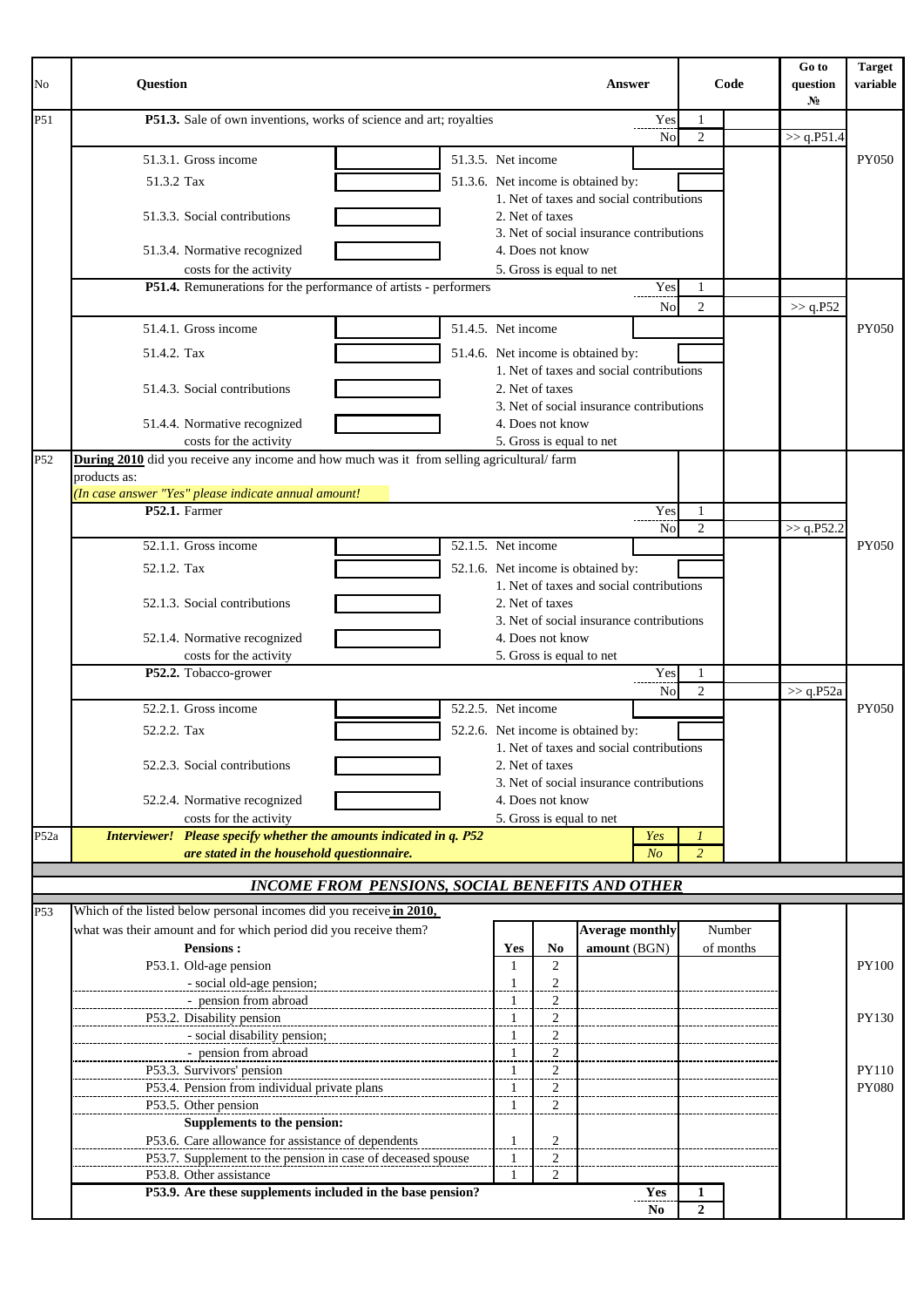| No              | Question                                                                                                                                              |                     |                                  | Answer                                                          |                           | Code      | Go to<br>question<br>$N_2$ | <b>Target</b><br>variable |
|-----------------|-------------------------------------------------------------------------------------------------------------------------------------------------------|---------------------|----------------------------------|-----------------------------------------------------------------|---------------------------|-----------|----------------------------|---------------------------|
| P54             | Which of the listed below <b>BENEFITS AND ASSISTANCE</b> did you receive in 2010,<br>what was their amount and for which period did you receive them? |                     |                                  |                                                                 |                           |           |                            |                           |
|                 |                                                                                                                                                       |                     |                                  | <b>Average monthly</b>                                          |                           | Number of |                            |                           |
|                 | <b>Benefits/assistance:</b><br>P54.1. Cash benefits related to temporary incapacity to work                                                           | Yes<br>$\mathbf{1}$ | No<br>$\mathfrak{D}$             | amount (BGN)                                                    |                           | months    |                            | PY120                     |
|                 | P54.2. Assistance for disability when there are no                                                                                                    |                     |                                  |                                                                 |                           |           |                            |                           |
|                 | reasons to receive old-age pension                                                                                                                    | 1                   | $\overline{\mathbf{c}}$          |                                                                 |                           |           |                            | PY120                     |
|                 | P54.3. Unemployment benefits                                                                                                                          | -1                  | 2                                |                                                                 |                           |           |                            | PY090                     |
|                 | P54.4. Assistance for dismissal/retirement                                                                                                            | 1                   | $\overline{c}$                   |                                                                 |                           |           |                            | PY090                     |
|                 | P54.5. Cash benefits for pregnancy and childbirth                                                                                                     | 1                   | $\overline{c}$                   |                                                                 |                           |           |                            | HY050                     |
|                 | P54.6. Benefits for bringing up a child younger than 2<br>P54.7. Fellowship                                                                           | 1<br>-1             | $\overline{a}$                   | 240                                                             |                           |           |                            | <b>HY050</b><br>PY140     |
|                 | P54.8. Other education assistance                                                                                                                     |                     | $\overline{a}$<br>$\overline{2}$ |                                                                 |                           |           |                            | PY140                     |
|                 | In the answers of questions P54.5 and P54.6 the benefits for children received by<br>Interviewer!<br>insured mothers are filled in.                   |                     |                                  |                                                                 |                           |           |                            |                           |
| P <sub>55</sub> | Did you receive MONTHLY SOCIAL INTEGRATION ALLOWANCES                                                                                                 |                     |                                  | Yes                                                             | $\mathbf{1}$              |           |                            |                           |
|                 | during 2010, what was their amount and for which period did you receive them?                                                                         |                     |                                  | No                                                              | $\overline{2}$            |           |                            |                           |
|                 |                                                                                                                                                       |                     |                                  | Monthly amount (BGN)                                            |                           |           |                            | <b>PY130</b>              |
|                 |                                                                                                                                                       |                     |                                  | Number of months                                                |                           |           |                            |                           |
|                 | Interviewer!!<br>Monthly social integration allowances include:                                                                                       |                     |                                  |                                                                 |                           |           |                            |                           |
|                 | 1. Allowance for transport<br>2. Telephone                                                                                                            |                     |                                  | 6. Education and training<br>7. Paying rent for municipal dwell |                           |           |                            |                           |
|                 | 3. Balneotherapy and rehabilitation                                                                                                                   |                     |                                  | 8. Allowance for use of informatio                              |                           |           |                            |                           |
|                 | 4. Allowance for dietary nutrition and medial products                                                                                                |                     |                                  |                                                                 |                           |           |                            |                           |
|                 | 5. Sticker (vignette) from 1 January to 31 December                                                                                                   |                     |                                  |                                                                 |                           |           |                            |                           |
|                 | <b>INCOME FROM PROPERTY, BUSINESS INVESTMENTS, SHARES, INTEREST AND OTHER</b>                                                                         |                     |                                  |                                                                 |                           |           |                            |                           |
| P56             | Did you receive any income from renting estate or other property                                                                                      |                     |                                  | Yes                                                             | -1                        |           |                            | HY040                     |
|                 | (incl. non-agricultural land) in 2010?                                                                                                                |                     |                                  | N <sub>0</sub>                                                  | $\overline{c}$            |           | >> q. P58                  |                           |
| P57             | What is the annual amount of the gross and net income that you received from renting<br>estate and other property in 2010?                            |                     |                                  |                                                                 |                           |           |                            |                           |
|                 | P57.1. Annual amount of income                                                                                                                        |                     |                                  | <b>BGN</b>                                                      |                           |           |                            | HY040                     |
|                 | P57.2. That income is:                                                                                                                                |                     |                                  | Gross                                                           | 1                         |           |                            |                           |
|                 |                                                                                                                                                       |                     |                                  | Net                                                             | $\overline{2}$            |           |                            |                           |
|                 | P57.3. Annual amount of tax                                                                                                                           |                     |                                  | <b>BGN</b>                                                      |                           |           |                            | HY140                     |
|                 |                                                                                                                                                       |                     |                                  | Does not know                                                   | $\mathbf{1}$              |           |                            |                           |
| P58             | Did you receive income from selling real estate or other<br>property in 2010?                                                                         |                     |                                  | Yes<br>No                                                       | $\perp$<br>$\overline{c}$ |           | >>q. P60                   |                           |
| P59             | What is the <b>annual amount</b> of the gross and net income that you received from selling<br>real estate and other property in 2010?                |                     |                                  |                                                                 |                           |           |                            |                           |
|                 | P59.1. Annual amount of income                                                                                                                        |                     |                                  | <b>BGN</b>                                                      |                           |           |                            | <b>HY090</b>              |
|                 | P59.2. That income is:                                                                                                                                |                     |                                  | Gross                                                           | 1                         |           |                            |                           |
|                 |                                                                                                                                                       |                     |                                  | Net                                                             | 2                         |           |                            |                           |
|                 | P59.3. Annual amount of tax                                                                                                                           |                     |                                  | <b>BGN</b>                                                      |                           |           |                            | HY140                     |
| P60             | Did you receive income from interest, shares, stocks,                                                                                                 |                     |                                  | Does not know<br>Yes                                            | $\mathbf{1}$<br>-1        |           |                            |                           |
|                 | business investments, etc. in 2010?                                                                                                                   |                     |                                  | No                                                              | $\overline{2}$            |           | >>q. P62                   |                           |
| P61             | What is the <b>annual amount</b> of the gross and net income that you received from                                                                   |                     |                                  |                                                                 |                           |           |                            |                           |
|                 | interest, shares, stocks, business investments, etc. in 2010?                                                                                         |                     |                                  |                                                                 |                           |           |                            |                           |
|                 | P61.1. Annual amount of income                                                                                                                        |                     |                                  |                                                                 |                           |           |                            | <b>HY090</b>              |
|                 | P61.2. That income is:                                                                                                                                |                     |                                  | Gross<br>Net                                                    | 1<br>2                    |           |                            |                           |
|                 | P61.3. Annual amount of tax                                                                                                                           |                     |                                  | <b>BGN</b>                                                      |                           |           |                            | HY140                     |
|                 |                                                                                                                                                       |                     |                                  | Does not know                                                   | 1                         |           |                            |                           |
| P62             | Did you pay social insurance contributions to private pension plans during 2010?                                                                      |                     |                                  | Yes                                                             | -1                        |           |                            |                           |
|                 |                                                                                                                                                       |                     |                                  | No                                                              | $\overline{2}$            |           | >> q. P64                  |                           |
| P63             | What is the total amount of the social pension insurance contributions you paid for 2010?                                                             |                     |                                  | <b>BGN</b>                                                      |                           |           |                            | PY035                     |
| P64             | Have you done donations in favour of another persons, hospitals, funds,<br>cultural institutes, municipalities etc., about which                      |                     |                                  | Yes                                                             | 1                         |           |                            |                           |
|                 | vou use tax relief?                                                                                                                                   |                     |                                  | No                                                              | $\overline{2}$            |           | >> q. P66                  |                           |
| P65             | What is the total amount you gave for donations?                                                                                                      |                     |                                  | <b>BGN</b>                                                      |                           |           |                            |                           |
|                 |                                                                                                                                                       |                     |                                  |                                                                 |                           |           |                            |                           |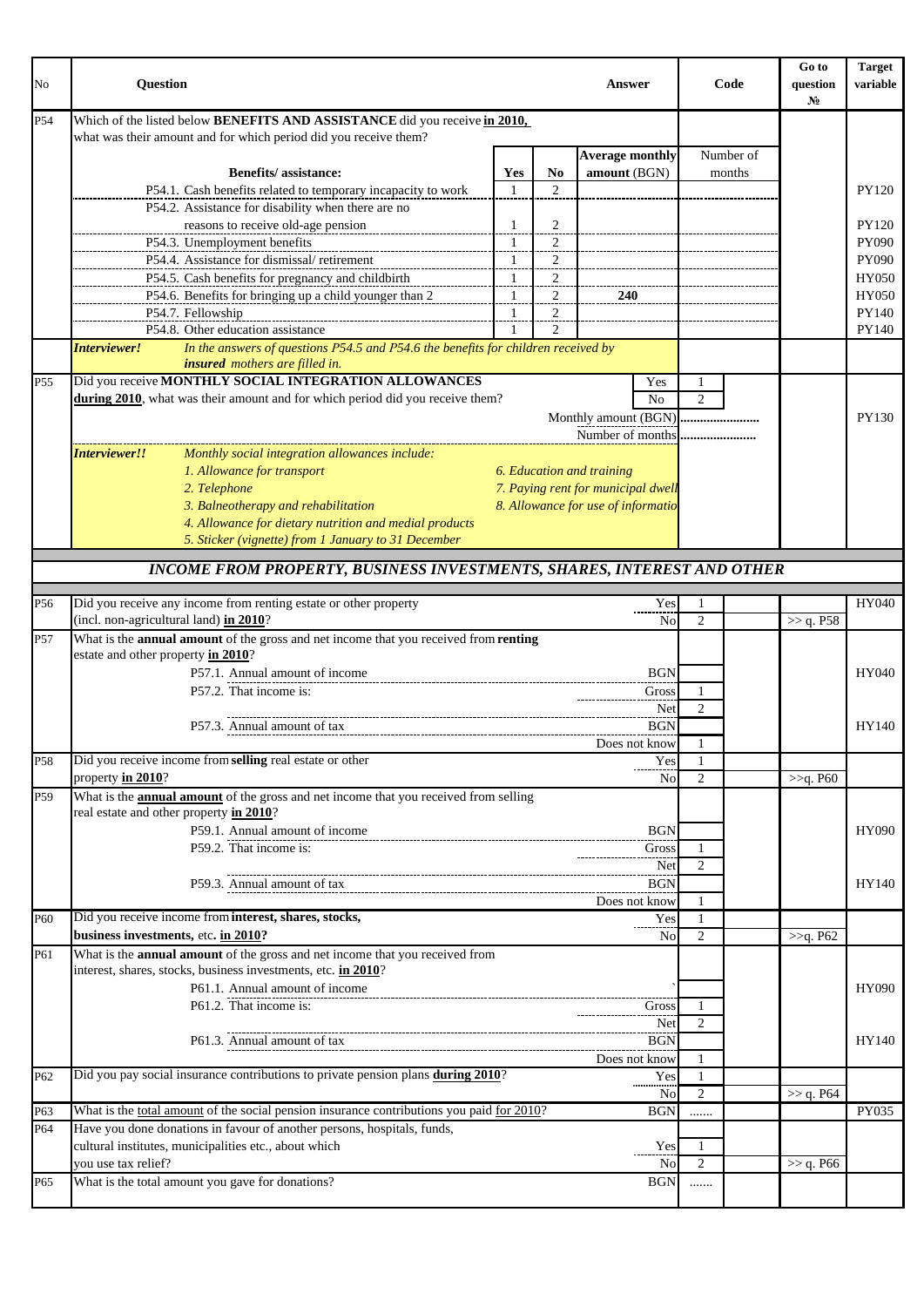| No  | <b>Question</b><br><b>Answer</b>                                                                                       |                     | Code                    | Go to<br>question<br>No | <b>Target</b><br>variable |
|-----|------------------------------------------------------------------------------------------------------------------------|---------------------|-------------------------|-------------------------|---------------------------|
|     | <b>HEALTH STATUS</b>                                                                                                   |                     |                         |                         |                           |
| P66 | How is your health in general?<br>Very good                                                                            | 1                   |                         |                         | <b>PH010</b>              |
|     | Good                                                                                                                   | $\overline{2}$      |                         |                         |                           |
|     | Fair                                                                                                                   | 3                   |                         |                         |                           |
|     | Bad                                                                                                                    | 4                   |                         |                         |                           |
|     | Very bad                                                                                                               | 5                   |                         |                         |                           |
| P67 | Do you have any chronic illness or health problem which is expected<br>Yes                                             |                     |                         |                         | PH020                     |
|     | to last for 6 months or more?<br>No                                                                                    | $\overline{2}$      |                         |                         |                           |
| P68 | Were you limited in daily activities people usually do,<br>because of a health problem for at least the last 6 months? |                     |                         |                         | PH030                     |
|     | Would you say:<br>Yes, strongly limited                                                                                | 1                   |                         |                         |                           |
|     | Yes, limited                                                                                                           | $\overline{2}$      |                         |                         |                           |
|     | No, not limited                                                                                                        | 3                   |                         |                         |                           |
| P69 | Do you have group of disability, assigned by a medical commission?<br>Yes, limited                                     | 1                   |                         |                         |                           |
|     | No, not limited                                                                                                        | $\overline{2}$      |                         | >> q. P71               |                           |
| P70 | What is the % of the assigned disability?<br>до 50%                                                                    | 1                   |                         |                         |                           |
|     | $50 - 70%$                                                                                                             | $\overline{2}$      |                         |                         |                           |
|     | $71 - 90\%$                                                                                                            | 3                   |                         |                         |                           |
|     | Over 90 % without companion                                                                                            | $\overline{4}$      |                         |                         |                           |
|     | Over 90 % with companion                                                                                               | 5                   |                         |                         |                           |
| P71 | Was there any time during the past 12 months when you really needed to consult<br>a specialist, but did not?           |                     |                         |                         | PH040                     |
|     | Yes, there was at least one occasion                                                                                   | 1                   |                         |                         |                           |
|     | No, there was no occasion                                                                                              | $\overline{2}$      |                         | >> q. P73               |                           |
| P72 | What was the main reason for not consulting a specialist?                                                              |                     |                         |                         | PH050                     |
|     | Could not afford/too expensive/not covered by health insurance                                                         | $\mathbf{1}$        |                         |                         |                           |
|     | Waiting list/don't have the referral letter                                                                            | $\overline{2}$      |                         |                         |                           |
|     | Could not take time because of work, care for children or for others                                                   | 3                   |                         |                         |                           |
|     | Too far to travel/ no means of transportation                                                                          | $\overline{4}$      |                         |                         |                           |
|     | Fear of doctors/ hospitals/ examination/ treatment                                                                     | 5                   |                         |                         |                           |
|     | Wanted to wait and see if problem got better on its own                                                                | 6                   |                         |                         |                           |
|     | Didn't know any good specialist                                                                                        | $\tau$              |                         |                         |                           |
|     | Other reason                                                                                                           | 8                   |                         |                         |                           |
| P73 | Was there any time during the past 12 months when you really needed to consult                                         |                     |                         |                         | PH060                     |
|     | a dentist, but did not?                                                                                                |                     |                         |                         |                           |
|     | Yes, there was at least one occasion                                                                                   | 1                   |                         |                         |                           |
|     | No, there was no occasion                                                                                              | 2                   |                         | $\gg$ q. M1             |                           |
| P74 | What was the main reason for not consulting a dentist?                                                                 |                     |                         |                         | PH070                     |
|     |                                                                                                                        |                     |                         |                         |                           |
|     | Could not afford/too expensive/not covered by health insurance                                                         | -1                  |                         |                         |                           |
|     | Waiting list/don't have the referral letter<br>Could not take time because of work, care for children or for others    | 2                   |                         |                         |                           |
|     |                                                                                                                        | 3<br>$\overline{4}$ |                         |                         |                           |
|     | Too far to travel/ no means of transportation<br>Fear of doctors/ hospitals/ examination/ treatment                    | 5                   |                         |                         |                           |
|     | Wanted to wait and see if problem got better on its own                                                                | 6                   |                         |                         |                           |
|     | Didn't know any good specialist                                                                                        | 7                   |                         |                         |                           |
|     | Other reason                                                                                                           | 8                   |                         |                         |                           |
|     |                                                                                                                        |                     |                         |                         |                           |
|     | MODULE 2011 INTERGENERATIONAL TRANSMISSIONS OF DISADVANTAGES                                                           |                     |                         |                         |                           |
|     | Interviewer! Specify whether the person is born between 1951 and 1985                                                  |                     |                         |                         |                           |
|     | Yes                                                                                                                    |                     |                         | >> q. M1                |                           |
|     | No                                                                                                                     | $\overline{2}$      | End of interview        |                         |                           |
|     | The questions are related to the period when the interviewee was around 14 years old!                                  |                     |                         |                         |                           |
| M1  | When you were around 14 years old in what household did you live?                                                      |                     |                         |                         | PT010                     |
|     | M1.1. Private householf                                                                                                | 1                   |                         |                         |                           |
|     | M1.2. Collective household or institution                                                                              | $\overline{2}$      | <b>End of interview</b> |                         |                           |
| M2  | When you were around 14 years old how many persons aged 18 and more were there                                         |                     |                         |                         |                           |
|     | in the household you lived in?<br>number of adults                                                                     | .                   |                         |                         | <b>PT020</b>              |
|     | (The parents should also be counted if any living in the same household).                                              |                     |                         |                         |                           |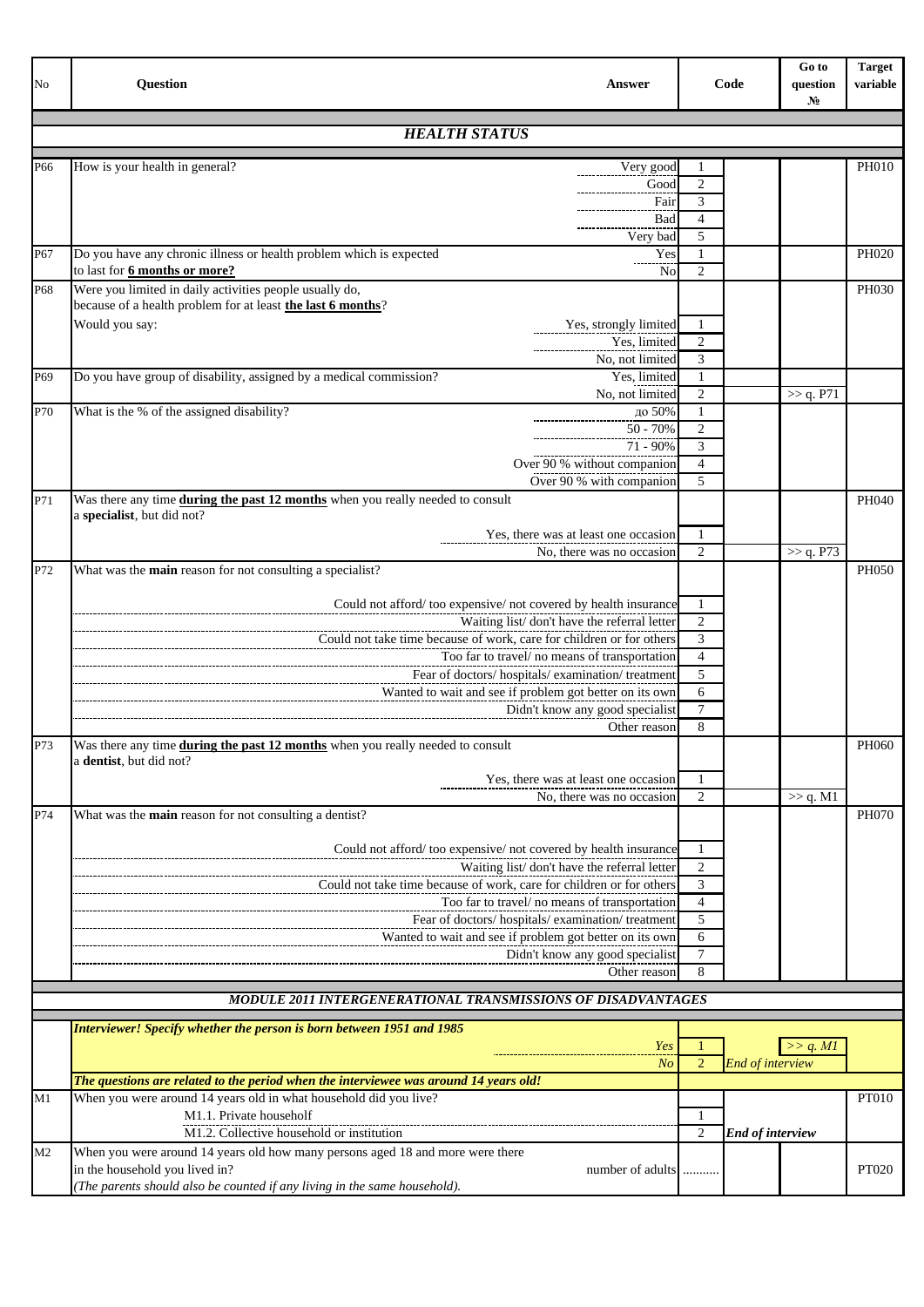| No             | <b>Question</b><br>Answer                                                                                                                                                                                                                                                           |                                                  | Code           | Go to<br>question<br>$N_2$ | <b>Target</b><br>variable |
|----------------|-------------------------------------------------------------------------------------------------------------------------------------------------------------------------------------------------------------------------------------------------------------------------------------|--------------------------------------------------|----------------|----------------------------|---------------------------|
| M3             | When you were around 14 years old how many children aged below 18 were there in<br>the household you lived in?<br>number of children<br>(The respondent should also count her/himself).                                                                                             |                                                  |                |                            | PT030                     |
| M4             | When you were around 14 years old were there any working persons in<br>the household you lived in?<br>(All members of the household who were receiving income from<br>number of working persons<br>paid work - parents, other adults, children and yourself,<br>should be counted). | Yes<br>.                                         | No<br>$\bf{0}$ |                            | PT040                     |
| M <sub>5</sub> | When you were around 14 years old, how would you rank the financial situation of<br>vour household?                                                                                                                                                                                 |                                                  |                |                            | PT190                     |
|                | Very bad<br>Bad<br>Moderately bad                                                                                                                                                                                                                                                   | 1<br>$\overline{2}$<br>3                         |                |                            |                           |
|                | Moderately good<br>Good<br>Very good<br>Don't know                                                                                                                                                                                                                                  | $\overline{4}$<br>5<br>6<br>$-1$                 |                |                            |                           |
| M6             | When you were around 14 years old, was your household able to make ends meet<br>(i.e. to pay for its usual necessary expenses)?                                                                                                                                                     |                                                  |                |                            | <b>PT200</b>              |
|                | With great difficulty<br>With difficulty<br>With some difficulty<br>Fairly easily<br>Easily                                                                                                                                                                                         | 1<br>2<br>3<br>$\overline{4}$<br>5               |                |                            |                           |
|                | Very easily<br>Don't know                                                                                                                                                                                                                                                           | 6<br>$-1$                                        |                |                            |                           |
| M7             | When you were around 14 years old, did your household own the dwelling where<br>you were living, was it rented or provided rent-free?<br>Owner<br>Tenant<br>------------------------------------                                                                                    | -1<br>$\overline{2}$                             |                |                            | PT210                     |
|                | Don't know                                                                                                                                                                                                                                                                          | 3<br>$-1$                                        |                |                            |                           |
| M8             | When you were around 14 years old, did you live with your both parents?<br>Yes                                                                                                                                                                                                      | $\mathbf{1}$                                     |                | >> M11                     | PT010                     |
| M <sub>9</sub> | No<br>What was the reason not to live with your both parents?<br>Deceased parent<br>Unknown parent<br>Parents separated<br>Living in another household with no parents<br>(with relatives, acquaintances)                                                                           | $\overline{2}$<br>1<br>2<br>3<br>$\overline{4}$  |                | $>>$ End of interview      |                           |
| M10            | When you were around 14 years old, with whom did you live?<br>With my father only<br>With my mother only                                                                                                                                                                            | 1<br>$\overline{2}$                              |                | >> M19                     |                           |
|                | Part "Information for the father or the person considered as the father"                                                                                                                                                                                                            |                                                  |                |                            |                           |
| M11            | What is/was your father's year of birth?<br>year<br>Don't know                                                                                                                                                                                                                      | <br>$-1$                                         |                |                            | <b>PT050</b>              |
| M12            | What is/was his country of birth?<br>Country<br>Don't know                                                                                                                                                                                                                          |                                                  |                |                            | PT060                     |
| M13            | What is/was your father's citizenship?<br>Don't know                                                                                                                                                                                                                                | $-1$<br>$-1$                                     |                |                            | PT070                     |
| M14            | When you were aroudn 14 years old, what was the highest educational level<br>attained by your father?<br>Could neigther read or write in any language<br>Primary education<br>Secondary education, technical school<br>Higher education, college<br>Don't know                      | $\mathbf{0}$<br>1<br>$\overline{2}$<br>3<br>$-1$ |                |                            | PT110                     |